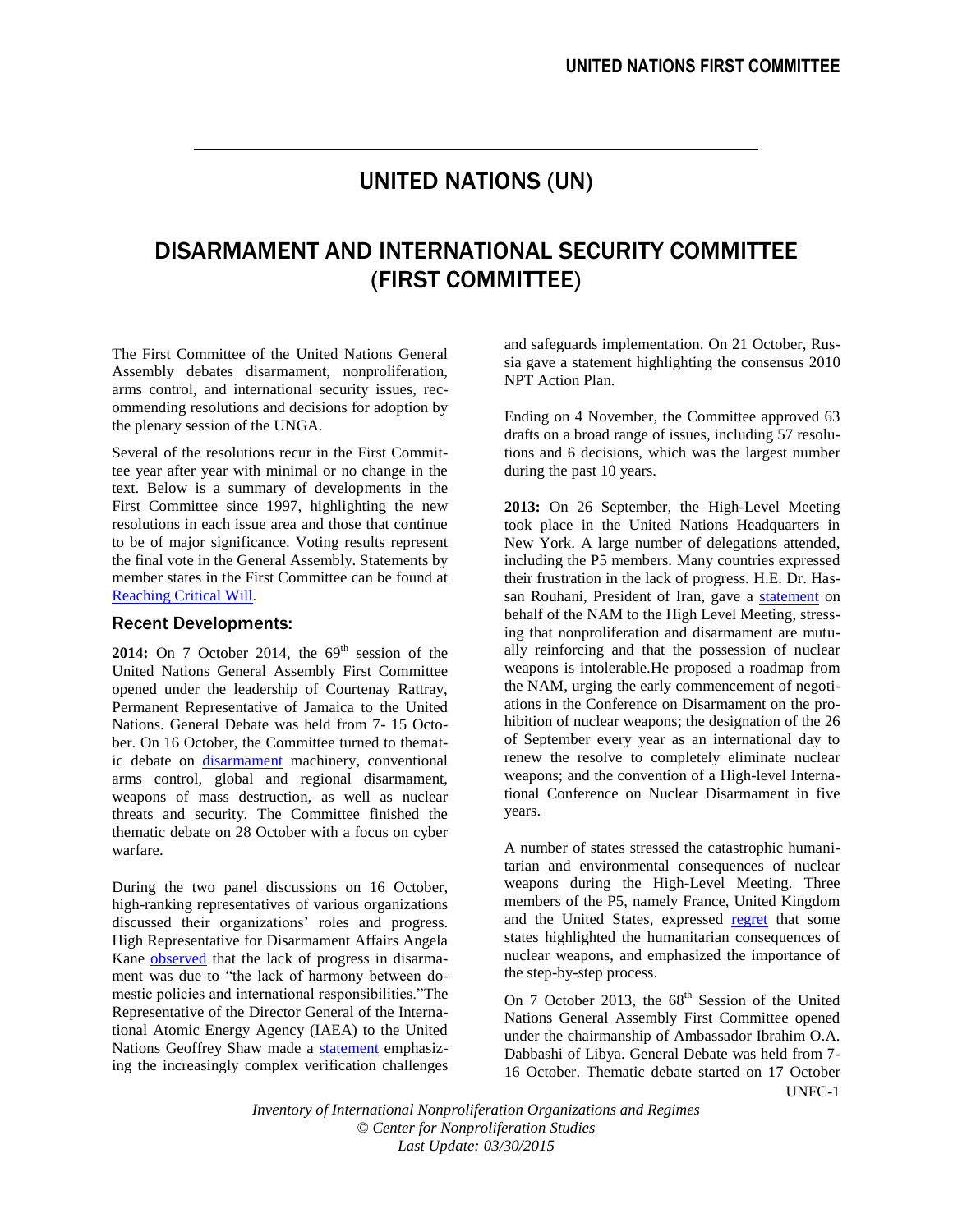with nuclear weapons, other weapons of mass destruction, and outer space, followed by conventional weapons, other disarmament measures and international security, regional disarmament and security, concluding with presentations from civil society.

High Representative for Disarmament Affairs Angela Kane made a [statement](http://www.reachingcriticalwill.org/images/documents/Disarmament-fora/1com/1com13/statements/7Oct_Kane.pdf) to the Committee highlighting the new initiatives and achievements in the past year as well as the work of the Office of Disarmament Affairs. She also underscored the Security Council's adoption in September of its first-ever resolution devoted to the question of small arms and light weapons. Furthermore, she cited the conclusion of the work of three groups of governmental experts on cyber security, outer space and the arms register. On 21 October, New Zealand gave a joint [statement](http://www.reachingcriticalwill.org/images/documents/Disarmament-fora/1com/1com13/statements/21Oct_Joint.pdf) on humanitarian consequences in conjunction with 125 countries. The statement outlined the past work in Oslo and took note of the next round of conferences to be hosted by Mexico in 13-14 February 2014. On the same day, Australia also presented a joint [statement](http://www.reachingcriticalwill.org/images/documents/Disarmament-fora/1com/1com13/statements/21Oct_Australia2.pdf) on the humanitarian consequences of nuclear weapons use. Like the New Zealand statement, the Australian statement encouraged all states to participate actively in all relevant fora to reinforce the goals of disarmament and nonproliferation.

It was noted that while Russia and the United States cooperated to establish an agreement for the destruction of Syria's chemical weapons, neither country has met the deadline for the destruction for its own chemical arsenal.

In total, 53 resolutions were adopted. Thirty-one of these resolutions were adopted without a vote. Of the Resolutions that required a vote, 21 required a recorded vote.

**2012:** On 4 September, the General Assembly's First Committee elected, by acclamation, Desra Percaya (Indonesia) as Chair of the  $67<sup>th</sup>$  session. The Committee also elected Dovydas Špokauskas (Lithuania) and Alexis Aquino (Peru) as Vice-Chairs, and Knut Langeland (Norway) as its Rapporteur.

On 8 October, the  $67<sup>th</sup>$  session of the UNGA First Committee commenced with a message from Angela Kane, the High Representative for disarmament affairs. In her statement, she urged the First Committee not to become another arena for competitive advancement of one state's interests over another. In addition, she also expressed concern over the slow rate of progress in nuclear disarmament, the persistence of proliferation in three regions, and the delay in the conclusion of an Arms Trade Treaty. On a positive note, High Representative Kane reminded delegations that 2012 marked the tenth anniversary of the Secretary-General's first report on Disarmament and Non-Proliferation Education.

General debate commenced 8 October followed by thematic debate on nuclear weapons, other WMD, outer space, conventional weapons, regional disarmament and security, other disarmament measures and international security, and disarmament machinery.

The [New Agenda Coalition,](http://www.reachingcriticalwill.org/images/documents/Disarmament-fora/1com/1com12/statements/8Oct_NAC.pdf) [Non-Aligned Move](http://www.reachingcriticalwill.org/images/documents/Disarmament-fora/1com/1com12/statements/8Oct_NAM.pdf)[ment,](http://www.reachingcriticalwill.org/images/documents/Disarmament-fora/1com/1com12/statements/8Oct_NAM.pdf) and [CELAC](http://www.reachingcriticalwill.org/images/documents/Disarmament-fora/1com/1com12/statements/8Oct_CELAC.pdf) all expressed concern at the lack of progress in the disarmament machinery, while countries such as **Russia** argued that the stagnation was caused by political factors.

[China](http://www.reachingcriticalwill.org/images/documents/Disarmament-fora/1com/1com12/statements/11Oct_China.pdf) announced that it hosted the first experts' meeting on a Glossary of Definitions for Key Nuclear Terms that took place in Beijing in September 2012..

The Norwegian representative gave a [statement](http://www.reachingcriticalwill.org/images/documents/Disarmament-fora/1com/1com12/statements/12Oct_Norway.pdf) regarding the convening of a conference in Oslo in March 2013 on the humanitarian consequences of nuclear weapons. The conference will be devoted to discussions of the immediate humanitarian effects, longer-term impact and consequences and the state of preparedness to provide humanitarian response in the case of a nuclear detonation. On 22 October, Ambassador Laggner of Switzerland made a [joint statement](http://www.reachingcriticalwill.org/images/documents/Disarmament-fora/1com/1com12/statements/22Oct_Switzerland.pdf) on behalf of 34 countries on the humanitarian dimension of nuclear disarmament calling for the abolition of nuclear weapons. He also emphasized the horrific consequences of these weapons while stressing the role of civil society in raising awareness.

On 5 November, persistent divisions in the First Committee locked the voting machine in a familiar pattern as 26 texts, 16 recorded by vote, were forwarded to the General Assembly. The resolutions addressed nuclear proliferation's risk in the Middle East, decreasing operational readiness on nuclear weapons, fissile material ban and negative security assurances.

On 6 November, diplomatic frustration over the deadlock in the Conference on Disarmament sparked urgent calls for fresh approaches and tangible results in the First Committee drafts. Sixteen draft texts were forwarded to the General Assembly addressing nuclear-weapon-free zones in the southern hemisphere, developments in information security, and confidence building in the conventional weapons field.

On 7 November, the First Committee concluded its  $67<sup>th</sup>$  session, sending 59 draft texts to the General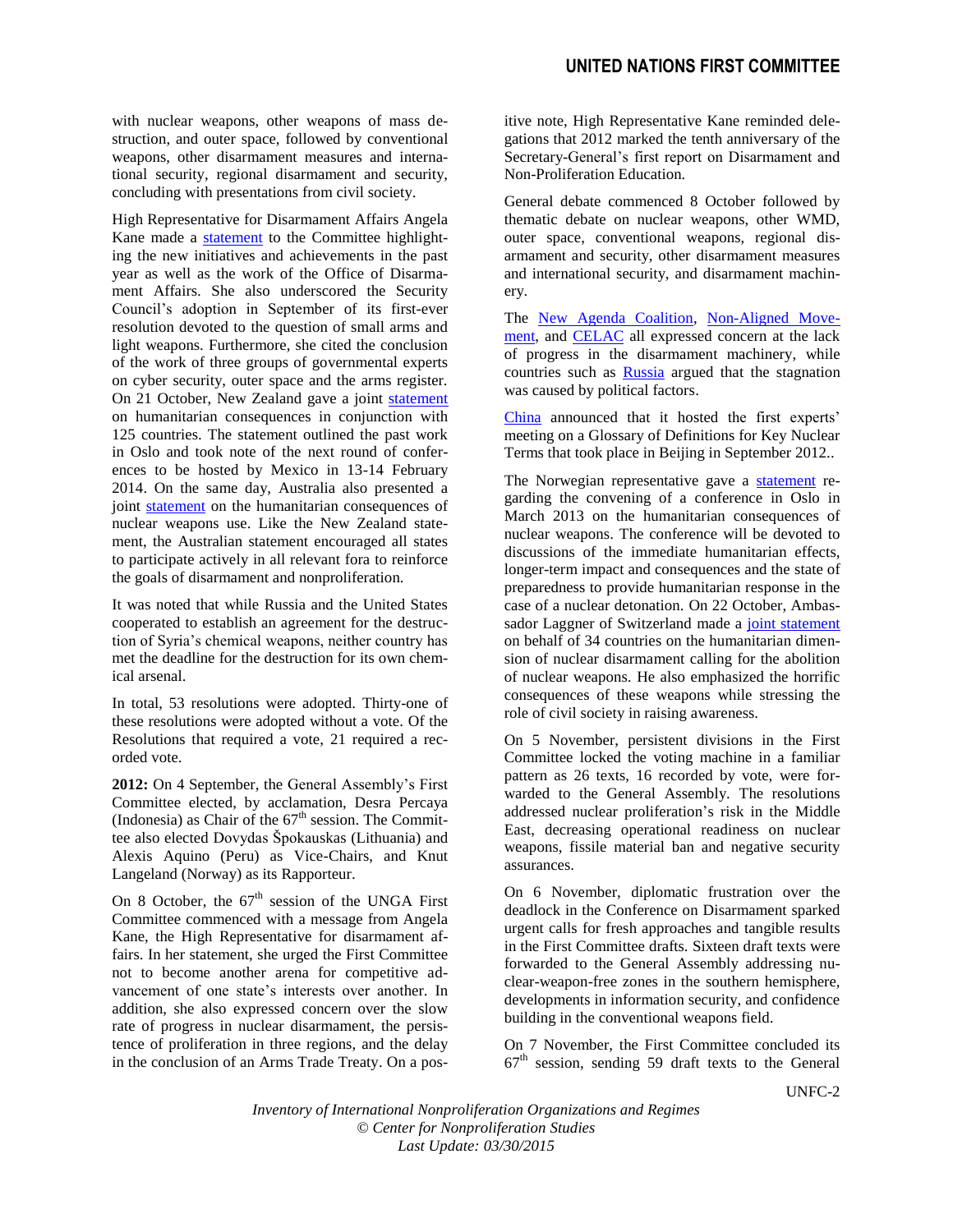Assembly. The Committee approved 53 resolutions and six decisions, of those, 29 required a recorded vote, while another 30, were approved without a vote. The Committee Chair stated that this session was marked by both positive and negative developments.

 $2011$ : On 16 September, the  $66<sup>th</sup>$  session of the UN-GA First Committee filled vacant positions on its Bureau. It elected the following Vice-Chairs by acclamation: Amb Aljowaily (Egypt) from the Group of African States; Mohammad Almutairi (Kuwait) from the Group of Asian States; and Ayesha Borland (Bolivia) from the Group of Latin American and Caribbean States. Archil Gheghechkori (Georgia), from the Group of Western European and Other States, was elected as Rapporteur. Jarmo Viinanen, Permanent Representative of Finland to the United Nations, will serve as Chair of the First Committee.

From 3 October to 1 November, the  $66<sup>th</sup>$  Session of the UNGA First Committee was held. The stalemate in the Committee continued. After a month of discussions, no resolutions were adopted. Austria, Mexico, and Norway tabled a draft resolution on revitalizing multilateral disarmament negotiations, but withdrew it near the end of the Session.

The following is a summary of the resolutions related to disarmament tabled during the session:

- [A/C.1/66/L.21/Rev.1:](http://www.reachingcriticalwill.org/images/documents/Disarmament-fora/1com/1com11/res/taking-forward-multilateral-disarmament-negotiations.pdf) Taking forward multilateral disarmament negotiations.
- [A/C.1/66/L.39](http://www.reachingcriticalwill.org/images/documents/Disarmament-fora/1com/1com11/res/L39.pdf) Adopted by consensus. Revitalizing the work of the Conference on Disarmament and taking forward multilateral disarmament negotiations.
- [A/C.1/66/L.40-](http://www.reachingcriticalwill.org/images/documents/Disarmament-fora/1com/1com11/res/L40Rev1a.pdf) Adopted with a vote of [151-](http://www.reachingcriticalwill.org/images/documents/Disarmament-fora/1com/1com11/votes/L40Rev1whole.pdf) [2-23-](http://www.reachingcriticalwill.org/images/documents/Disarmament-fora/1com/1com11/votes/L40Rev1whole.pdf) Treaty banning the production of fissile material for nuclear weapons or other nuclear explosive devices

On 27 October, the UNGA [approved 22 draft texts.](http://www.un.org/News/Press/docs/2011/gadis3447.doc.htm) The texts approved included consolidating the African nuclear-weapon-free zone, banning the development of new types of weapons of mass destruction, and enhancing transparency in armaments. A draft resolution submitted by Myanmar called upon the General Assembly to urge nuclear-weapon States to immediately stop the qualitative improvement, development, production and stockpiling of nuclear warheads and their delivery systems, and to immediately de-alert and deactivate those weapons. An American resolution called upon States parties that are not in compliance with their obligations to make the decision to come back into compliance.

On 31 October, the First Committee [reiterated](http://www.un.org/News/Press/docs/2011/gadis3448.doc.htm) its concern about the status of the disarmament machinery. Due to the lack of progress, several states submitted a draft resolution aimed to adopt and implement a program of work to help the Conference on Disarmament to resume substantive work on its agenda by early 2012. Near the end of the session, it became clear that the draft resolution would not pass without amendments and it was removed.

**2010**: The 65th session of the UNGA First Committee was held from 30 September - 29 October. Ambassador Miloš Koterec (Slovakia) served as Chairperson, while Hossam Eldeen Aly (Egypt), Enrique Ochoa (Mexico), and Herman Schaper (Netherlands) served as Vice-Chairpersons. Mr. Carlos Sorreta (Philippines) served as the Rapporteur. The Committee adopted 55 draft resolutions and 3 decisions. Of them, 20 resolutions were adopted by a vote, while the remaining resolutions and decisions were approved by consensus.

One of the central issues of the general debate of the First Committee was the status of the Conference on Disarmament (CD). There was a general agreement that the stalemate in the CD should end, but states disagreed over whether negotiations should take place in an alternate venue if the Conference remains deadlocked. Another recurring issue was proliferation of small arms and light weapons (SALW). Some states, the African Group in particular, called for an increased focus on the needs of developing countries for technological and financial empowerment to enable them to adequately address the problem of illicit SALW. During the general debate, most states spoke positively about the Comprehensive Nuclear-Test-Ban Treaty (CTBT), including those that had not yet ratified the agreement. The majority of states present commented on recent events centering on nonproliferation and disarmament, including the 2010 NPT Review Conference (RevCon), the U.S. hosted Nuclear Security Summit, the Fourth Biennial Meeting of States on Small Arms and Light Weapons, and the conclusion of negotiations on the New Treaty Between the United States of America and the Russian Federation on Measures for the Further Reduction and Limitation of Strategic Offensive Arms (New START).

During the First Committee debates, the consensus rule in the CD proved to be a contentious subject. No resolutions addressing this issue received consensus support. Delegations from multiple nations, including Pakistan, Cuba, and Brazil, reaffirmed their commitment to the rule of consensus at the CD, dismissing

UNFC-3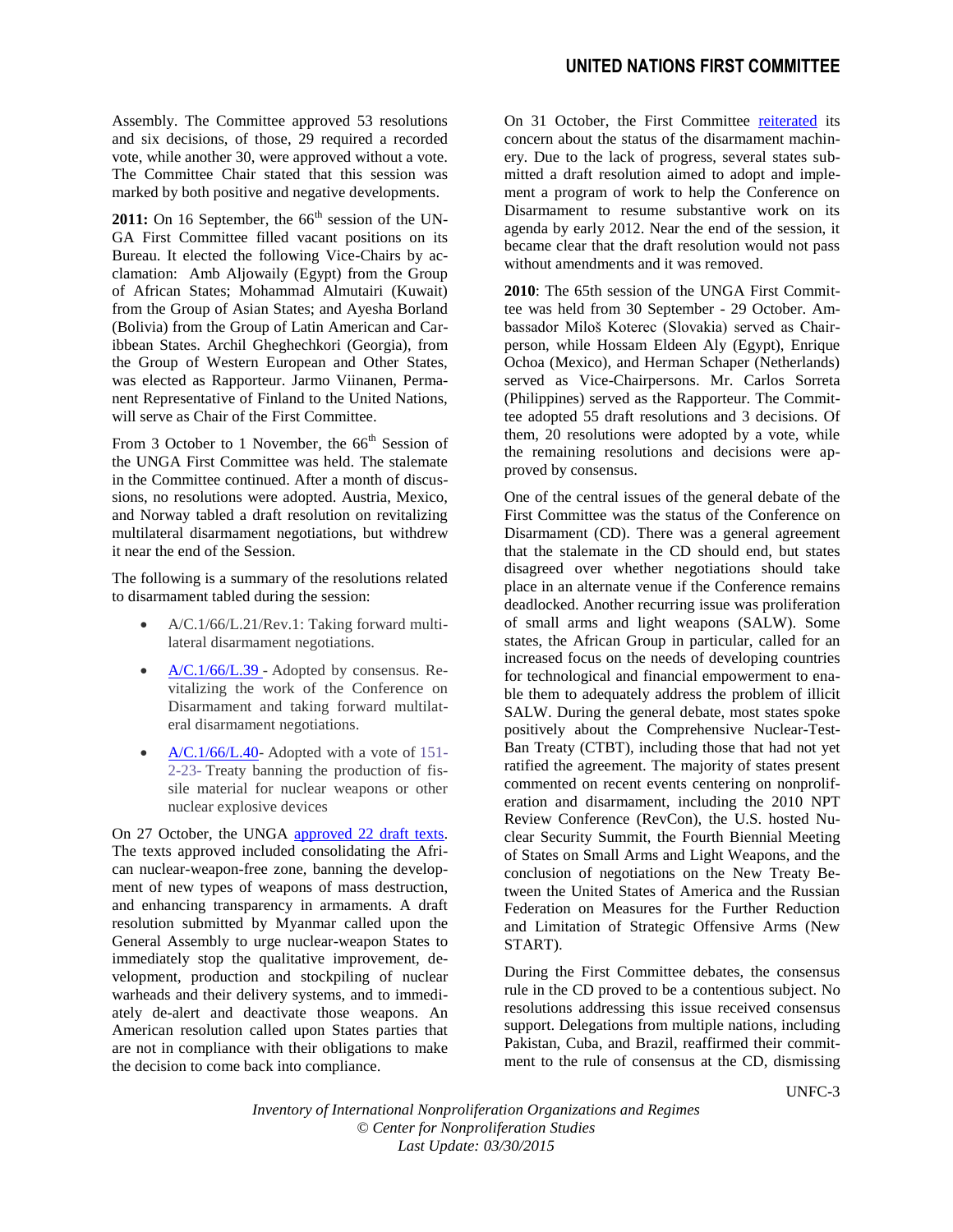any proposals to move negotiations outside of the CD.

Among the most controversial resolutions was [L.32,](http://daccess-dds-ny.un.org/doc/UNDOC/LTD/N10/586/38/PDF/N1058638.pdf?OpenElement) "Illicit trade in small arms and light weapons in all its aspects." This resolution was criticized by the Mexican delegation and the representatives of 15 States in the Caribbean region, who believed that their suggestions had not been sufficiently incorporated into L.32. The Mexican delegation introduced [L.61,](http://www.reachingcriticalwill.org/political/1com/1com10/res/L61.pdf) which amended L.32 by adjusting the wording of two paragraphs to contain language previously adopted at the Fourth Biennial Meeting of States on the [UN Pro](sarms.pdf)[gramme of Action](sarms.pdf) and to recommend that "the 2012 review conference assess and, as necessary, strengthen the follow-up mechanism of the Programme of Action." However, Mexico was unable to gain the required support for their resolution and during the vote on L.61 in the First Committee, only 19 States voted in favor of the amendment while 70 voted against it.

Once again, the five nuclear-weapon States cosponsored a resolution on the Comprehensive Nuclear-Test-Ban Treaty. The resolution was adopted with 161 votes in favor, one against (DPRK) and three abstentions (India, Mauritius, Syria).

A resolution on renewed determination towards the total elimination of nuclear weapons, traditionally tabled by Japan and co-sponsored by a large group of states, this year was renamed to "United action towards the total elimination of nuclear weapons." Separate votes had to be taken on three paragraphs of the resolution: on NPT universality, entry into force of the CTBT, and the commencement of negotiations on a Fissile Material Cut-off Treaty along with declaring and maintaining moratoriums on fissile material production.

Outer space security issues received a lot of attention during the First Committee. The U.S. delegation continued to abstain on resolutions regarding outer space.

The following is a summary of the major resolutions in each issue area:

#### *Nuclear Weapons*

 Sixteen resolutions were adopted in the nuclear weapons category. The four consensus resolutions included: Establishment of a nuclear weapon free zone in the Middle East [\(L.1\)](http://www.reachingcriticalwill.org/political/1com/1com10/res/L1.pdf), Bilateral reductions of strategic nuclear arms and the new framework for strategic relations [\(L.28/Rev1\)](http://www.reachingcriticalwill.org/political/1com/1com10/res/L28Rev1.pdf), Preventing the acquisition by terrorists of radioactive sources [\(L.46\)](http://www.reachingcriticalwill.org/political/1com/1com10/res/L46.pdf), and African nuclear-weapon-free zone treaty [\(L.54\)](http://www.reachingcriticalwill.org/political/1com/1com10/res/L54.pdf).

- The remaining resolutions, adopted by a recorded vote, included: The risk of nuclear proliferation in the Middle East [\(L.3\)](http://www.reachingcriticalwill.org/political/1com/1com10/res/L3.pdf), Conclusion of the effective international arrangements to assure non-nuclear weapons States against the use or threat of nuclear weapons [\(A/C.1/65/L.5\)](http://www.reachingcriticalwill.org/political/1com/1com10/res/L5.pdf), Treaty on a nuclear-weapon-free zone in Central Asia [\(L.10\)](http://www.reachingcriticalwill.org/political/1com/1com10/res/L10.pdf), Promotion of multilateralism in the area of disarmament and non-proliferation [\(A/C.1/65/L.15\)](http://www.reachingcriticalwill.org/political/1com/1com10/res/L15.pdf), Nuclear disarmament  $(A/C.1/65/L.22)$ , Nuclear-weapon-free southern hemisphere and adjacent areas  $(A/C.1/65/L.24)$ , Towards a nuclearweapon-free world: accelerating the implementation of nuclear disarmament commitments ( $\frac{\text{A/C}.1}{\text{65/L}.25}$ ), Treaty banning the production of fissile material for nuclear weapons or other nuclear explosive devices [\(A/C.1/65/L.33\)](http://www.reachingcriticalwill.org/political/1com/1com10/res/L33.pdf), Decreasing the operational readiness of nuclear weapons systems  $(A/C.1/65/L.42)$ , United action towards the total elimination of nuclear weapons [\(A/C.1/65/L.43\)](http://www.reachingcriticalwill.org/political/1com/1com10/res/L43.pdf), Comprehensive nucleartest-ban treaty  $(A/C.1/65/L.48)$ , Follow-up to the advisory opinion of the International Court of Justice on the Legality of the Threat or Use of Nuclear Weapons [\(A/C.1/65/L.50\)](http://www.reachingcriticalwill.org/political/1com/1com10/res/L50.pdf),
- Two draft resolutions containing amendments to other tabled resolutions on nuclear weapons were withdrawn. Both of these resolutions had been sponsored by the Iranian delegation and addressed arms reduction agreements between the United States and the Russian Federation as well as the NPT Review Conference. The Iranian delegation withdrew these resolutions after it became clear they would not be able to gain the needed support. The two resolutions were: Amendment to draft resolution A/C.1/65/L.28/Rev.1, Bilateral reductions of strategic nuclear arms and the new framework for strategic relations [\(A/C.1/65/L.59\)](http://www.reachingcriticalwill.org/political/1com/1com10/res/L59.pdf) and Amendment to draft resolution A/C.1/65/L.28/Rev.1, Bilateral reductions of strategic nuclear arms and the new framework for strategic relations [\(A/C.1/65/L.60\)](http://www.reachingcriticalwill.org/political/1com/1com10/res/L60.pdf).

#### *Other weapons of mass destruction*

UNFC-4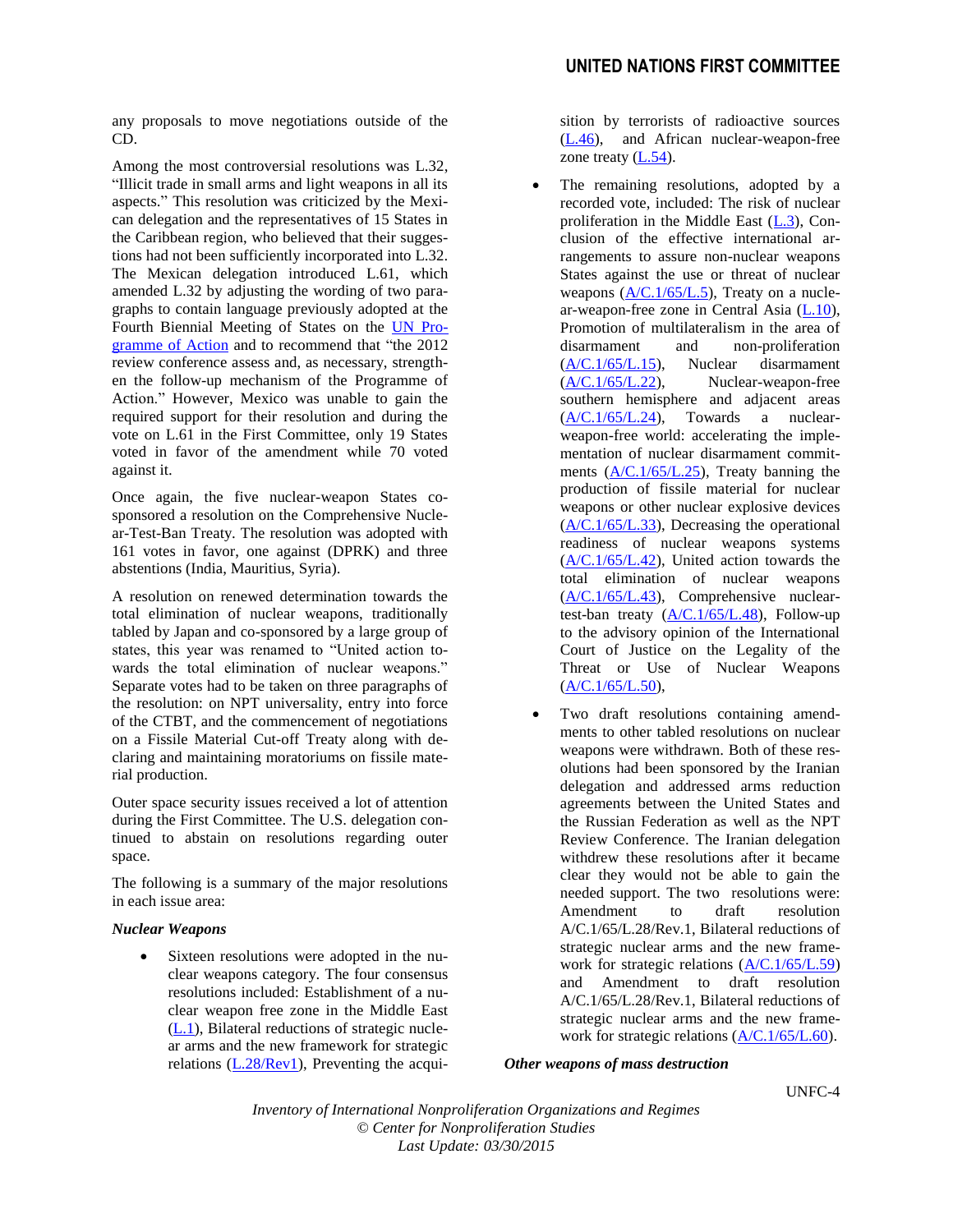- Three of the four resolutions grouped under "Other weapons of mass destruction" were adopted without a vote. These addressed: Convention on the prohibition of the development, production and stockpiling of bacteriological (biological) and toxin weapons and on their destruction [\(A/C.1/65/L.20\)](http://www.reachingcriticalwill.org/political/1com/1com10/res/L20.pdf), Implementation of the convention on the prohibition of the development, production, stockpiling and use of chemical weapons and on their destruction  $(A/C.1/65/L.23)$ , and Measures to prevent terrorists from acquiring weapons of mass destruction  $(A/C.1/65/L.29)$ ,
- The remaining draft resolution, "Measures to uphold the authority of the 1925 Geneva Protocol" ( $A/C.1/65/L.12$ ), was adopted by a recorded vote.

#### *Outer space (disarmament aspects)*

 Both draft resolutions addressing this topic required a recorded vote to be adopted. The first, Transparency and confidence-building measures in outer space activities  $(A/C.1/65/L.38)$ , was adopted by a vote of 167-0-1, with the United States casting the only abstention vote. As in past years, the second resolution, Prevention of an arms race in outer space  $(A/C.1/65/L.2)$ , was adopted with all States voting in favor and the United States and Israel abstaining.

#### *Conventional weapons*

- Five of the nine resolutions in the conventional weapons category were adopted by consensus: Assistance to States for curbing the illicit traffic in small arms and light weapons and collecting them [\(A/C.1/65/L.11\)](http://www.reachingcriticalwill.org/political/1com/1com10/res/L11.pdf), Information on confidencebuilding measures in the field of conventional arms [\(A/C.1/65/L.31\)](http://www.reachingcriticalwill.org/political/1com/1com10/res/L31.pdf), Consolidation of peace through practical disarmament measures  $(A/C.1/65/L.36)$ , Women, disarmament, arms control and nonproliferation [\(A/C.1/65/L.39\)](http://www.reachingcriticalwill.org/political/1com/1com10/res/L39.pdf), and Convention on prohibitions or restrictions on the use of certain conventional weapons which may be deemed to be excessively injurious or to have indiscriminate effects [\(A/C.1/65/L.44\)](http://www.reachingcriticalwill.org/political/1com/1com10/res/L44.pdf).
- The remaining resolutions were adopted by a recorded vote. These included: Conventional arms control at the regional and sub-

# **UNITED NATIONS FIRST COMMITTEE**

regional levels [\(A/C.1/65/L.6\)](http://www.reachingcriticalwill.org/political/1com/1com10/res/L6.pdf), Implementation of the convention on the prohibition of the use, stockpiling, production and transfer of anti-personnel mines and on their destruction [\(A/C.1/65/L.8\)](http://www.reachingcriticalwill.org/political/1com/1com10/res/L8.pdf), Effects of the use of armaments and ammunitions containing depleted uranium [\(A/C.1/65/L.19\)](http://www.reachingcriticalwill.org/political/1com/1com10/res/L19.pdf), and The illicit trade in small arms and light weapons in all its aspects [\(A/C.1/65/L.32\)](http://www.reachingcriticalwill.org/political/1com/1com10/res/L32.pdf).

 The only draft that was not adopted by the First Committee was the amendment to draft resolution A/C.1/65/L.32, The illicit trade in small arms and light weapons in all its aspects.

#### *Missile Proliferation*

 Two resolutions addressed missile proliferation. The fist, titled "Missiles" [\(A/C.1/65/L.18\)](http://www.reachingcriticalwill.org/political/1com/1com10/res/L18.pdf), was adopted without a vote. The second, on the Hague code of conduct against ballistic missile proliferation  $(A/C.1/65/L.45)$ , was adopted by a vote.

#### *Regional disarmament and security*

 Under the regional disarmament and security grouping the Committee adopted nine of twelve draft resolutions by consensus. These resolutions were: Establishment of a nuclear weapon free zone in the Middle East  $(A/C.1/65/L.1)$ , Confidence-building measures in the regional and subregional context  $(A/C.1/65/L.7)$ , United Nations regional centres for peace and disarmament [\(A/C.1/65/L.16\)](http://www.reachingcriticalwill.org/political/1com/1com10/res/L16.pdf), Maintenance of international security — good-neighbourliness, stability and development in South-Eastern Europe [\(A/C.1/65/L.17\)](http://www.reachingcriticalwill.org/political/1com/1com10/res/L17.pdf), Strengthening of security and cooperation in the Mediterranean region [\(A/C.1/65/L.30\)](http://www.reachingcriticalwill.org/political/1com/1com10/res/L30.pdf), Mongolia's international security and nuclear-weapon-free status [\(A/C.1/65/L.41\)](http://www.reachingcriticalwill.org/political/1com/1com10/res/L41.pdf) Consolidation of the regime established by the treaty for the prohibition of nuclear weapons in Latin America and the Caribbean (Treaty of Tlatelolco) [\(A/C.1/65/L.51\)](http://www.reachingcriticalwill.org/political/1com/1com10/res/L51.pdf), United Nations regional centre for peace and disarmament in Asia and the Pacific [\(A/C.1/65/L.56\)](http://www.reachingcriticalwill.org/political/1com/1com10/res/L56.pdf), and Regional confidence-building measures: activities of the United Nations standing advisory committee on security questions in Central Africa (A/C.1/65/L.58).

UNFC-5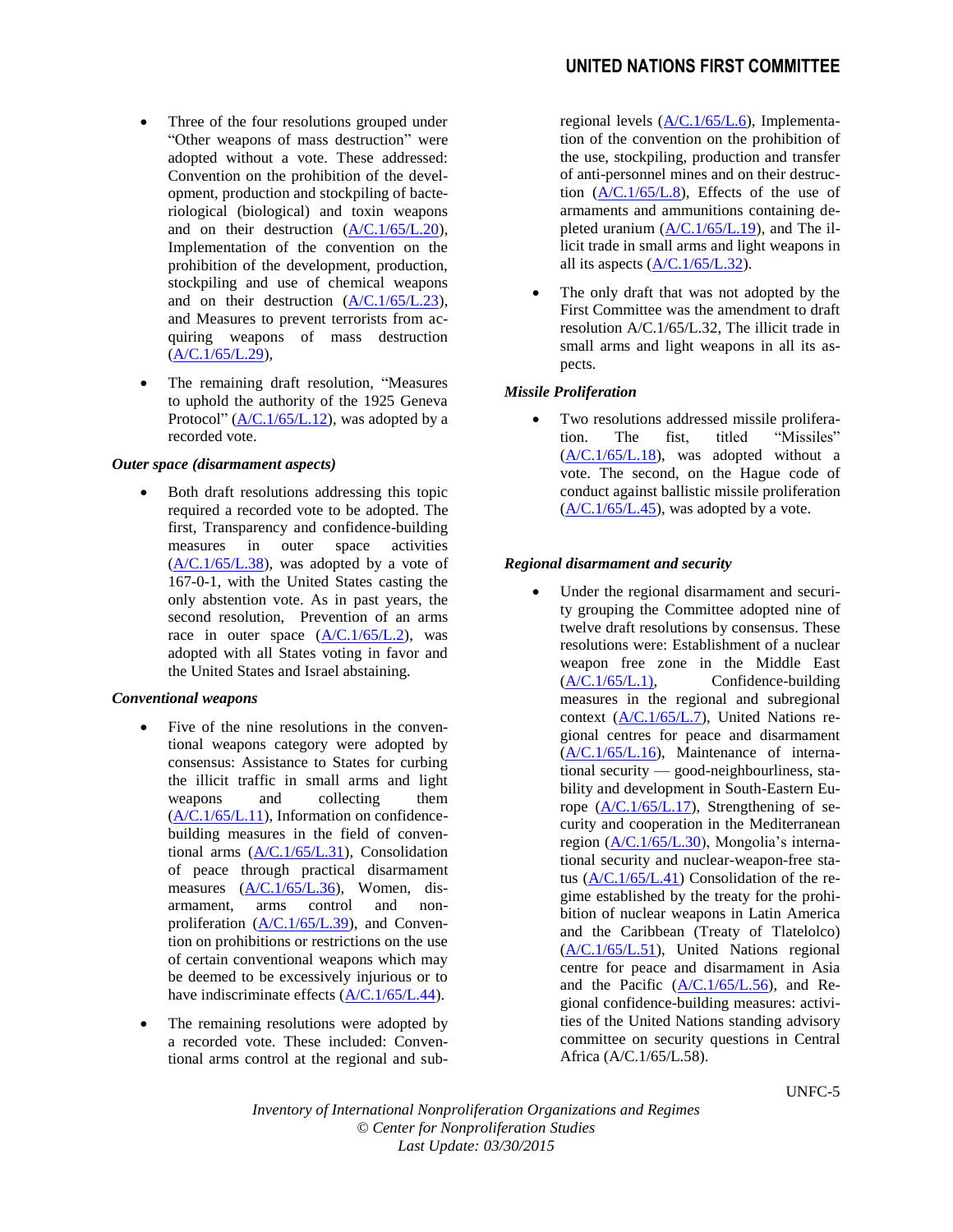The other three draft resolutions that were adopted after a recorded vote included: The risk of nuclear proliferation in the Middle East [\(A/C.1/65/L.3\)](http://www.reachingcriticalwill.org/political/1com/1com10/res/L3.pdf), Conventional arms control at the regional and subregional levels [\(A/C.1/65/L.6\)](http://www.reachingcriticalwill.org/political/1com/1com10/res/L6.pdf), Nuclear-weapon-free southern hemisphere and adjacent areas  $(A/C.1/65/L.24)$ 

# *Other disarmament measures and international security*

- The Assembly adopted four resolutions on other disarmament measures and international security without a vote, including: Developments in the field of information and telecommunications in the context of international security [\(A/C.1/65/L.37\)](http://www.reachingcriticalwill.org/political/1com/1com10/res/L37.pdf), Follow-up to the high-level meeting held on 24 September 2010: revitalizing the work of the Conference on Disarmament and taking forward multilateral disarmament negotiations [\(A/C.1/65/L.34\)](http://www.reachingcriticalwill.org/political/1com/1com10/res/L34Rev1.pdf), Relationship between disarmament and development  $(A/C.1/65/L.13)$ , and Observance of environmental norms in the drafting and implementation of agreements on disarmament and arms control  $(A/C.1/65/L.14)$ .
- Recorded votes were also taken on one draft resolution: Promotion of multilateralism in the area of disarmament and nonproliferation [\(A/C.1/65/L.15\)](http://www.reachingcriticalwill.org/political/1com/1com10/res/L15.pdf).

# *Disarmament machinery*

 The First Committee adopted six resolutions and one decision relating to disarmament machinery, all without a vote. These include: United Nations regional centre for peace and disarmament in Asia and the Pacific [\(A/C.1/65/L.56\)](http://www.reachingcriticalwill.org/political/1com/1com10/res/L56.pdf), United Nations regional centres for peace and disarmament [\(A/C.1/65/L.16\)](http://www.reachingcriticalwill.org/political/1com/1com10/res/L16.pdf), United Nations regional centre for peace, disarmament and development in Latin America and the Caribbean [\(A/C.1/65/L.21\)](http://www.reachingcriticalwill.org/political/1com/1com10/res/L21.pdf), Regional confidencebuilding measures: activities of the United Nations standing advisory committee on security questions in Central Africa [\(A/C.1/65/L.58\)](http://www.reachingcriticalwill.org/political/1com/1com10/res/L58.pdf), Report of the Conference on Disarmament  $(A/C.1/65/L.57)$ , and Report of the disarmament commission  $(A/C.1/65/L.9)$ .

**2009:** The 64th session of the UNGA First Committee was held from 5 October – 3 November and was chaired by José Luis Cancela of Uruguay. On 2 December, the First Committee approved 50 resolutions and four decisions. Of the 54 texts that were sent to the UNGA, over half (33) were adopted by consensus.

During the general debate of the First Committee, the primary issues that emerged were the use of small arms and light weapons and continued support for the creation of an Arms Trade Treaty. In addition, the promotion of the NPT's credibility and universality continued to be a prominent issue. According to the Russian Federation, for the first time in decades the concept of a non-nuclear-weapon world had nearunanimous support from the leaders of all major industrialized countries. Numerous countries voiced their support for the efforts of the United States and Russia in their work toward a comprehensive, legally binding agreement to replace the Strategic Arms Reduction Treaty (START), and reiterated the necessity of nuclear weapon States to honor their disarmament obligations. Many States also called upon Israel to join the NPT and place its nuclear facilities under International Atomic Energy Agency (IAEA) safeguards. For the first time in years, a positive climate toward nuclear disarmament and nonproliferation had emerged.

The issue regarding the use of conventional weapons, their linkage to organized crime and terrorism, the serious threat they pose to humanitarian issues, and their undermining effect on long-term sustainable development garnered much attention from Member States. Many delegates stated that the uncontrolled spread of small arms and light weapons was a significant social and security threat. The delegates also discussed the possibility of including small arms and light weapons as an eighth category in the United Nations Register of Conventional Arms.

The First Committee also addressed concerns over the possible development of nuclear weapons by Iran and recent events on the Korean peninsula and their threat of undermining the NPT regime.

UNFC-6 For the first year since 2005, the United States switched its no vote to an abstention for resolution  $(64/27)$  regarding binding security assurances. This alteration in voting pattern by the United States allowed the resolution to pass without any country having voted no. The United States also joined Japan in co-sponsoring resolution  $(64/47)$  on a renewed determination towards the total elimination of nuclear weapons. However, France changed its vote from a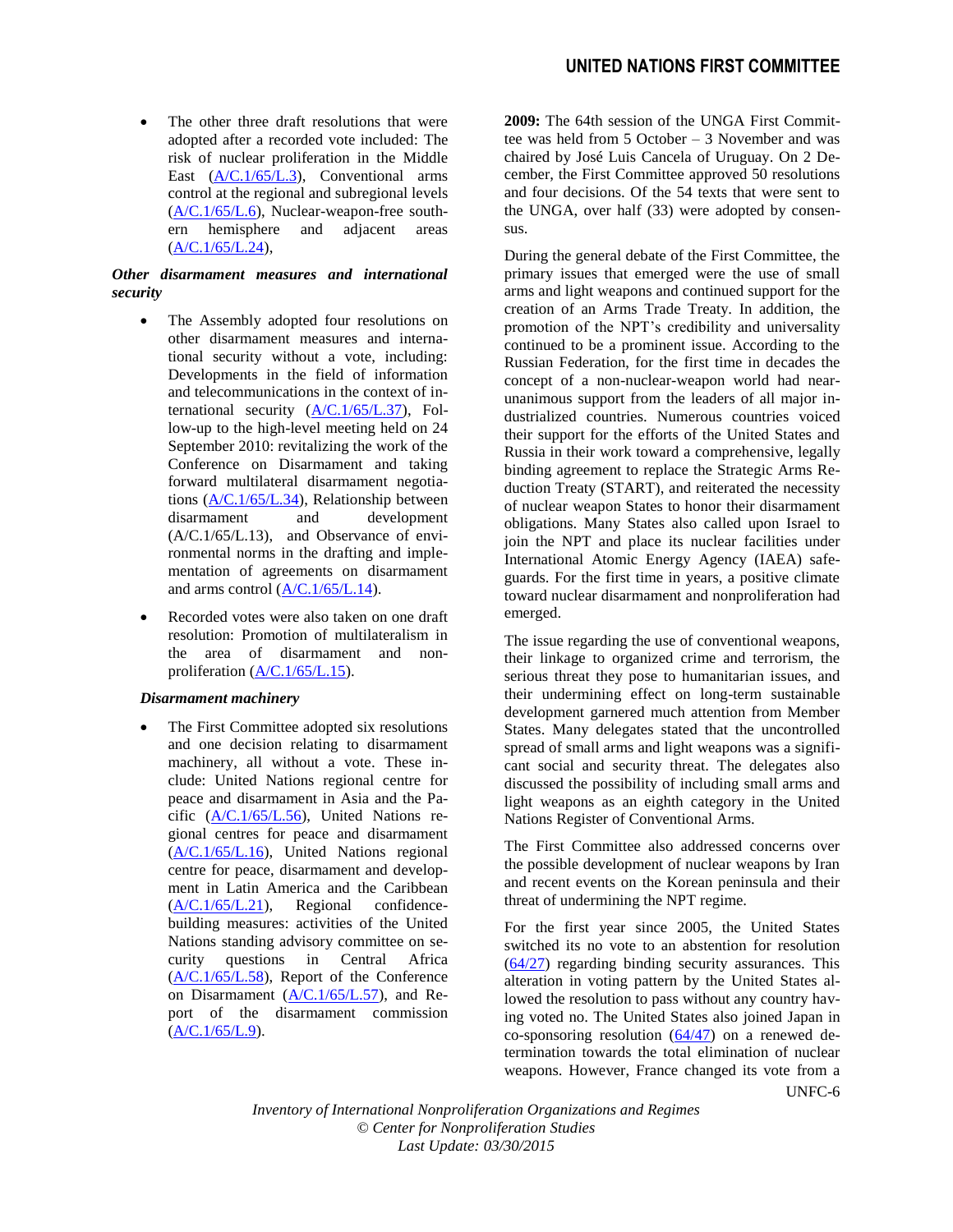yes to an abstention. This leaves the DPRK and India as the only remaining countries voting against the resolution. Although the United States maintained its no vote on resolution  $(64/57)$  "towards a nuclearweapon-free world: accelerating the implementation of nuclear disarmament commitments," the Russian Federation changed its abstention vote from previous years to a yes. Maintaining its voting stance from past years, New Zealand continued to vote yes on [\(64/53\)](http://www.un.org/ga/64/resolutions.shtml), the NAM's nuclear disarmament resolution.

The following is an updated summary of the major resolutions in each issue area.

#### *Nuclear Weapons*

- Fifteen resolutions and one decision were adopted in the nuclear weapons category, four by consensus: African Nuclear-Weapon-Free Zone Treaty [\(64/24\)](http://www.un.org/ga/64/resolutions.shtml); establishment of a nuclear-weapon-free zone in the region of the Middle East  $(64/26)$ ; prohibition of the dumping of radioactive wastes  $(64/45)$ ; and preventing the acquisition by terrorists of radioactive materials and sources (decision).
- The remaining resolutions, requiring recorded votes, addressed: a conclusion of effective international arrangements to assure non nuclear-weapon States against the use or threat of use of nuclear weapons  $(64/27)$ ; follow-up to nuclear disarmament obligations agreed to at the 1995 and 2000 Review Conferences of the Parties to the Treaty on the Non-Proliferation of Nuclear Weapons  $(64/31)$ ; reducing nuclear danger  $(64/37)$ ; treaty on the South-East Asia Nuclear-Weapon-Free Zone (Bangkok Treaty) [\(64/39\)](http://www.un.org/ga/64/resolutions.shtml); nuclear-weapon-free southern hemisphere and adjacent areas [\(64/44\)](http://www.un.org/ga/64/resolutions.shtml), which required a recorded vote on operative paragraph 7; renewed determination towards the total elimination of nuclear weapons [\(64/47\)](http://www.un.org/ga/64/resolutions.shtml); Second Conference of States Parties and Signatories to Treaties that Establish Nuclear-Weapon-Free Zones and Mongolia  $(64/52)$ ; nuclear disarmament  $(64/53)$ ; follow-up to the advisory opinion of the International Court of Justice on the Legality of the Threat or Use of Nuclear Weapons [\(64/55\)](http://www.un.org/ga/64/resolutions.shtml); towards a nuclear-weapon-free world: accelerating the implementation of nuclear disarmament commitments [\(64/57\)](http://www.un.org/ga/64/resolutions.shtml),

which required a separate vote on operative paragraph four; Convention on the Prohibition of the Use of Nuclear Weapons [\(64/59\)](http://www.un.org/ga/64/resolutions.shtml); and the risk of nuclear proliferation in the Middle East [\(64/66\)](http://www.un.org/ga/64/resolutions.shtml).

#### *Other weapons of mass destruction*

 All three resolutions grouped under other weapons of mass destruction were adopted without a vote. These addressed: measures to prevent terrorists from acquiring weapons of mass destruction [\(64/38\)](http://www.un.org/ga/64/resolutions.shtml); implementation of the Convention on the Prohibition of the Development, Production, Stockpiling and Use of Chemical Weapons and on Their Destruction [\(64/46\)](http://www.un.org/ga/64/resolutions.shtml); and the Convention on the Prohibition of the Development, Production and Stockpiling of Bacteriological (Biological) and Toxin Weapons and on Their De-struction [\(64/70\)](http://www.un.org/ga/64/resolutions.shtml).

#### *Outer space (disarmament aspects)*

 As in past years, a "no vote" resolution concerning transparency and confidencebuilding measures in outer space activities [\(64/49\)](http://www.un.org/ga/64/resolutions.shtml) was adopted, while a recorded vote was needed to adopt the resolution on the prevention of an arms race in outer space [\(64/28\)](http://www.un.org/ga/64/resolutions.shtml). However, unlike previous years, the resolution passed unopposed by a vote of 176 in favor to none against, with the United States and Israel abstaining.

#### *Conventional weapons*

- Four of the seven resolutions in the conventional weapons category were adopted by consensus: assistance to States for curbing the illicit traffic in small arms and light weapons and collecting them [\(64/30\)](http://www.un.org/ga/64/resolutions.shtml); Convention on Cluster Munitions [\(64/36\)](http://www.un.org/ga/64/resolutions.shtml); problems arising from the accumulation of conventional ammunition stockpiles in surplus [\(64/51\)](http://www.un.org/ga/64/resolutions.shtml); and the Convention on Prohibitions or Restrictions on the Use of Certain Conventional Weapons Which May Be Deemed to Be Excessively Injurious or to Have Indiscriminate Effects [\(64/67\)](http://www.un.org/ga/64/resolutions.shtml).
- The remaining resolutions were adopted after a recorded vote was taken. Resolution [64/48](http://www.un.org/ga/64/resolutions.shtml) established the Member States intention to convene a four-week United Nations conference in 2012 to elaborate a legally binding arms trade treaty. The text was

UNFC-7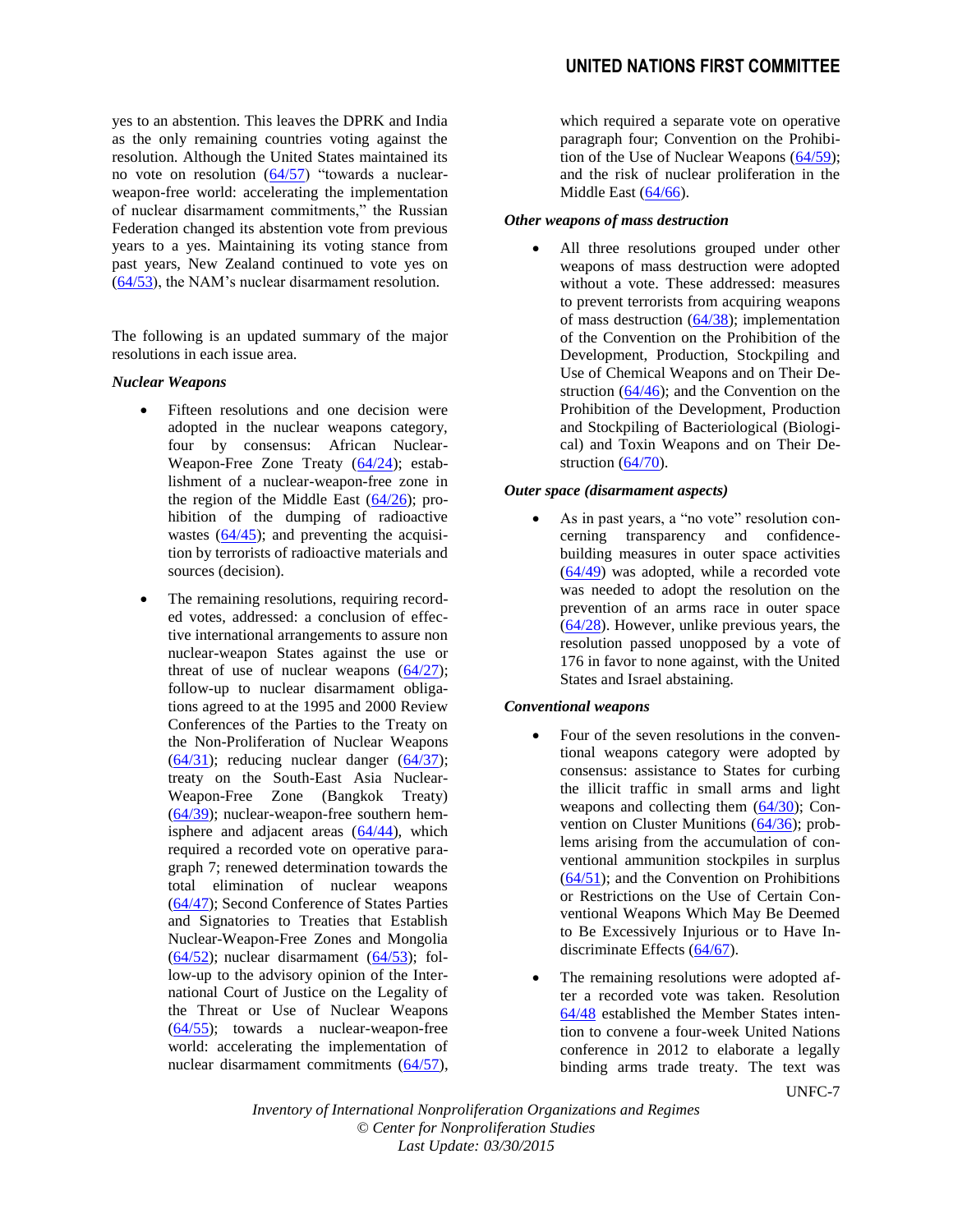adopted by a recorded vote of 151 in favor, with only one against (Zimbabwe) and 20 abstentions. For the first year, the United States changed from a no-vote to a yes-vote. After voting on operative paragraphs 4 and 15, the resolution on the illicit trade in small arms and light weapons in all its aspects  $(64/50)$  was unanimously adopted. The implementation of the Convention on the Prohibition of the Use, Stockpiling, Production and Transfer of Anti-personnel Mines and on Their Destruction [\(64/56\)](http://www.un.org/ga/64/resolutions.shtml) was adopted by a vote of 158 in favor, 0 against and 18 abstentions.

#### *Regional disarmament and security*

- Under the regional disarmament and security grouping the Assembly adopted four of six resolutions by consensus which covered: Regional disarmament (64/41); Confidencebuilding measures in the regional and subregional context (64/43); Regional confidence-building measures: activities of the United Nations Standing Advisory Committee on Security Questions in Central Africa (64/61); and strengthening of security and cooperation in the Mediterranean region (64/68).
- The other two resolutions that were adopted after a recorded vote included: implementation of the Declaration of the Indian Ocean as a Zone of Peace (64/23); and conventional arms control at the regional and subregional levels (64/42).

# *Other disarmament measures and international security*

 The Assembly adopted five resolutions and three decisions on other disarmament measures and international security without a vote, including: verification (decision); declaration on the Strengthening of International Security (decision); role of science and technology in international security and disarmament (decision); objective information on military matters, including transparency of military expenditures  $(64/22)$ ; developments in the field of information and telecommunications in the context of international security  $(64/25)$ ; relationship between disarmament and development [\(64/32\)](http://www.un.org/ga/64/resolutions.shtml); observance of environmental norms in the drafting and implementation of agreements on disarmament and arms control  $(64/33)$ ; and national legislation on transfer of arms, military equipment and dual-use goods and technology [\(64/40\)](http://www.un.org/ga/64/resolutions.shtml).

 Recorded votes were also taken on two draft resolutions related to other disarmament measures and international security. They included: promotion of multilateralism in the area of disarmament and nonproliferation (64/34); and transparency in armaments (64/54). The resolution on transparency in armaments required six separate recorded votes on operative paragraphs 3, 4, 5, 6(d), 6 as a whole and 8.

#### *Disarmament machinery*

• Also acting without a vote, the Assembly adopted six resolutions and one decision relating to disarmament machinery. These include: convening of the fourth special session of the General Assembly devoted to disarmament (decision); United Nations regional centers for peace and disarmament [\(64/58\)](http://www.un.org/ga/64/resolutions.shtml); United Nations Regional Center for Peace, Disarmament and Development in Latin America and the Caribbean [\(64/60\)](http://www.un.org/ga/64/resolutions.shtml); United Nations Regional Center for Peace and Disarmament in Africa [\(64/62\)](http://www.un.org/ga/64/resolutions.shtml); United Nations Regional Center for Peace and Disarmament in Asia and the Pacific [\(64/63\)](http://www.un.org/ga/64/resolutions.shtml); Report of the Conference on Disarmament [\(64/64\)](http://www.un.org/ga/64/resolutions.shtml); and Report of the Disarmament Commission [\(64/65\)](http://www.un.org/ga/64/resolutions.shtml).

In the nuclear weapons area, the Assembly adopted a new resolution by consensus that named 29 August as the international day against nuclear tests (64/35). Of particular significance was a consensus resolution for a treaty banning the production of fissile material for nuclear weapons and other nuclear explosive devices (64/29). The Assembly urged the Conference on Disarmament to begin negotiations on this topic in early 2010.

UNFC-8 Finally, the five nuclear-weapon States co-sponsored a resolution on the Comprehensive Nuclear-Test-Ban Treaty. This marks the first time that the draft for the CTBT gained the support and co-sponsorship of all five nuclear-weapon States. The resolution was adopted with 175 in favor with only one against (DPRK) and three abstentions (India, Mauritius, Syria). Before the adoption of the resolution, a vote was held on operative paragraph five, which urged the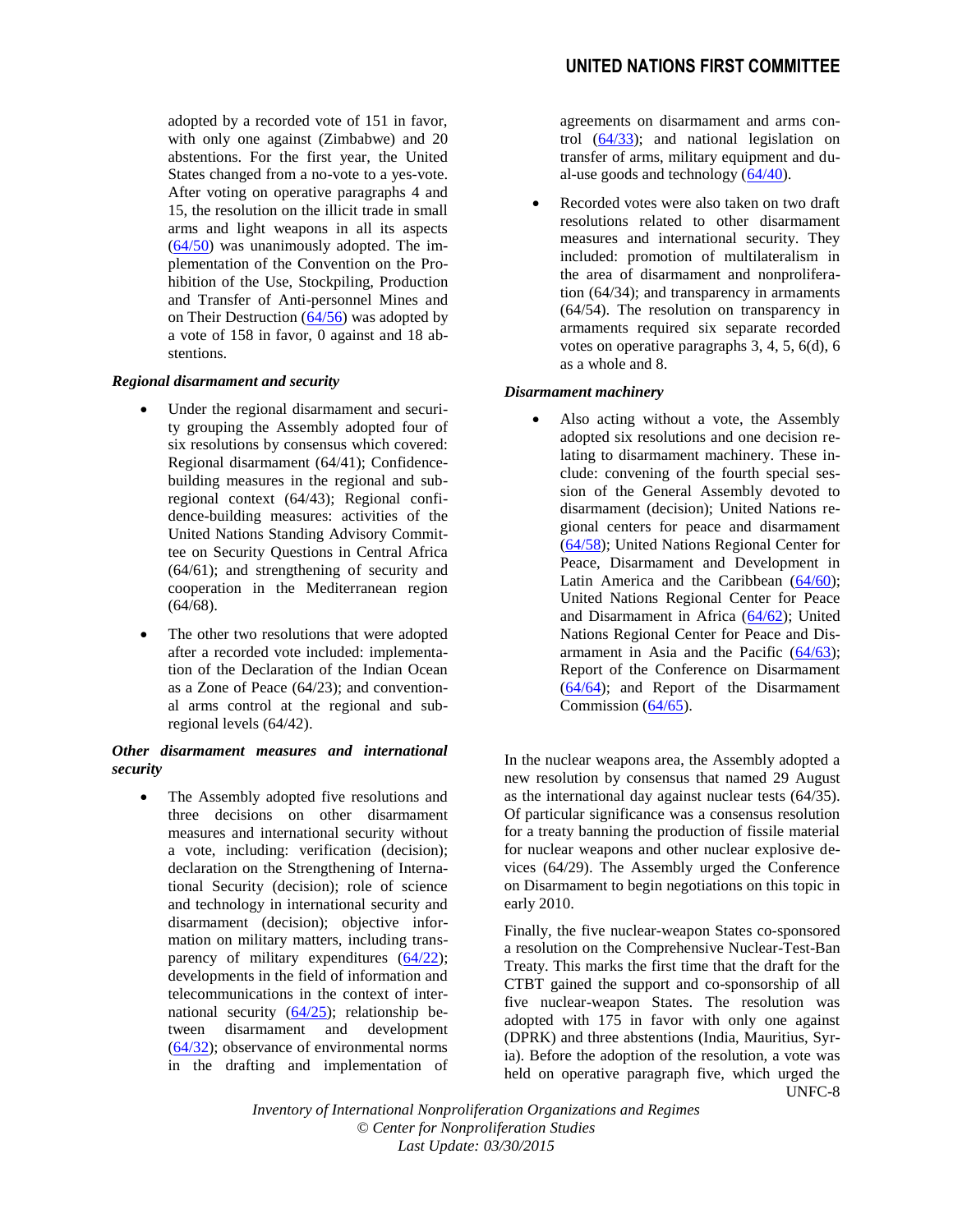DPRK to re-engage in the six-party talks. This paragraph was adopted by a vote of 169 in favor, one against (DPRK), and six abstentions (Cuba, Iran, Namibia, Nicaragua, Syria, Venezuela).

**2008:** The 63rd session of the UNGA First Committee was held from 6-31 October and was chaired by Mr. Marco Antonio Suazo of Honduras. On 2 December, the General Assembly adopted 53 resolutions and four decisions on the recommendation of its First Committee.

In a voting pattern familiar to disarmament and security-related drafts—on nuclear weapons, other weapons of mass destruction, outer space, conventional weapons, regional disarmament and security, and disarmament machinery—recorded votes were sought for 30 drafts, with several requiring separate votes on contentious provisions in the bodies of the texts themselves.

#### *Nuclear weapons*

- Sixteen resolutions and one decision were adopted in the nuclear weapons category, with the only two by consensus concerning nuclear-weapon-free zones: in the region of the Middle East  $(63/38)$ ; and Mongolia's international security and nuclear-weapon free status [\(63/56\)](http://www.un.org/depts/dhl/resguide/r63.shtml).
- The rest in that cluster, requiring recorded votes, addressed: the risk of nuclear proliferation in the Middle East [\(63/84\)](http://www.un.org/depts/dhl/resguide/r63.shtml); decreasing the operational readiness of nuclear weapons  $(63/41)$ ; conclusion of effective international arrangements to assure nonnuclear-weapon States against the use or threat of use of nuclear weapons  $(63/39)$ ; nuclear disarmament  $(63/46)$ ; convention on the prohibition of the use of nuclear weapons [\(63/75\)](http://www.un.org/depts/dhl/resguide/r63.shtml); reducing nuclear danger [\(63/47\)](http://www.un.org/depts/dhl/resguide/r63.shtml); advisory opinion of the International Court of Justice on the legality of the threat or use of nuclear weapons  $(63/49)$ ; missiles [\(63/55\)](http://www.un.org/depts/dhl/resguide/r63.shtml); towards a nuclear-weaponfree world: accelerating the implementation of nuclear disarmament commitments [\(63/58\)](http://www.un.org/depts/dhl/resguide/r63.shtml), for which a vote to retain operative paragraph 4 was also taken; establishment of a nuclear-weapon-free zone in Central Asia [\(63/63\)](http://www.un.org/depts/dhl/resguide/r63.shtml); the Hague Code of Conduct against Ballistic Missile Proliferation [\(63/64\)](http://www.un.org/depts/dhl/resguide/r63.shtml); nuclear-weapon-free southern hemisphere  $(63/65)$ , for which a separate vote on operative paragraph 6 was taken; United Nations

conference to identify appropriate ways of eliminating nuclear dangers in the context of nuclear disarmament (decision); Compre-hensive Nuclear-Test-Ban Treaty [\(63/87\)](http://www.un.org/depts/dhl/resguide/r63.shtml); and renewed determination towards the total elimination of nuclear weapons [\(63/73\)](http://www.un.org/depts/dhl/resguide/r63.shtml).

#### *Other weapons of mass destruction*

 Three of the five resolutions grouped under other weapons of mass destruction were adopted without a vote. These addressed: biological weapons [\(63/88\)](http://www.un.org/depts/dhl/resguide/r63.shtml), the Chemical Weapons Convention [\(63/48\)](http://www.un.org/depts/dhl/resguide/r63.shtml), and measures to prevent terrorists from acquiring mass destruction weapons [\(63/60\)](http://www.un.org/depts/dhl/resguide/r63.shtml). The resolution on the prohibition of the development and manufacture of new types of weapons of mass destruction and new systems of such weapons: report of the Conference on Disarmament  $(63/36)$  was adopted by a vote of 175 in favor to 1 against (United States), with 1 abstention (Israel). The draft on measures to uphold the authority of the 1925 Geneva Protocol [\(63/53\)](http://www.un.org/depts/dhl/resguide/r63.shtml) was adopted by a vote of 174 in favor to none against, with 4 abstentions (Israel, Marshall Islands, Palau, United States).

#### *Outer space (disarmament aspects)*

 As in years past, a recorded vote was needed to adopt the resolution on the prevention of an arms race in outer space  $(63/40)$ , which passed by 177 in favor to 1 against (United States), with 1 abstention (Israel). A recorded vote was also taken in adopting the resolution on transparency and confidencebuilding measures in outer space activities [\(63/68\)](http://www.un.org/depts/dhl/resguide/r63.shtml) by 180 in favor to 1 against (United States), with 1 abstention (Israel).

# *Conventional weapons*

 Acting without a vote, the Assembly recognized the need for Member States to prevent and combat illicit brokering activities [\(63/67\)](http://www.un.org/depts/dhl/resguide/r63.shtml), and expressed concern that if proper measures were not taken, illicit arms brokering would adversely affect the maintenance of international peace and security and prolong conflicts, thereby impeding sustainable economic and social development, and result in the illicit transfers of conventional arms and the acquisition of weapons of mass destruction by non-State actors.

UNFC-9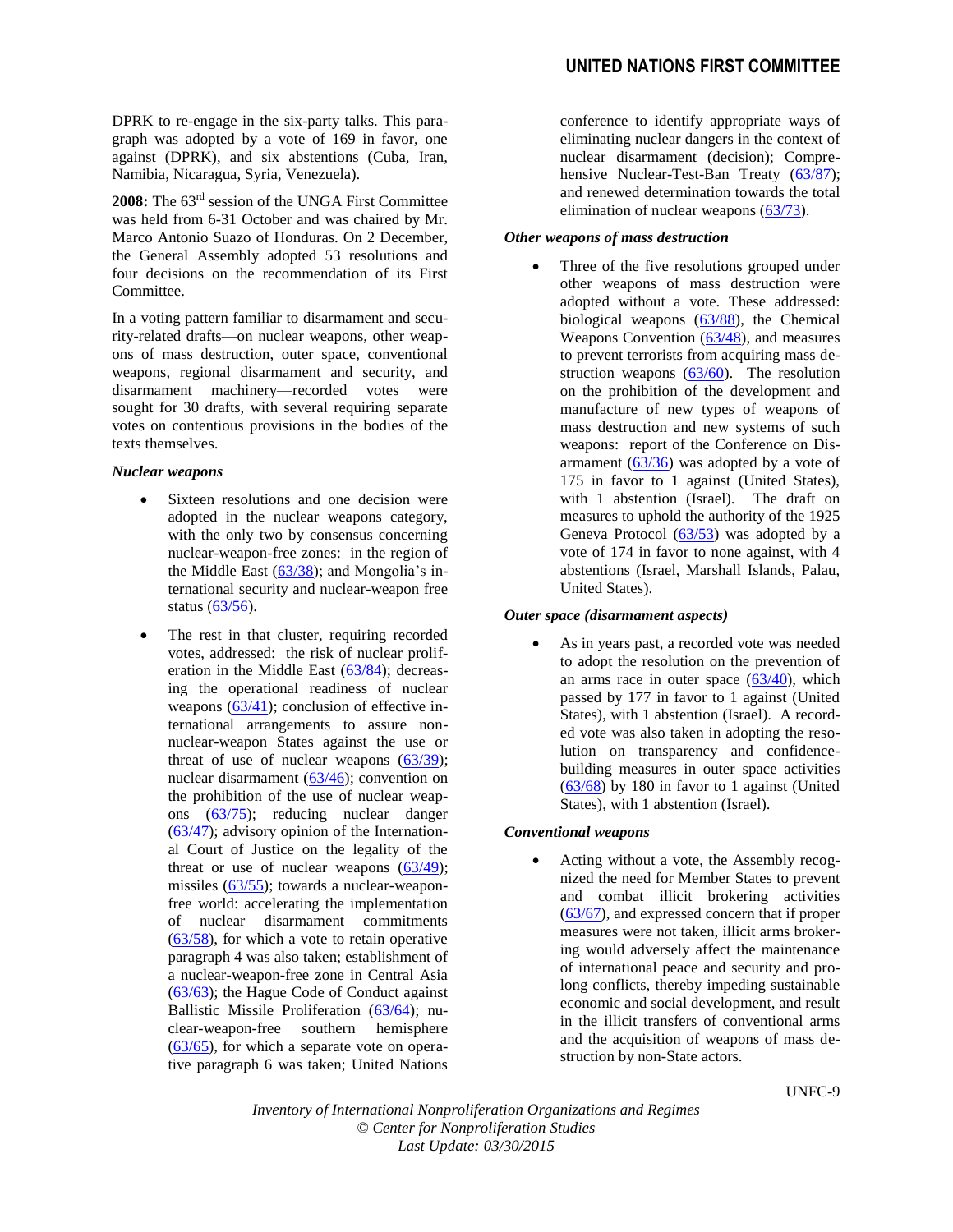The Assembly thus called on Member States to establish appropriate national laws to prevent and combat illicit brokering of conventional arms, and materials, equipment and technology that could contribute to the proliferation of mass destruction weapons and their delivery means consistent with international law.

- By a resolution on cluster munitions [\(63/71\)](http://www.un.org/depts/dhl/resguide/r63.shtml), the Assembly recalled the conclusion of negotiations at Dublin on 30 May on the Convention on Cluster Munitions and asked the secretary-general to render the necessary assistance and to provide the necessary services to fulfill the tasks entrusted to him by the Convention.
- Approaching that issue via the traditional text on the Convention on Certain Conventional Weapons  $(63/85)$ , the Assembly welcomed States parties' commitment to address the humanitarian problems caused by specific munitions, including cluster munitions, with a view to minimizing their humanitarian impact. The Assembly expressed support for the work of the Group of Governmental Experts to negotiate a proposal to urgently address the humanitarian impact of cluster munitions, while striking a balance between military and humanitarian considerations, and to make every effort to negotiate that proposal as rapidly as possible.
- Maintaining that an enhanced level of transparency in armaments contributed greatly to confidence-building and security among States and that the establishment of the United Nations Register of Conventional Arms constituted an important step forward in promoting transparency in military matters, the Assembly reaffirmed its determination to ensure that Register's effective op-eration [\(63/69\)](http://www.un.org/depts/dhl/resguide/r63.shtml).

Six separate recorded votes were required to retain operative paragraphs 2, 3, 4, 5 (b), 5 and 7, which called upon Member States, with a view to achieving universal participation, to provide the secretary-general, by 31 May annually, with the requested data and information for the Register, including inviting those in a position to do so to provide additional information on procurement through national production and military holdings and on transfers of small arms and light weapons. Further by those paragraphs, the Assembly asked the secretary-general, with the assistance of a governmental expert group to be convened in 2009, to prepare a report on the Register's continuing operation and further development.

The resolution as a whole was adopted by a recorded vote of 160 in favor to none against with 22 abstentions.

- Action was postponed on a resolution concerning a possible arms trade treaty, pending review of its program budget implications by the Fifth Committee (Administrative and Budgetary). Approved in the First Committee, the text would establish an open-ended working group to meet in 2009 to further consider those elements in the report of the Group of Governmental Experts where consensus could be developed for inclusion in an eventual legally binding arms trade treaty.
- By a related text on the illicit small arms and light weapons trade, the Assembly underlined that the uncontrolled spread of those weapons in many regions of the world had wide ranging humanitarian and socioeconomic consequences and seriously threatened peace, reconciliation, safety, security, stability and sustainable development at individual, local, national, regional and international levels. It encouraged national capacity-building for the implementation of the Program of Action to Prevent, Combat and Eradicate the Illicit Trade in Small Arms and Light Weapons in All Its Aspects, including those highlighted in the Third Biennial Meeting of States' report. The Assembly also called upon all States to implement the International Tracing Instrument.

UNFC-10 Two separate recorded votes were taken before adoption of the whole text. The first was on operative paragraph 4, which endorses the measures highlighted in the Third Biennial Meeting of States to consider implementation of the small arms Program of Action. The second was on operative paragraph 13, by which the Assembly decided to convene an open-ended meeting of governmental experts for one week, no later than in 2011, to address key implementation challenges and opportunities relating to particular issues, including international coopera-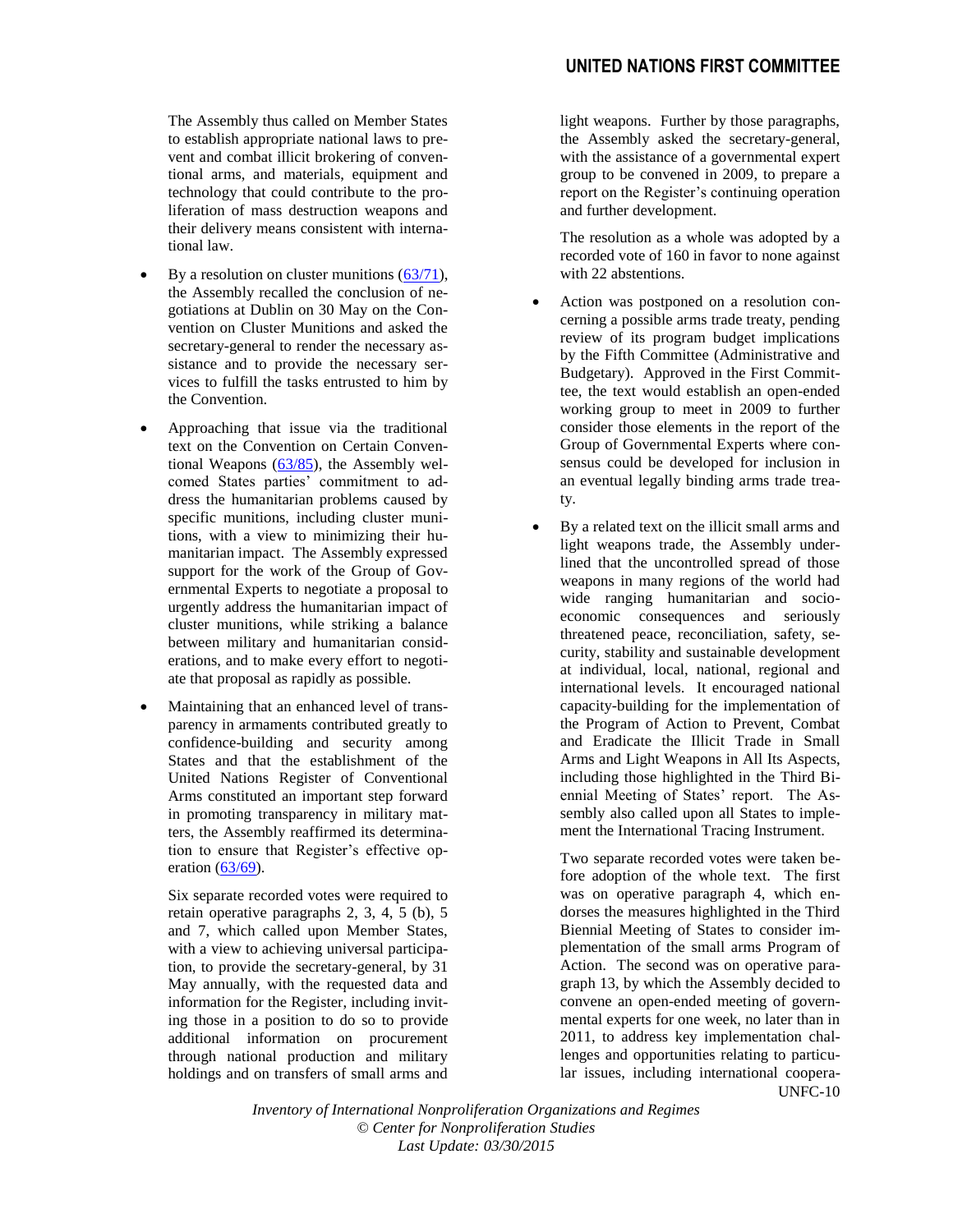tion and assistance.

It adopted the resolution  $(63/72)$  as a whole on the illicit small arms and light weapons by a vote of 181 in favor to 1 against (United States), with no abstentions.

- Also adopted by recorded vote was a resolution in the conventional weapons sphere on the Mine Ban Convention [\(63/42\)](http://www.un.org/depts/dhl/resguide/r63.shtml).
- Three additional drafts related to conventional arms were adopted by consensus, including information on confidence-building measures in the field of conventional arms  $(63/57)$ ; problems arising from the accumulation of conventional ammunition stockpiles in surplus  $(63/61)$ ; and assistance to States for curbing the illicit traffic in small arms and light weapons and collecting them  $(63/66).$  $(63/66).$

# *Regional disarmament and security*

- The Assembly adopted four of five draft resolutions, and one draft decision, by consensus. They addressed: maintenance of international security –- good neighborliness, stability and development in South-Eastern Europe (decision); regional disarmament [\(63/43\)](http://www.un.org/depts/dhl/resguide/r63.shtml); confidence-building measures in the regional and subregional context [\(63/45\)](http://www.un.org/depts/dhl/resguide/r63.shtml); strengthening of security and cooperation in the Mediterranean region [\(63/86\)](http://www.un.org/depts/dhl/resguide/r63.shtml); and regional confidence-building measures: activities of the United Nations Standing Advisory Committee on Security Questions in Central Africa [\(63/78\)](http://www.un.org/depts/dhl/resguide/r63.shtml).
- The fifth draft resolution relating to regional disarmament—on conventional arms control at the regional and subregional levels [\(63/44\)](http://www.un.org/depts/dhl/resguide/r63.shtml)—was adopted 175 in favor to 1 against (India), with 2 abstentions (Bhutan, Russian Federation).

# *Other disarmament measures and international security*

 The Assembly also took recorded votes on five draft resolutions related to other disarmament measures and international security. They included: promotion of multilateralism in the area of disarmament and nonproliferation  $(63/50)$ ; effects of the use of armaments and ammunitions containing depleted uranium  $(63/54)$ ; compliance with non-proliferation, arms limitation and disarmament agreements and commitments [\(63/59\)](http://www.un.org/depts/dhl/resguide/r63.shtml); consolidation of peace through practical disarmament measures (63/62), on which a separate vote was taken to retain preambular paragraph 10 as written; and developments in the field of information and telecommunications in the context of international security [\(63/37\)](http://www.un.org/depts/dhl/resguide/r63.shtml).

 The Assembly adopted five other resolutions on other disarmament measures and international security without a vote. They were: observance of environmental norms in the drafting and implementation of agreements on disarmament and arms control [\(63/51\)](http://www.un.org/depts/dhl/resguide/r63.shtml); relationship between disarmament and development  $(63/52)$ ; role of science and technology in the context of international security and disarmament; United Nations study on disarmament and non-proliferation education [\(63/70\)](http://www.un.org/depts/dhl/resguide/r63.shtml); and United Nations Disarmament Information Program [\(63/81\)](http://www.un.org/depts/dhl/resguide/r63.shtml).

# *Disarmament machinery*

 Also acting without a vote, the Assembly adopted seven resolutions and one decision related to disarmament machinery on: United Nations Regional Centre for Peace, Disarmament and Development in Latin America and the Caribbean [\(63/74\)](http://www.un.org/depts/dhl/resguide/r63.shtml); convening of the fourth special session of the General Assembly devoted to disarmament (decision); United Nations regional centers for peace and disarmament [\(63/76\)](http://www.un.org/depts/dhl/resguide/r63.shtml); United Nations Regional Centre for Peace and Disarmament in Asia and the Pacific [\(63/77\)](http://www.un.org/depts/dhl/resguide/r63.shtml); Report of the Conference on Disarmament; Report of the Disarmament Commission [\(63/83\)](http://www.un.org/depts/dhl/resguide/r63.shtml); United Nations disarmament fellowship, training and advisory services  $(63/79)$ ; and United Nations Regional Centre for Peace and Disarmament in Africa [\(63/80\)](http://www.un.org/depts/dhl/resguide/r63.shtml).

On 24 December, the Assembly adopted the resolution on a possible arms trade treaty  $(63/240)$  by a recorded vote of 133 in favor to 1 against (United States), with 19 abstentions. This followed three separate recorded votes to retain operative paragraphs 3,4, and 5.

2007: The 62<sup>nd</sup> session of the UNGA First Committee was held from 4 October to 2 November and was chaired by Mr. Paul Badji of Senegal.

UNFC-11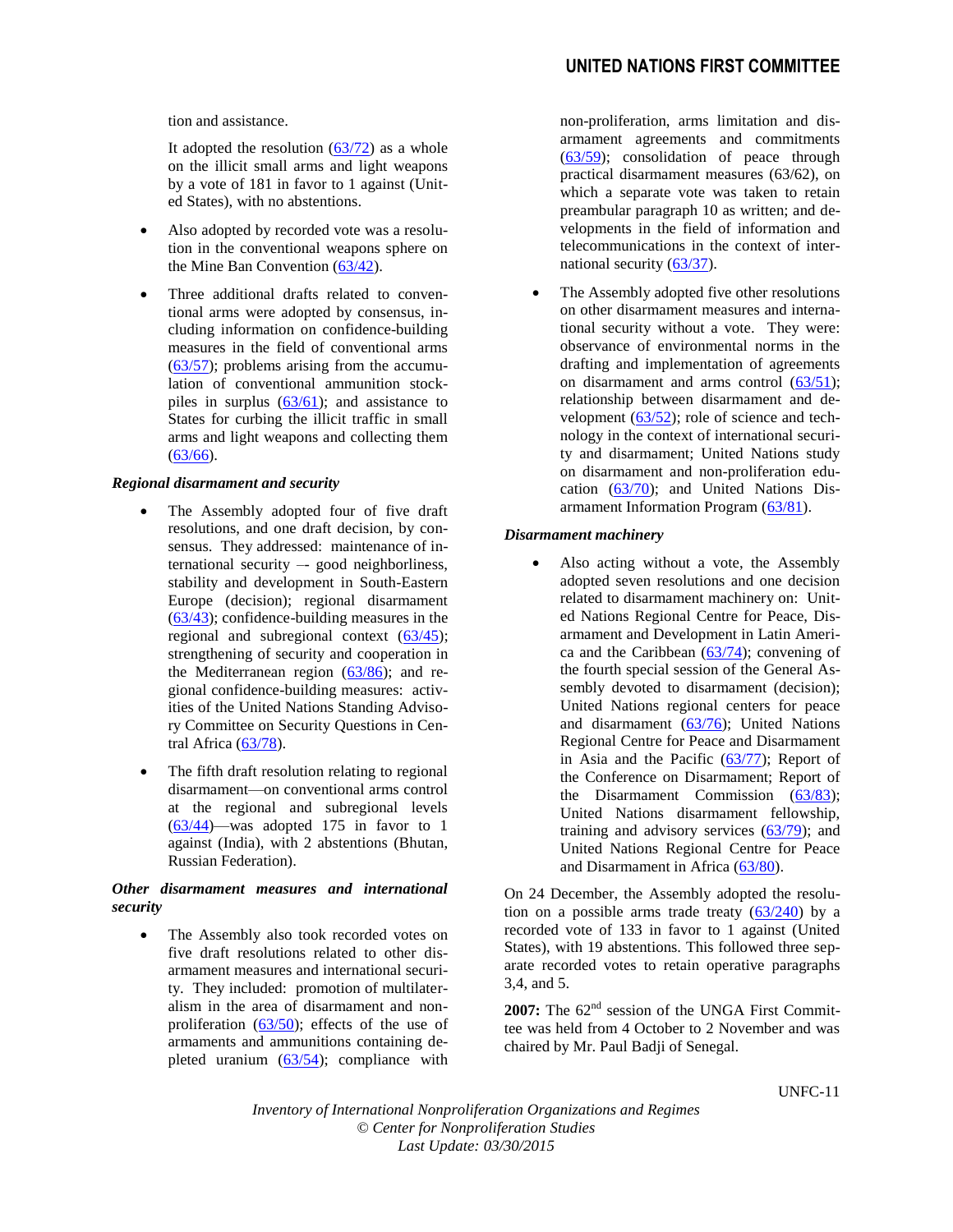- The resolution "Establishment of a nuclearweapon-free zone in the region of the Middle East" (A/C.1/62/L.1) was adopted without a vote.
- Another resolution related to the region, ""The risk of nuclear proliferation in the Middle East" (A/C.1/62/L.2) was adopted by 164 votes in favor. The US was among only three states to cast a "no" vote.
- "Report of the Disarmament Commission"  $(A/C.1/62/L.3)$  adopted without a vote.
- "Assistance to States for curbing the illicit traffic in small arms and light weapons and collecting them" (A/C.1/62/L.5) adopted without a vote.
- The draft decision "United Nations conference to identify appropriate ways of eliminating nuclear dangers in the context of nuclear disarmament" (A/C.1/62/L.6) was adopted by 123 in favor, 3 opposed and 44 abstentions.
- "Implementation of the Convention on the Prohibition of the Development, Production, Stockpiling and Use of Chemical Weapons and on Their Destruction" (A/C.1/62/L.7)
- Iran's proposed resolution, "Follow-up to nuclear disarmament obligations agreed to at the 1995 and 2000 Review Conferences of the Parties to the Treaty on the Non-<br>Proliferation of Nuclear Weapons" Proliferation of Nuclear Weapons"  $(A/C.1/62/L.8).$  $(A/C.1/62/L.8).$
- The NAC proposed "Towards a nuclearweapon-free world: accelerating the implementation of nuclear disarmament commitments" [\(A/C.1/62/L.9\)](http://www.reachingcriticalwill.org/political/1com/1com07/res/L9.pdf) which was adopted by a vote of 151 in favor, 5 against, and 13 abstentions.

**2006**: The  $61<sup>st</sup>$  session of the UNGA First Committee was held from 2 to 31 October and chaired by Ms. Mona Juul of Norway, the first woman to chair the First Committee since the creation of the UN.

During the general debate at the First Committee, the two major emerging developments seemed to be the support for the start of negotiations on a fissile material cut-off treaty (FMCT) and an arms trade treaty (ATT). Constructive discussions that took place at the 2006 session of the Conference on Disarmament

(CD) appeared to have opened an opportunity to break the deadlock, with the FMCT as the central issue. Mexico, Switzerland, Japan, Belarus, South Korea, Turkey, the United States and other delegations voiced their support for the start of negotiations on an FMCT without conditions, while New Zealand, Indonesia, Australia, and especially Pakistan stressed that the future treaty must be verifiable.

A proposal to negotiate a new legally binding instrument on international conventional arms trade, promoted by the United Kingdom and Costa Rica, received wide support. Other major recurring topics and issues addressed by the delegations included the reaffirmation of the right to peaceful uses of nuclear energy, a diplomatic solution of the Iranian and North Korean crises, and the need for negative security assurances to be provided by nuclear-weapon states (NWS) to non-nuclear-weapons states (NNWS). When addressing the right to peaceful uses of nuclear energy, several states qualified that such a right should be exercised along with compliance with treaty obligations, and highlighted the importance of the IAEA safeguards in this regard.

In view of the heightened tensions surrounding the North Korean nuclear program and the 10th anniversary of the opening for signature of the Comprehensive Nuclear Test Ban Treaty (CTBT), a number of delegations addressed the importance of the treaty's entry into force and called on the nuclear weapon states to observe a moratorium on nuclear testing in the meantime. A large group of states called for the implementation of the Final Document of the 2000 NPT. However, while many emphasized the need to strengthen the nonproliferation regime, very few states mentioned the next NPT review cycle, which will begin with the May 2007 Preparatory Committee meeting in Vienna.

The First Committee recommended 52 resolutions and two decisions for adoption by the General Assembly. Of these, the draft resolution on an arms trade treaty was the biggest breakthrough of the committee's session, though not without difficulties and certain reservations. Some progress was also possible in the pursuit of adopting fewer resolutions and making those that are tabled more focused and action-oriented. However, disagreements over key substantive issues such as nuclear disarmament, negative security assurances, prohibition of the production of fissile material for weapons purposes, and control over the transfer of conventional weapons

UNFC-12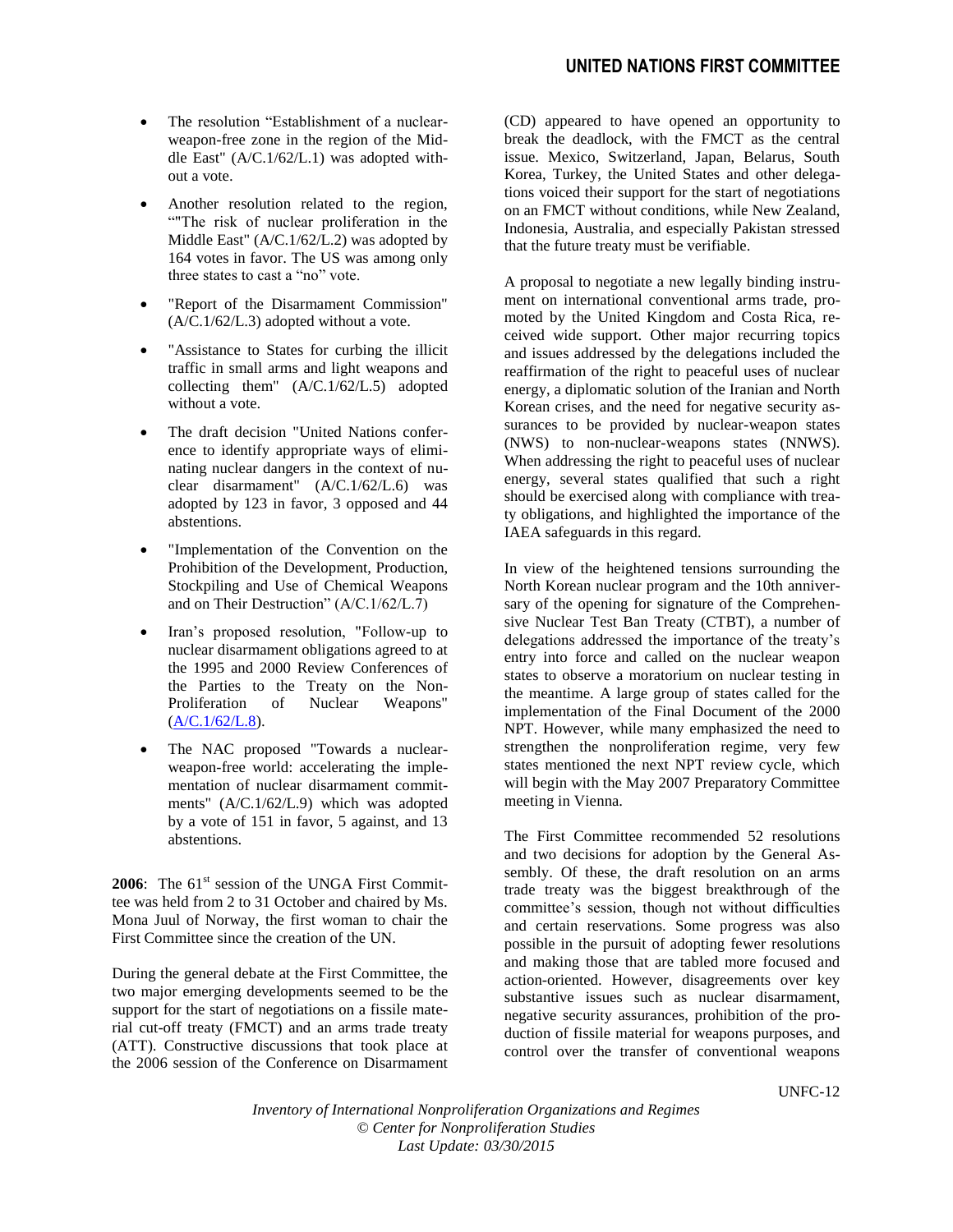persisted. Developments, successes and setbacks on key resolutions are discussed in greater detail below.

The draft resolutions adopted by the committee were divided into the following clusters: nuclear weapons (including disarmament, testing and nuclear-weaponfree-zones); other weapons of mass destruction (including missiles); outer space (disarmament aspects); conventional weapons; regional disarmament and security; other disarmament measures and international security, and disarmament machinery.

The following is an updated summary of the major resolutions in each issue area.

#### *Nuclear weapons:*

- The following resolutions remained practically the same with similar voting patterns of previous years: "Reducing Nuclear Danger"  $(61/85)$  adopted with 105 yes votes, 50 against, and 13 abstentions; "Convention on the Prohibition of the Use of Nuclear Weapons" (61/97) received 108 votes in favor, 50 against, and 10 abstentions; and finally, "Nuclear disarmament" (61/78) passed with 105 in favor, 45 against, and 78 abstentions.
- "Renewed Determination towards the Total Elimination of Nuclear Weapons" (61/74). This resolution was first tabled by Japan in 2005. In 2006, the draft resolution was not introduced by any state, but issued with 10 co-sponsors and 26 additional sponsors – surprisingly, Japan not being one of them. The draft resolution was adopted by a vote of 169 in favor, 3 against (DPRK, India, and the United States) and 8 abstentions (Bhutan, China, Cuba, Egypt, Iran, Israel, Myanmar, Pakistan).

Of the changes made in the text compared to 2005, the most notable is a paragraph that condemns the nuclear test announced by the Democratic People's Republic of Korea (DPRK). The resolution was again the most popular among the three on nuclear disarmament, especially among the nuclearweapons States (NWS); however, the United States voted against it because of the reference to the CTBT.

 "Follow-up to the advisory opinion of the International Court of Justice on the Legality of the Threat or Use of Nuclear Weapons" (61/83) was introduced by Malaysia. The text of this resolution has not changed substantially from past years. A separate vote was requested on operational paragraph 1, which underlines the conclusion of the International Court of Justice (ICJ) regarding the obligation to pursue negotiations on nuclear disarmament. France joined Israel, Russia, and the United States in voting against the paragraph. The resolution as a whole was adopted by a vote of 117 in favor, 27 against, and 26 abstentions.

- The first draft of the New Agenda Coalition's resolution, "Towards a nuclearweapon-free world: Accelerating the implementation of nuclear disarmament," (61/65) did not differ significantly from the previous year. It featured slightly stronger language on the NPT and a new paragraph condemning all tests by states not yet party to the NPT and all further tests by any state. The draft resolution was adopted by a vote of 148 in favor, seven against (DPRK, France, India, Israel, Pakistan, the United Kingdom, and the United States), and 12 abstentions.
- Australia, along with 44 other co-sponsoring states, introduced a draft resolution entitled "Comprehensive Nuclear-Test-Ban Treaty" [\(61/104\)](http://disarmament.un.org/vote.nsf/5063335733dce716852570c200516189/532c99bc51950d4385257205006c8845/$FILE/A%20RES%2061%20104.pdf). The updated draft demanded that the DPRK not conduct any further tests, while urging other states to refrain from such actions. The sponsors have also deleted the text urging for confidence-building measures among all states, focusing on ratification, particularly by the Annex II states. Many states and organizations offered their support for the implementation of the CTBT, the development of its verification regime, the International Monitoring System (IMS), and stressed a moratorium on nuclear testing. It was adopted with 175 votes in favor, four abstentions (Colombia, India, Mauritius, and the Syria Arab Republic), and two votes against the resolution: the DPRK and the United States). The United States explained its negative vote by the opposition to the treaty, but supported the paragraph that condemned the test carried out by the DPRK.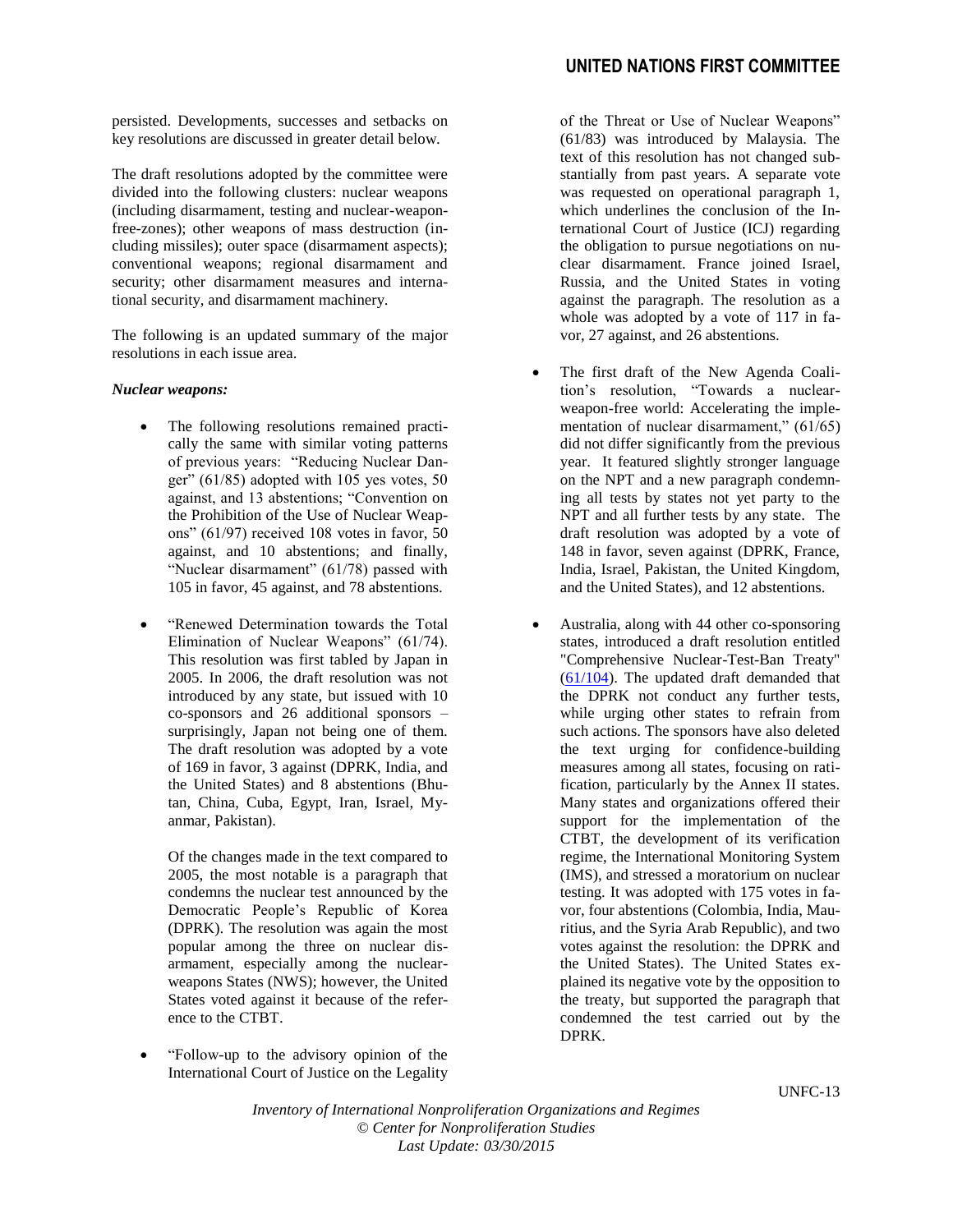- "Prohibition of the production of fissile material for weapons purposes"  $(A/C.1/61/L.23)$  was introduced by Canada in view of the debate that had taken place at the Conference on Disarmament (CD) during the 2006 session and the US proposal on an FMCT submitted to the CD in summer. This new draft resolution urged the CD to commence the negotiations on an FMCT, regardless of whether there was progress on other issues (the three other major points of contention at the CD are PAROS, NSAs, and nuclear disarmament). Introduction of the resolution seemed to reflect the trend observed during the FC general debate. However, Canada's draft did not call on the negotiation of a verifiable treaty. Such text, emphasizing FMCT over other issues of concern and ignoring the verifiability, ran contrary to the expectations of several states. Canada had to withdraw the resolution, citing the divergence of opinions on the issue and lack of time to bridge the differences.
- "2010 Review Conference of the Parties to the Treaty on the Non- Proliferation of Nuclear Weapons and its Preparatory Committee" (61/70) was introduced by Brazil, as the chair of the 2005 NPT Review Conference. The text of the draft resolution is basically the same as the previous resolution, 56/24, on the first Preparatory Committee for 2005 NPT Review Conference, but the major change is in the location of the first Prep-Com. PrepComs are normally held in New York and Geneva, but the 2007 PrepCom will take place in Vienna in April. The resolution was adopted by a vote of 163 in favor, none against, and three abstentions (India, Israel, and Pakistan). The DPRK did not vote on the resolution.
- Following the signing of the Central Asian Nuclear–Weapon-Free Zone (CANWFZ) Treaty in September 2006, Uzbekistan introduced an updated resolution, "Establishment of a nuclear-weapon-free zone in Central Asia," (61/88) co-sponsored by Kazakhstan, Kyrgyzstan, Tajikistan, and Turkmenistan. The resolution notes the readiness of the Central Asian states to continue consultations with NWS on a number of provisions of the treaty. It also recognizes the establishment of the CANWFZ as an effective

contribution to combating international terrorism and preventing non-state actors from acquiring nuclear materials and technologies. While the resolution reaffirms the role of the United Nations in the establishment of nuclear-weapon-free zones, it does not give UNDDA any mandate related to the CANWFZ. The draft resolution was adopted by a vote of 128 in favor, three against (France, the United Kingdom, and the United States) and 36 abstentions, including Australia and Canada.

- "Establishment of a nuclear-weapon-free zone in the region of the Middle East" (61/56) sponsored by Egypt, advocates, pending the establishment of the zone, for all states to place all nuclear activities under IAEA safeguards. As in previous years, the resolution was adopted without a vote.
- "The risk of nuclear proliferation in the Middle East"  $(61/103)$ , which calls for Israel to join the NPT as a NNWS was passed with 156 votes for, six abstentions, and four against the resolution. As in previous years, the United States and Israel voted against; however, this year, several states expressed their concern that while Israel was called by name, Iran was not.
- "Nuclear-weapon-free southern hemisphere and adjacent areas" (Brazil, 61/69) was passed with 168 votes in favor, seven abstentions, and three against. The text of the draft resolution remained essentially the same, with a separate vote on the operative paragraph five and its last three words. The paragraph welcomes the steps taken to conclude further NWFZ treaties in the Middle East and South Asia. It was retained as a whole. India said that such language contradicted the principles of the establishment of NWFZ on the basis of arrangements freely arrived at among the states of the region concerned and abstained on the resolution. As in previous years, France, the United Kingdom, and the United States voted against because, in their view, the ambiguity regarding the zone's coverage of the high seas had not been sufficiently addressed in the draft.

# *Disarmament Machinery*

UNFC-14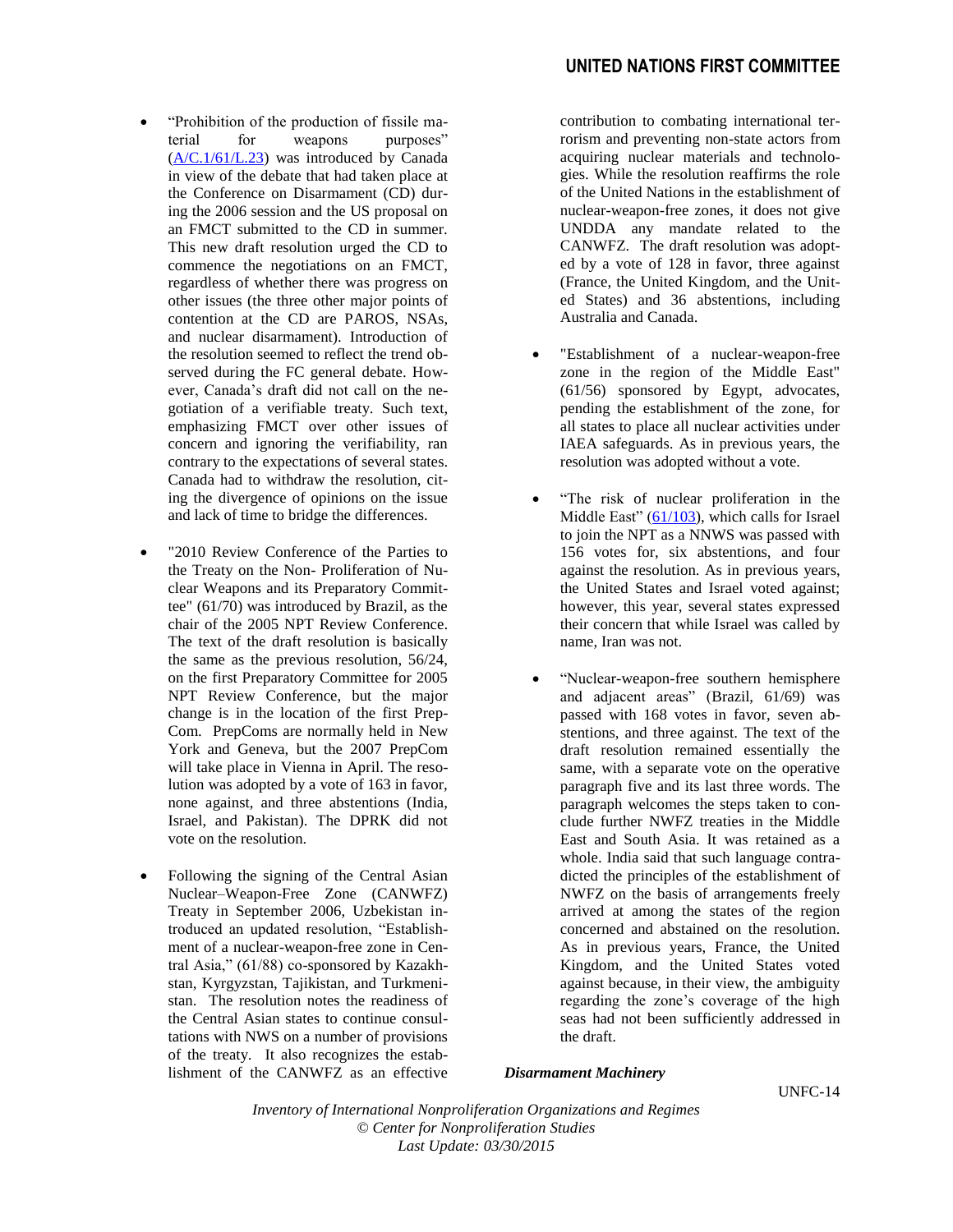- "Convening of the fourth special session of the General Assembly devoted to disarmament" (Indonesia, [60/61\)](http://www.reachingcriticalwill.org/political/1com/1com06/res/L.4.pdf), as in previous years, received overwhelming support of the committee. However, this time it was adopted by a vote, rather than without a vote. The US position on this issue deteriorated further compared to previous years, and it was the only country to vote against, while there were no abstentions and 166 votes in favor. The United States did not explain its vote.
- "Report of the Conference on Disarmament," [\(61/99\)](http://www.reachingcriticalwill.org/political/1com/1com06/res/L.29.pdf) sponsored by Poland, Republic of Korea, Romania, Russian Federation, Senegal, and Slovakia, as in previous years was adopted without a vote. The resolution on the Conference on Disarmament (CD) reaffirms the importance of the CD as the only international disarmament negotiation forum.

#### *Other weapons of mass destruction:*

- This year's resolutions on the "Implementation of the Convention on the Prohibition of the Development, Production, Stockpiling and Use of Chemical Weapons and on Their Destruction" (Poland,  $(61/68)$  and the "Convention on the Prohibition of the Development, Production, and Stockpiling of Bacteriological (Biological) and Toxin Weapons and Their Destruction" (Hungary,  $(61/102)$ were, as in previous years, both adopted without a vote.
- "Missiles" (61/59) was adopted with 105 states in favor, 55 abstentions, and six opposed. This year, Albania, France, Micronesia, and the United Kingdom joined Israel and the United States in voting against the resolution. The resolution called for a third Panel of Governmental Experts, which will report to the General Assembly in 2008,to be convened in 2007.

# *Outer space (PAROS):*

 The "Prevention of an arms race in outer space" (Egypt, 61/58), as in years past, continued to express the hope that an ad hoc committee would be established within the Conference on Disarmament to reinvigorate

the debate on the adoption of a legally binding document relating to the weaponization of outer space. The United States, however, was the only delegation to vote against and continues to oppose attempts to create such a document, arguing that the existing multilateral arms control regime is sufficient and that there is no need to address a "nonexistent threat."

 "Transparency and confidence-building in outer space activities" (Russia, [61/75\)](http://www.reachingcriticalwill.org/political/1com/1com06/res/L.36.pdf) was adopted by an overwhelming majority of 167 yes votes, with only the United States voting against and Israel abstaining. The United States re-stated its usual position that there was no arms race in outer space or intent to weaponize outer space and, consequently, no need to for a new instrument on the issue.

#### *Conventional weapons:*

- "Transparency in armaments"  $(61/77)$  encourages participation in the UN Conventional Arms Register (UNCAR), which confronts compliance and verification through a major multilateral weapons transparency mechanism; it builds confidence toward legally binding agreements and voluntary transparency. As in previous years, it proved to be a controversial resolution, and a separate vote was taken on seven operative paragraphs (OPs 2, 3, 4, 5, 6, 7b and 9). The draft resolution was adopted as a whole by vote of 143 in favor and 23 abstentions; no delegation voted against.
- UNFC-15 "Toward an arms trade treaty: establishing common international standards for the conventional arms" (61/89). This new resolution was introduced by the United Kingdom and co-sponsored by a large number of states. The resolution seeks to pave the way to negotiating a legally binding international instrument that would establish standards for the trade and transfer in conventional arms. It requests the UN secretary-general to submit a report containing the views of member states on the feasibility, scope and draft parameters of the future treaty, and to establish a group of governmental experts who would also examine the feasibility, scope, and draft parameters of the future legal instrument on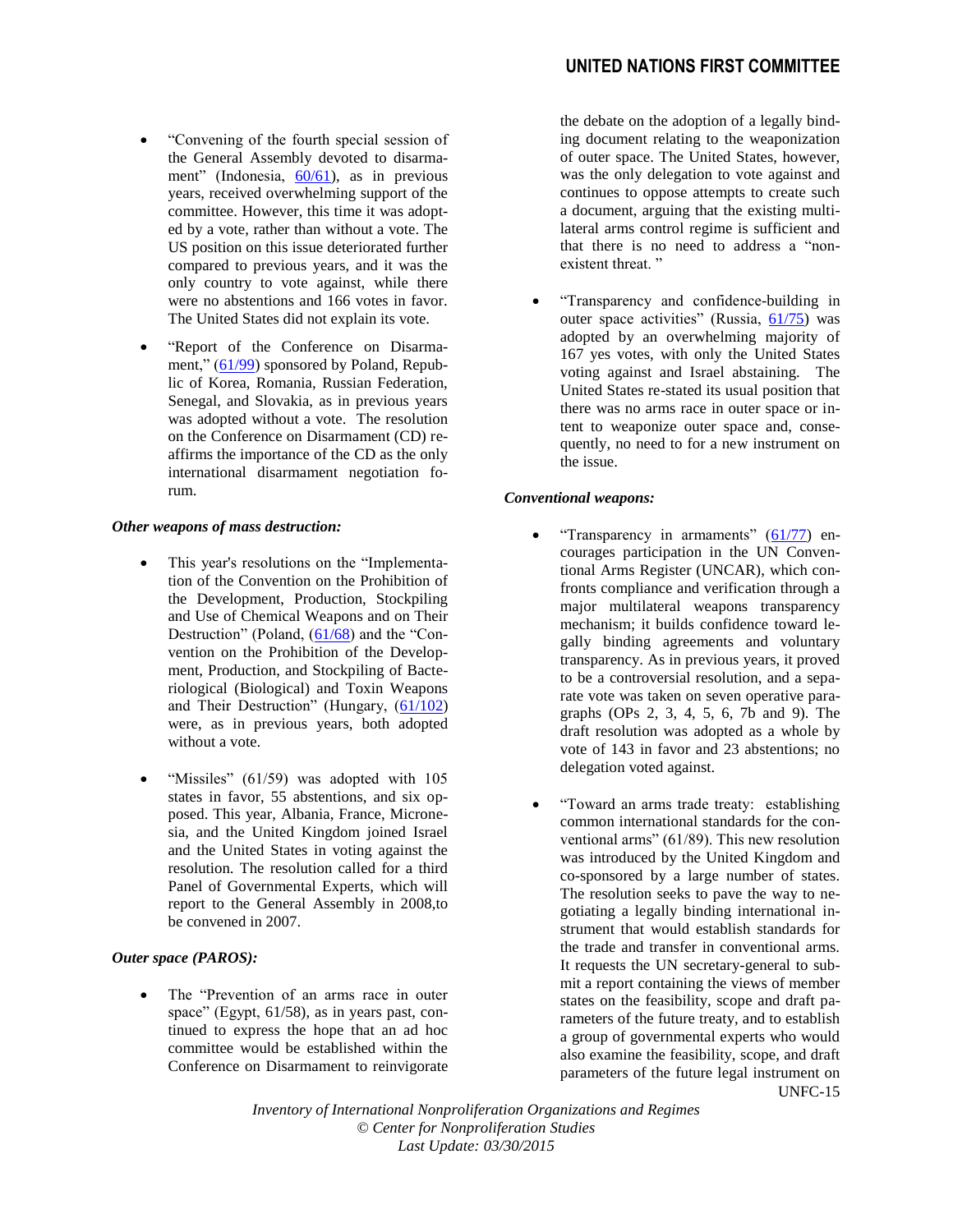arms trade. The decision to include the latter request in the draft was criticized by a number of states. Cuba, China, India, Iran, Pakistan, Russian Federation and others expressed their disagreement with the establishment of a GGE before member states have submitted their views on the matter. Because of this divergence of views, there was a separate vote on OP 2 and 3, and both were retained (133-1-26 and 133-1-24, respectively). Explaining its abstention on the resolution as a whole, Russia stated that it did not see the need for a new international instrument regulating arms trade. China also abstained, arguing that draft did not reflect the need for a different approach to arms exporting states. The draft resolution was adopted by a vote of 139 in favor, 24 abstentions, and one against. The United States was again the only state to cast a negative vote. It did not provide an explanation.

#### *Confidence-building measures:*

 The text of the draft resolution, "Conclusion of effective international arrangements to assure non-nuclear-weapon States against the use or threat of use of nuclear weapons," (Pakistan, 61/57) remained essentially the same as in previous years. References to special GA sessions on disarmament and the latest Conference of Heads of State or Government of the Non-aligned Movement were added in the preamble. The voting pattern remained the same for most states, and China was again the only NWS voting in support. A significant development, however, was that for the first time, the United States voted against, and it was the only state to do so. In its explanation of vote, the United States said that it opposed a treaty on negative security assurances (NSAs) or any other legally binding instrument on security assurances. The draft resolution was adopted by a vote of 108 in favor, one against and 57 abstentions.

#### *Other Disarmament issues:*

 The text of the resolution, "Promotion of Multilateralism in the area of disarmament and non-proliferation," (61/62) did not change substantially, and neither did the voting pattern. The draft resolution was adopted

by a vote of 117 in favor, four against (Israel, Micronesia, the United Kingdom and the United States) and 50 abstentions.

**2005**: The  $60<sup>th</sup>$  session of the UNGA First Committee was held from 3 October – 4 November and chaired by Y.J. Choi, permanent representative of the Republic of Korea to the United Nations. During their opening statements, many states explicitly referred to the developments regarding Iran and North Korea and identified the major trends of the year's session, which included effectiveness of the global disarmament machinery, multilateralism, nuclear disarmament, the CTBT, terrorism, NWFZs, and conventional weapons. These major trends were reflected in the more than 60 resolutions recommended by the First Committee to the General Assembly. In addition, member states almost universally addressed the outcomes of the NPT Review Conference and UN Summit in their statements. Most states deplored the lack of a substantive outcome of the 2005 Review Conference and the absence of language in the World Summit Outcome Document dealing with disarmament and nonproliferation. Delegations agreed that these failures demonstrate the serious challenges multilateral fora and instruments currently face in establishing and implementing nonproliferation and disarmament measures. Many resolutions linked disarmament directly to nonproliferation and pointed to the lack of balance between these two issues. The resolutions adopted by the committee were divided into the following issues: nuclear disarmament and nonproliferation; nuclear testing; nuclear-weaponfree zones (NWFZ); disarmament machinery; other weapons of mass destruction; outer space (disarmament aspects); conventional weapons; confidencebuilding measures, including transparency in armaments; other disarmament matters; and terrorism.

The following is an updated summary of the major resolutions in each issue area.

#### *Nuclear disarmament and nonproliferation:*

 Several resolutions were adopted without significant change in support from last year. These include ["Reducing Nuclear Danger"](http://disarmament2.un.org/vote.nsf/5063335733dce716852570c200516189/18025c82457edffd852570a10056e74d?OpenDocument) (India, 60/79), ["Convention on the Prohibi](http://disarmament2.un.org/vote.nsf/5063335733dce716852570c200516189/dc3fcda9f6ee54ea852570a1005702fe?OpenDocument)[tion of the Use of Nuclear Weapons"](http://disarmament2.un.org/vote.nsf/5063335733dce716852570c200516189/dc3fcda9f6ee54ea852570a1005702fe?OpenDocument) (India, 60/88), and ["Renewed Determination to](http://disarmament2.un.org/vote.nsf/5063335733dce716852570c200516189/f6333bc9c37f5c4f852570a1004a2480?OpenDocument)[wards the Total Elimination of Nuclear](http://disarmament2.un.org/vote.nsf/5063335733dce716852570c200516189/f6333bc9c37f5c4f852570a1004a2480?OpenDocument)  [Weapons"](http://disarmament2.un.org/vote.nsf/5063335733dce716852570c200516189/f6333bc9c37f5c4f852570a1004a2480?OpenDocument) (Japan, 60/65). However, the Japanese-sponsored resolution was supported by more states, including two NWS (France and United Kingdom).

UNFC-16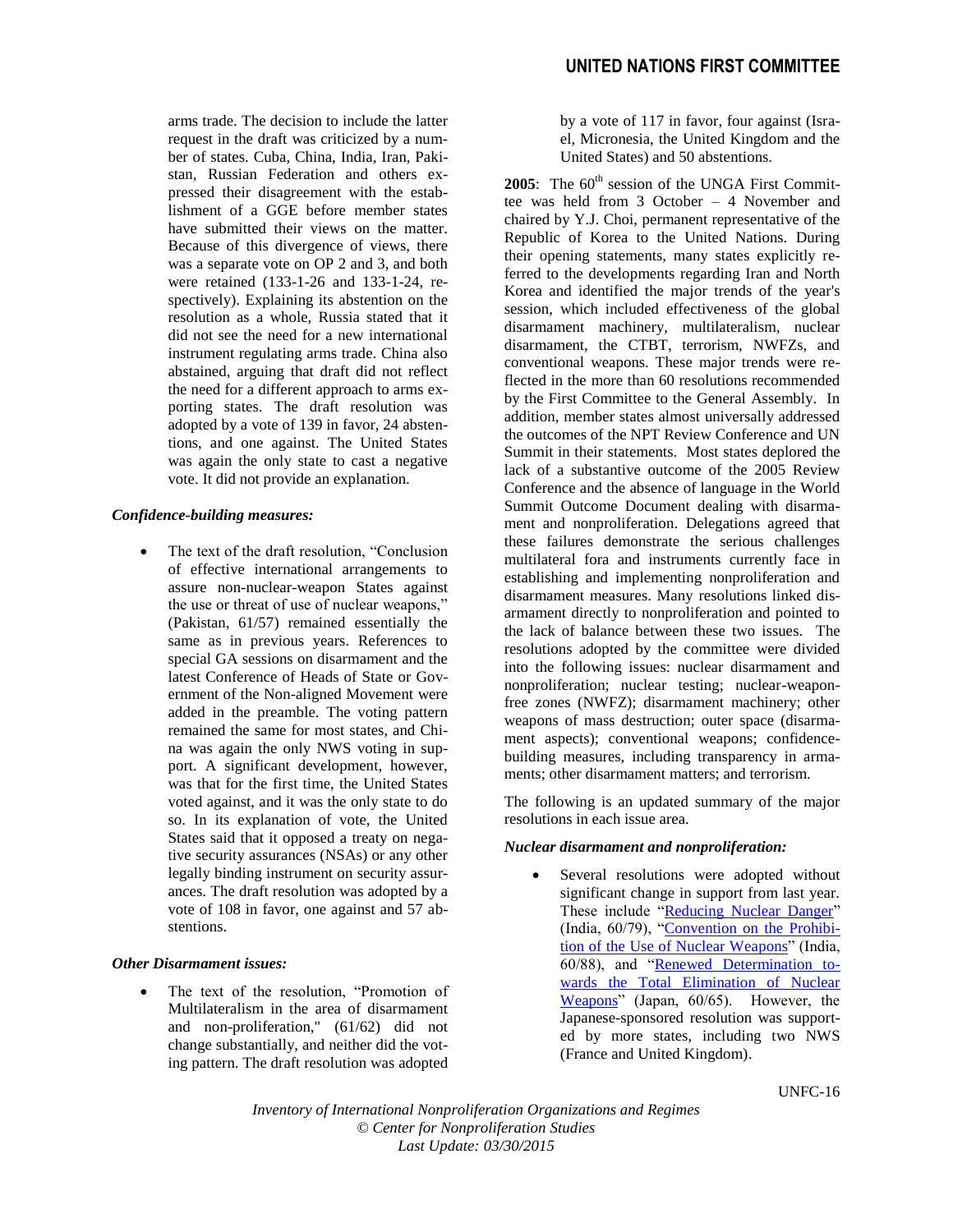# **UNITED NATIONS FIRST COMMITTEE**

- The resolution ["Follow-up to the advisory](http://disarmament2.un.org/vote.nsf/5063335733dce716852570c200516189/64556b8dc2618dc6852570a1004f51bd?OpenDocument)  [opinion of the International Court of Justice](http://disarmament2.un.org/vote.nsf/5063335733dce716852570c200516189/64556b8dc2618dc6852570a1004f51bd?OpenDocument)  [on the Legality of the Threat or Use of Nu](http://disarmament2.un.org/vote.nsf/5063335733dce716852570c200516189/64556b8dc2618dc6852570a1004f51bd?OpenDocument)[clear Weapons"](http://disarmament2.un.org/vote.nsf/5063335733dce716852570c200516189/64556b8dc2618dc6852570a1004f51bd?OpenDocument) (60/76) was again controversial. It was adopted with 126 votes in favor, 29 against (including France, Russia, the United Kingdom, and the United States), and 24 abstentions. The divided vote came as a result of the call in operational paragraph 2 for the early conclusion of a nuclear weapons convention. A separate vote was taken on operational paragraph 1, which states, "the unanimous conclusion of the International Court of Justice that there exists an obligation leading to nuclear disarmament in all its aspect under strict and effective international control." This paragraph received 165 yes votes (including India and Pakistan), 3 votes against (Israel, Russia, and the United States) and 4 abstentions.
- The resolution, ["Towards a nuclear-weapon](http://disarmament2.un.org/vote.nsf/5063335733dce716852570c200516189/3618e990ea43b2ff8525709a0066e188?OpenDocument)[free world: Accelerating the implementation](http://disarmament2.un.org/vote.nsf/5063335733dce716852570c200516189/3618e990ea43b2ff8525709a0066e188?OpenDocument)  [of nuclear disarmament"](http://disarmament2.un.org/vote.nsf/5063335733dce716852570c200516189/3618e990ea43b2ff8525709a0066e188?OpenDocument) (60/56), sponsored by the NAC, was adopted by a vote of 153 in favor, 5 against (India, Israel, Pakistan, United Kingdom, United States), and 20 abstentions. The resolution reaffirms the outcome of the 2000 NPT Review Conference as "the framework of systematic and progressive efforts towards nuclear disarmament." While it does not list the 13 Practical Steps of 2000, it calls on the NWS to fully comply with their disarmament commitments.
- As in previous years, ["Nuclear Disarma](http://disarmament2.un.org/vote.nsf/5063335733dce716852570c200516189/6413388b0b1118a7852570a1004b1453?OpenDocument)[ment"](http://disarmament2.un.org/vote.nsf/5063335733dce716852570c200516189/6413388b0b1118a7852570a1004b1453?OpenDocument) (Myanmar, 60/70) received less support than other nuclear disarmament related resolutions. It was adopted by a vote of 94 in favor, 42 against, with 17 abstentions.
- ["The Hague Code of Conduct against Ballis](http://disarmament2.un.org/vote.nsf/5063335733dce716852570c200516189/b097797f5746cf1c8525709d006f0c88?OpenDocument)[tic Missile Proliferation"](http://disarmament2.un.org/vote.nsf/5063335733dce716852570c200516189/b097797f5746cf1c8525709d006f0c88?OpenDocument) (60/62) was reaffirmed with 151 yes votes and one abstention. It is a follow-up resolution from previous sessions and seeks to prevent the proliferation of missiles, encouraging states not party to the Hague Code of Conduct to join it.
- The resolution, ["Follow-up to nuclear dis](http://disarmament2.un.org/vote.nsf/5063335733dce716852570c200516189/329e4b4039a9a248852570a1004bdb7a?OpenDocument)[armament obligations agreed in the 1995](http://disarmament2.un.org/vote.nsf/5063335733dce716852570c200516189/329e4b4039a9a248852570a1004bdb7a?OpenDocument)  [and 2000 Review Conferences of the Parties](http://disarmament2.un.org/vote.nsf/5063335733dce716852570c200516189/329e4b4039a9a248852570a1004bdb7a?OpenDocument)  [to the Treaty on the Non-Proliferation of](http://disarmament2.un.org/vote.nsf/5063335733dce716852570c200516189/329e4b4039a9a248852570a1004bdb7a?OpenDocument)

[Nuclear Weapons"](http://disarmament2.un.org/vote.nsf/5063335733dce716852570c200516189/329e4b4039a9a248852570a1004bdb7a?OpenDocument) (Iran 60/72) represented one of the most controversial developments at this year's First Committee. In an attempt to avoid political isolation in the aftermath of the IAEA resolution that found Iran in noncompliance with its safeguards agreement, Iran presented the draft resolution, which closely follows the language of the 13 Practical Steps used in the Final Document of the 2000 NPT Review Conference. Its adoption took place only after Iran revised the text several times and gained last-minute support from Non-Aligned Movement (NAM) states. The revised resolution does not include an earlier reference to an ad-hoc committee of the General Assembly to review the implementation of disarmament obligations under the NPT. The resolution was adopted with a very narrow margin (87 states voted in favor, 56 against, and 26 abstained).

 The U.S sponsored resolution ["Compliance](http://disarmament2.un.org/vote.nsf/5063335733dce716852570c200516189/25cdef3389cf93668525709a006b3d4a?OpenDocument)  [with non-proliferation, arms limitation and](http://disarmament2.un.org/vote.nsf/5063335733dce716852570c200516189/25cdef3389cf93668525709a006b3d4a?OpenDocument)  [disarmament agreements"](http://disarmament2.un.org/vote.nsf/5063335733dce716852570c200516189/25cdef3389cf93668525709a006b3d4a?OpenDocument) (United States, 60/55) was adopted with a vote of 163 in favor, 0 against, and 10 abstentions.

# *Nuclear testing:*

 Through statements and sponsorship of the draft resolution ["Comprehensive Test Ban](http://disarmament2.un.org/vote.nsf/5063335733dce716852570c200516189/e534f7b5b7fc699a8525709d00720abd?OpenDocument)  [Treaty"](http://disarmament2.un.org/vote.nsf/5063335733dce716852570c200516189/e534f7b5b7fc699a8525709d00720abd?OpenDocument) (Australia, 60/95), many states and organizations offered their support for the implementation of the CTBT, the development of its verification regime, the [Interna](http://www.seismo.ethz.ch/bsv/ctbto/ims.html)[tional Monitoring System \(IMS\),](http://www.seismo.ethz.ch/bsv/ctbto/ims.html) and the current moratorium on nuclear testing. All but five states voted in favor of adopting the resolution. "Comprehensive Test Ban Treaty," with similar content to last year, received wide support with 172 yes votes, 1 against (United States), and 4 abstentions (India, Colombia, Syria and Mauritius). The resolution was revised to omit the preambular paragraph that stated "the importance of the Treaty for the continued systematic and progressive efforts to reduce nuclear weapons globally, with the ultimate goal of eliminating those weapons, and of general and complete disarmament under strict and effective international control."

#### *Nuclear-weapon-free zones (NWFZ):*

• Five resolutions regarding regional NWFZ

UNFC-17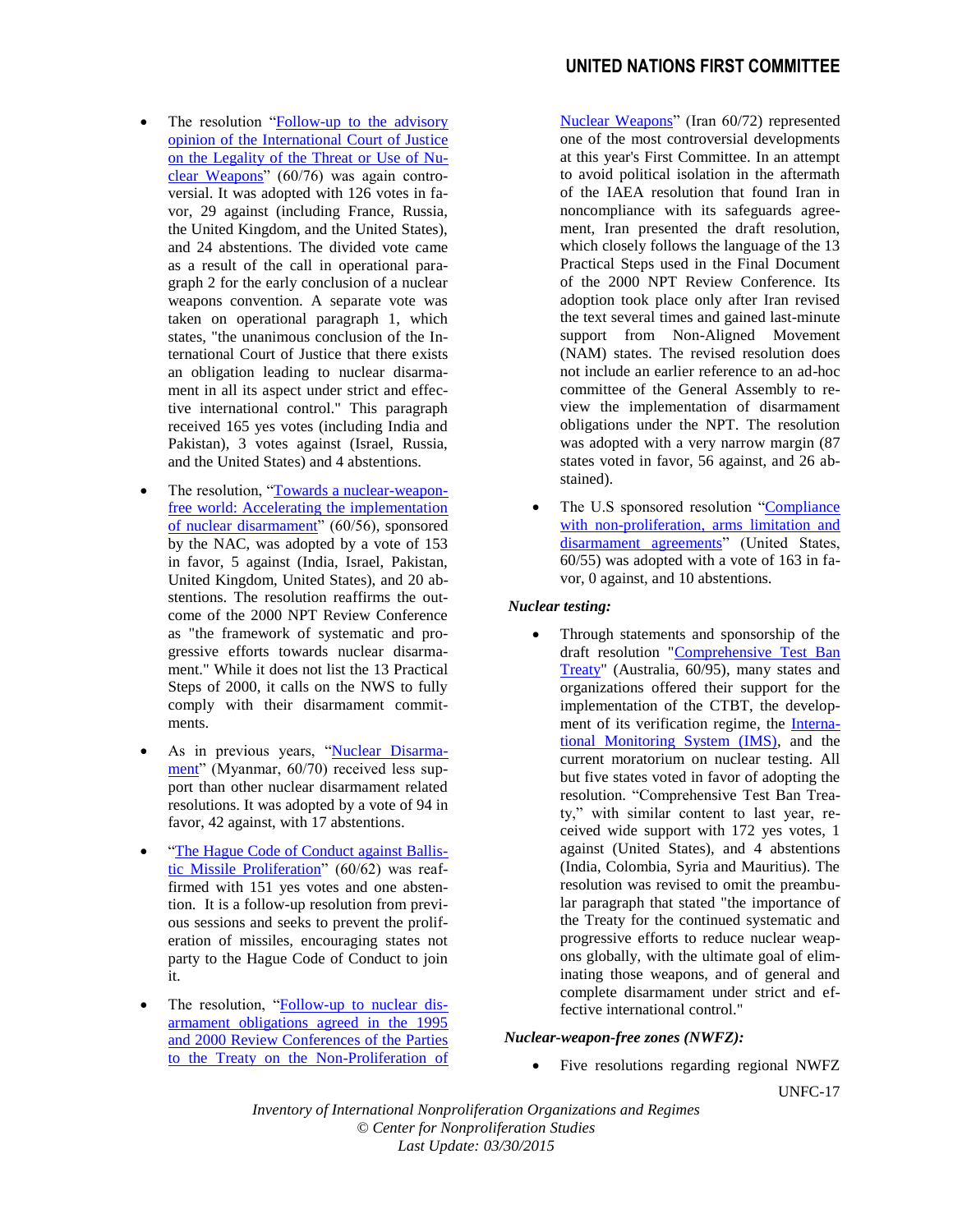were adopted, four of which without a vote. These include ["Consolidation of the regime](http://disarmament2.un.org/vote.nsf/5063335733dce716852570c200516189/e64fa26e887dcd288525709d0071798e?OpenDocument)  [established by the Treaty for the Prohibition](http://disarmament2.un.org/vote.nsf/5063335733dce716852570c200516189/e64fa26e887dcd288525709d0071798e?OpenDocument)  [of Nuclear Weapons in Latin America and](http://disarmament2.un.org/vote.nsf/5063335733dce716852570c200516189/e64fa26e887dcd288525709d0071798e?OpenDocument)  the **Caribbean** (Treaty of Tlatelolco) (60/50)," "Establishment of a nuclearweapon-free zone in Central Asia" (Uzbekistan, 60) ["African Nuclear-Weapon-Free](http://disarmament2.un.org/vote.nsf/5063335733dce716852570c200516189/6cf64f21e44ddc618525709d005406ea?OpenDocument)  [Zone Treaty,](http://disarmament2.un.org/vote.nsf/5063335733dce716852570c200516189/6cf64f21e44ddc618525709d005406ea?OpenDocument)" (60/49), and "Establishment [of a nuclear-weapon-free zone in the region](http://disarmament2.un.org/vote.nsf/5063335733dce716852570c200516189/3a546b0a5ae381c88525709a006bf50b?OpenDocument)  [of the Middle East"](http://disarmament2.un.org/vote.nsf/5063335733dce716852570c200516189/3a546b0a5ae381c88525709a006bf50b?OpenDocument) (Egypt, 60/52), which also reaffirms the right to the peaceful use of nuclear energy.

- ["Nuclear-weapon-free southern hemisphere](http://disarmament2.un.org/vote.nsf/5063335733dce716852570c200516189/0b2b9c2a20b294918525709f0056ead1?OpenDocument)  [and adjacent areas"](http://disarmament2.un.org/vote.nsf/5063335733dce716852570c200516189/0b2b9c2a20b294918525709f0056ead1?OpenDocument) (Mexico, 60/58) was passed with 144 yes votes, 3 abstentions, and 6 no votes. It was met with resistance from nuclear-weapons states as well as India and Pakistan.
- ["The risk of nuclear proliferation in the](http://disarmament2.un.org/vote.nsf/5063335733dce716852570c200516189/c2cbf01d5b7b9dc48525709d00536d60?OpenDocument)  [Middle](http://disarmament2.un.org/vote.nsf/5063335733dce716852570c200516189/c2cbf01d5b7b9dc48525709d00536d60?OpenDocument) East" (60/92) was adopted with 164 yes votes, 5 against (including Israel and the United States), and 5 abstentions (including Australia, Ethiopia, India, Cameroon). The resolution calls on Israel to join the NPT as a non-nuclear weapon state.

#### *Disarmament Machinery:*

 ["Convening of the fourth special session of](http://disarmament2.un.org/vote.nsf/5063335733dce716852570c200516189/02cd365140e939e38525709d00559978?OpenDocument)  [the General Assembly devoted to disarma](http://disarmament2.un.org/vote.nsf/5063335733dce716852570c200516189/02cd365140e939e38525709d00559978?OpenDocument)[ment"](http://disarmament2.un.org/vote.nsf/5063335733dce716852570c200516189/02cd365140e939e38525709d00559978?OpenDocument) (60/518), sponsored by Indonesia on behalf of NAM, and ["Report of the Confer](http://disarmament2.un.org/vote.nsf/5063335733dce716852570c200516189/f753586cb8a2678a8525709d006ee973?OpenDocument)[ence on Disarmament"](http://disarmament2.un.org/vote.nsf/5063335733dce716852570c200516189/f753586cb8a2678a8525709d006ee973?OpenDocument) (60/90), sponsored by Peru, were adopted without a vote. Many states called in their opening statements to the committee for the convening of the fourth special session. The resolution on the Conference on Disarmament (CD) reaffirms the importance of the CD as the only international disarmament negotiation forum.

Other weapons of mass destruction:

 This year's resolutions on the ["Implementation of the Convention on the](http://disarmament2.un.org/vote.nsf/5063335733dce716852570c200516189/31a5a020d5a9f5db852570a1004a8bdd?OpenDocument)  [Prohibition of the Development, Production,](http://disarmament2.un.org/vote.nsf/5063335733dce716852570c200516189/31a5a020d5a9f5db852570a1004a8bdd?OpenDocument)  [Stockpiling and Use of Chemical Weapons](http://disarmament2.un.org/vote.nsf/5063335733dce716852570c200516189/31a5a020d5a9f5db852570a1004a8bdd?OpenDocument)  [and on Their Destruction"](http://disarmament2.un.org/vote.nsf/5063335733dce716852570c200516189/31a5a020d5a9f5db852570a1004a8bdd?OpenDocument) (Poland, 60/67) and the ["Convention on the Prohibition of](http://disarmament2.un.org/vote.nsf/5063335733dce716852570c200516189/027cabb7688c7a69852570a1004ab6e4?OpenDocument)  [the Development, Production, and Stockpil](http://disarmament2.un.org/vote.nsf/5063335733dce716852570c200516189/027cabb7688c7a69852570a1004ab6e4?OpenDocument)[ing of Bacteriological \(Biological\) and Tox](http://disarmament2.un.org/vote.nsf/5063335733dce716852570c200516189/027cabb7688c7a69852570a1004ab6e4?OpenDocument)[in Weapons and Their Destruction"](http://disarmament2.un.org/vote.nsf/5063335733dce716852570c200516189/027cabb7688c7a69852570a1004ab6e4?OpenDocument) (Hungary, 60/96) were, as in previous years, both

adopted without a vote. There were no major changes to the text of either of the resolutions; however, minor changes include greater emphasis on implementation of national legislation under the CWC and calls for financial support from the secretarygeneral for the 2006 BWC review conference to be held in Geneva in 2006.

# *Outer space (PAROS):*

- The ["Prevention of an arms race in outer](http://disarmament2.un.org/vote.nsf/5063335733dce716852570c200516189/9fa2433925d007bd852570a10049fce6?OpenDocument)  [space"](http://disarmament2.un.org/vote.nsf/5063335733dce716852570c200516189/9fa2433925d007bd852570a10049fce6?OpenDocument) (60/54) continued to express the hope that an ad hoc committee would be established within the Conference on Disarmament to reinvigorate the debate on the adoption of a legally binding document relating to the weaponization of outer space. The United States, however, was the only delegation to vote against and continues to oppose attempts to create such a document, arguing that the existing multilateral arms control regime is sufficient and that there is no need to address a "non-existent threat."
- ["Measures to promote transparency and con](http://disarmament2.un.org/vote.nsf/5063335733dce716852570c200516189/9fa2433925d007bd852570a10049fce6?OpenDocument)[fidence-building in outer space"](http://disarmament2.un.org/vote.nsf/5063335733dce716852570c200516189/9fa2433925d007bd852570a10049fce6?OpenDocument) (Russia, 60/66) was adopted by an overwhelming majority of 158 yes votes, with only the United States voting against it and Israel abstaining. As Sri Lanka noted last year in the First Committee, "the annual presentation of the PAROS resolution in the First Committee and the almost universal endorsement of its principles...has had the salutary effect of according to these objectives the status of customary law."

#### *Conventional weapons:*

 Resolutions in 2005 regarding conventional weapons were rather routine, and no new resolutions or changes in attitude fueled any debate. Five resolutions were adopted including: ["Problems arising from the accu](http://disarmament2.un.org/vote.nsf/5063335733dce716852570c200516189/4bb24758f7e306ab852570a1004c32d8?OpenDocument)[mulation of conventional ammunition stock](http://disarmament2.un.org/vote.nsf/5063335733dce716852570c200516189/4bb24758f7e306ab852570a1004c32d8?OpenDocument)[piles in surplus"](http://disarmament2.un.org/vote.nsf/5063335733dce716852570c200516189/4bb24758f7e306ab852570a1004c32d8?OpenDocument) (60/74) and "Conventional [arms control at the regional and subregional](http://disarmament2.un.org/vote.nsf/5063335733dce716852570c200516189/23571a103700cd27852570a1004efac0?OpenDocument)  [levels"](http://disarmament2.un.org/vote.nsf/5063335733dce716852570c200516189/23571a103700cd27852570a1004efac0?OpenDocument) (60/75).

# *Confidence-building measures:*

 ["Conclusion of effective international ar](http://disarmament2.un.org/vote.nsf/5063335733dce716852570c200516189/039b59b5a9af434c852570a1004f2c3e?OpenDocument)[rangements to assure non-nuclear-weapon](http://disarmament2.un.org/vote.nsf/5063335733dce716852570c200516189/039b59b5a9af434c852570a1004f2c3e?OpenDocument)  [States against the use or threat of use of nu](http://disarmament2.un.org/vote.nsf/5063335733dce716852570c200516189/039b59b5a9af434c852570a1004f2c3e?OpenDocument)[clear weapons"](http://disarmament2.un.org/vote.nsf/5063335733dce716852570c200516189/039b59b5a9af434c852570a1004f2c3e?OpenDocument) (60/53) received 120 votes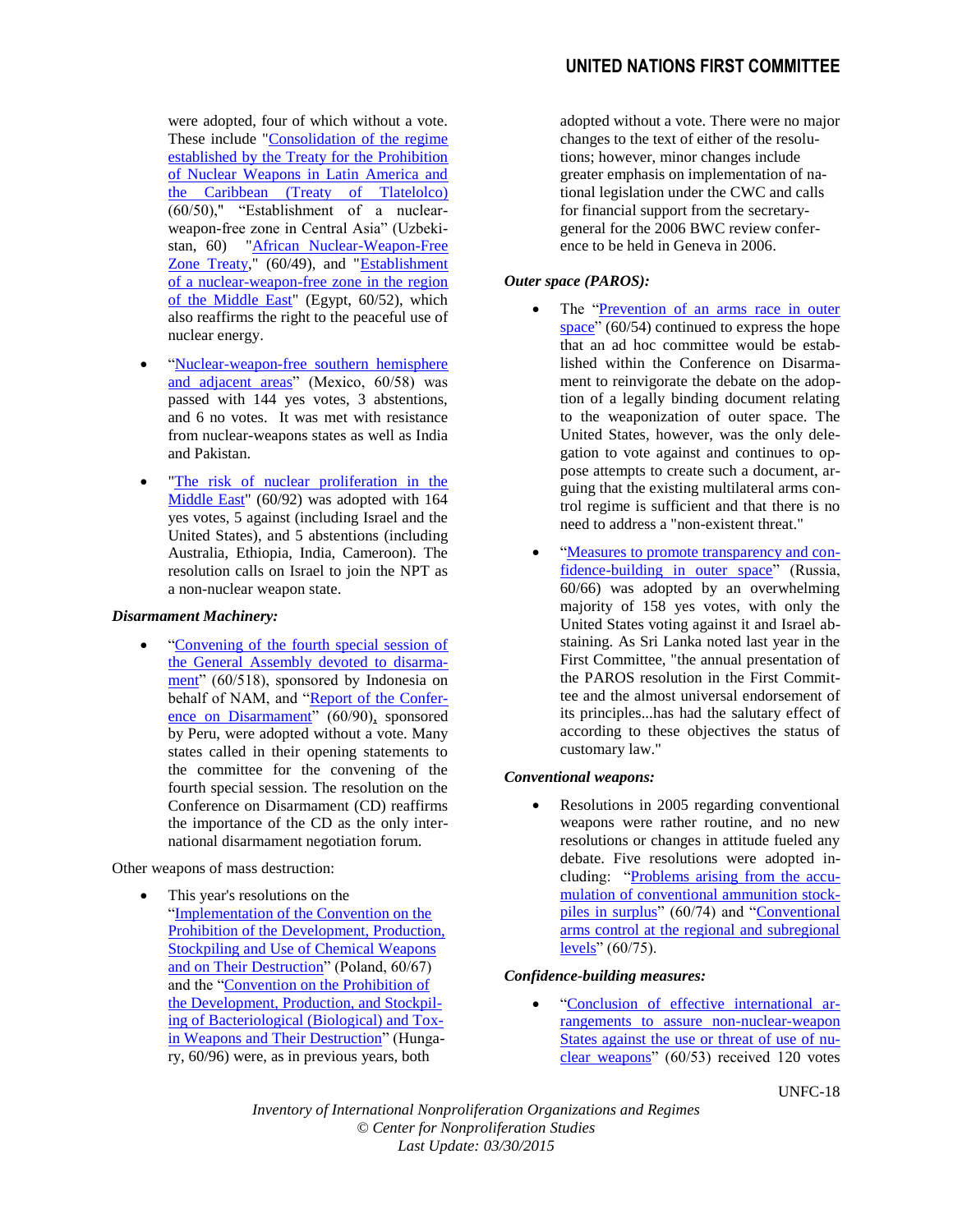# **UNITED NATIONS FIRST COMMITTEE**

in favor, 0 against, and 59 abstentions, including France, Russia, United Kingdom, and the United States. For the second year in a row, China voted in favor of the resolution and remains the only NWS in support of legally binding security assurances.

• ["Transparency in armaments"](http://disarmament2.un.org/vote.nsf/5063335733dce716852570c200516189/72b789d9ff9d7750852570a10056975d?OpenDocument) (60/226) proved once again to be controversial and a highly politicized resolution. The resolution encourages participation in the [UN Conven](http://disarmament.un.org/cab/register.html)[tional Arms Register \(UNCAR\),](http://disarmament.un.org/cab/register.html) which confronts compliance and verification through a major multilateral weapons transparency mechanism; it builds confidence toward legally binding agreements and voluntary transparency.

#### *Other Disarmament issues:*

 ["Promotion of Multilateralism in the area of](http://disarmament2.un.org/vote.nsf/5063335733dce716852570c200516189/cbdccf51f77667bd852570a100490eca?OpenDocument)  [disarmament and non-proliferation"](http://disarmament2.un.org/vote.nsf/5063335733dce716852570c200516189/cbdccf51f77667bd852570a100490eca?OpenDocument) (60/59) introduced by Indonesia on behalf of NAM was adopted with 122 votes in favor, 8 against (including Israel, the United Kingdom, the United States), and 50 abstaining (including Australia, Canada, France, Japan, Sweden). The resolution affirms the importance of multilateralism both in negotiating norms and in resolving disarmament and nonproliferation concerns.

# *Terrorism:*

• Three resolutions relating to terrorism were adopted. ["Measures to prevent terrorists](http://disarmament2.un.org/vote.nsf/5063335733dce716852570c200516189/3727b4bb553012b2852570a10056be07?OpenDocument)  [from acquiring weapons of mass destruc-](http://disarmament2.un.org/vote.nsf/5063335733dce716852570c200516189/3727b4bb553012b2852570a10056be07?OpenDocument) $\frac{\text{tion}^{\prime\prime}}{60/78}$  urges states to cooperate to avoid terrorists acquiring WMD. It was adopted without a vote. The new French draft resolution ["Preventing the risk of radi](http://disarmament2.un.org/vote.nsf/5063335733dce716852570c200516189/4596265dce8e03fa852570a1004c0893?OpenDocument)[ological terrorism"](http://disarmament2.un.org/vote.nsf/5063335733dce716852570c200516189/4596265dce8e03fa852570a1004c0893?OpenDocument) (60/73) aims at better control over radiological materials and their means of production, to prevent their use by terrorists to make a "dirty bomb." Because of last-minute revisions of the resolution to ensure consensus, France read a handful of "stylistic" oral amendments to the text on 28 October, to reflect previously consensusadopted texts verbatim. A vote was taken on this resolution by mistake, as no delegation actually called for a registered vote. The resolution was therefore adopted with 162 [votes](http://www.reachingcriticalwill.org/political/1com/1com05/votes/L.39Rev1.pdf) in favor, none against, and none abstaining. ["Prevention of the illicit transfer](http://disarmament2.un.org/vote.nsf/5063335733dce716852570c200516189/607135554b5b7dd9852570a1004fe275?OpenDocument)  [and unauthorized access to and use of man-](http://disarmament2.un.org/vote.nsf/5063335733dce716852570c200516189/607135554b5b7dd9852570a1004fe275?OpenDocument) [portable air defense systems"](http://disarmament2.un.org/vote.nsf/5063335733dce716852570c200516189/607135554b5b7dd9852570a1004fe275?OpenDocument) (60/77) focuses in particular on control over man-portable devices. The resolution introduced by Australia was adopted without a vote.

2004: The 59<sup>th</sup> session of the UNGA First Committee was held from 30 September to 5 November. Chaired by Ambassador Luis Alfonso de Alba of Mexico, the committee adopted 55 draft resolutions. Two of these were new resolutions: "Prevention of the illicit transfer and unauthorized access to and use of manportable air defense systems" (59/90) and "The Hague Code of Conduct against Ballistic Missile Proliferation" (59/91). The resolutions were divided into the following issues: nuclear disarmament and nonproliferation, nuclear testing, nuclear-weaponfree zones (NWFZs), disarmament machinery, other weapons of mass destruction, outer space (disarmament aspects), conventional weapons, confidencebuilding measures including transparency in armaments, and other disarmament matters.

The following is an updated summary of the major resolutions in each issue area.

#### *Nuclear disarmament and nonproliferation:*

- "Bilateral strategic nuclear arms reductions and the new strategic framework" (Russian Federation and the United States, 59/94) was adopted without a vote. A number of states, including Cuba, Indonesia, and the New Agenda Coalition, raised objections and expressed concerns over the lack of verification of the Moscow Treaty.
- Several resolutions were adopted without significant change in support from last year. These include "A path to the total elimination of nuclear weapons" (Japan, 59/76), "Reducing Nuclear Danger" (India, 59/79), "Convention on the Prohibition of the Use of Nuclear Weapons" (India, 59/102), "Follow-up to the advisory opinion of the International Court of Justice on the Legality of the Threat or Use of Nuclear Weapons (59/83).
- "Nuclear Disarmament" (Myanmar, 59/77) received the least support of all disarmament resolutions with 93 votes in favor, 42 against, and 18 abstentions.
- "The Hague Code of Conduct against Ballistic Missile Proliferation" (59/91) seeks to prevent the proliferation of missiles and en-

UNFC-19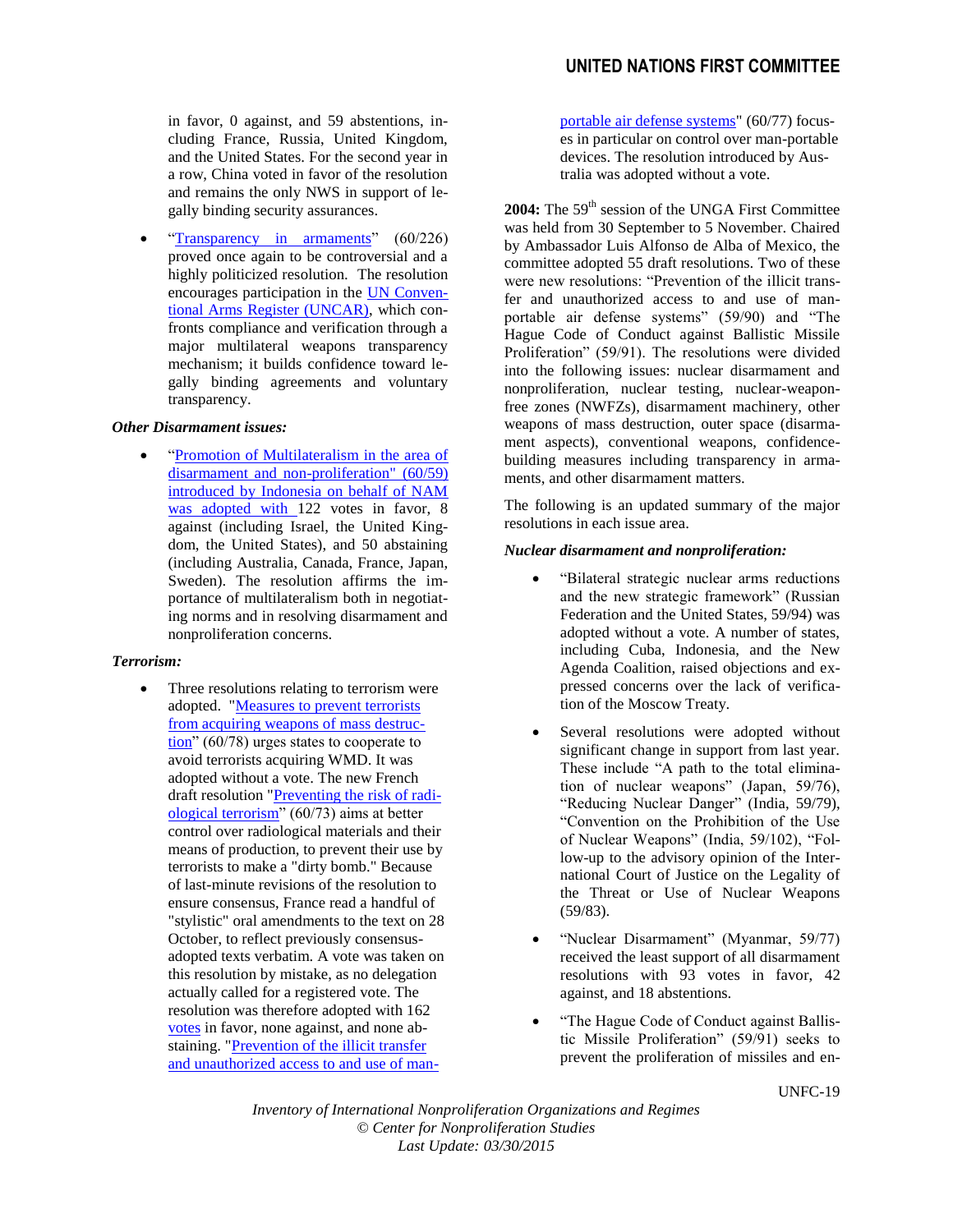courages states not party to the Hague Code of Conduct to join it.

- "Missiles" (Egypt, Indonesia, Iran 59/67) for the first time requests the secretary-general to prepare a report, with assistance from the United Nations Institute for Disarmament Research (UNIDIR), that identifies areas in which consensus can be reached. The secretary-general will submit the report to the UNGA for its  $61<sup>st</sup>$  session.
- "The Conference on Disarmament decision (CD/1547) of 11 August 1998 to establish, under item 1 of its agenda entitled "Cessation of the nuclear arms race and nuclear disarmament," an ad hoc committee to negotiate, on the basis of the report of the Special Coordinator (CD/1299) and the mandate contained therein, a non-discriminatory, multilateral, and internationally and effectively verifiable treaty banning the production of fissile material for nuclear weapons or other nuclear explosive devices (Canada, 59/81) was adopted by an overwhelming majority of 147 votes in favor, one against (United States), and two abstentions (Israel, United Kingdom). The resolution urges the Conference on Disarmament to agree on a Program of Work that includes the immediate commencement of negotiations on a verifiable treaty banning the production of fissile materials.
- "Accelerating the implementation of nuclear disarmament commitments" (Sweden, 59/75)

# *Nuclear testing:*

 "Comprehensive Nuclear test-Ban Treaty (CTBT)" (Australia, 59/109) welcomes the Joint Ministerial Statement reaffirming support for the CTBT, signed on 23 September 2004, urges all states to maintain their moratoria on nuclear-weapons test explosions or any other nuclear explosions, and underlines the need to maintain momentum toward completion of the verification regime.

# *Nuclear-weapon-free zones:*

 "Establishment of a nuclear-weapon-free zone in the region of the Middle East" (Egypt, 59/63) calls for the establishment of a nuclear-weapon-free zone in the Middle East. It also reaffirms the right to the peaceful use of nuclear energy.

- "Mongolia's international security and nuclear-weapon-free status." (Mongolia, 59/73)
- "Establishment of a nuclear-weapon-free zone in Central Asia" (Uzbekistan, 59/513) was adopted without vote.
- "Nuclear-weapon-free southern hemisphere and adjacent areas" (Mexico, 59/85) was met with resistance from nuclear-weapons states as well as India and Pakistan.

#### *Other weapons of mass destruction:*

- "Convention on the Prohibition of the Development, Production and Stockpiling of Bacteriological (Biological) and Toxin Weapons and on Their Destruction" (Hungary, 59/110) recalls the decision reached at the Fifth Review Conference to discuss and promote common understanding and effective action on enhancing international capabilities for responding to, investigating, and mitigating the effects of alleged use of biological or toxin weapons or suspicious outbreaks of disease and strengthening national and international institutional efforts and existing mechanisms for the surveillance, detection, diagnosis, and combating of infectious diseases affecting humans, animals, and plants.
- "Implementation of the Convention on the Prohibition of the Development, Production, Stockpiling and Use of Chemical Weapons and on Their Destruction" (Poland, 59/72) emphasizes that the universality of the Convention on the Prohibition of the Development, Production, Stockpiling and Use of Chemical Weapons and on Their Destruction and its implementation contribute to enhancing international peace and security.
- The "1925 Geneva Protocol" (Malaysia, 59/70) recalls that the last such resolution was adopted in 2002, welcomes that three more States Parties decided to withdraw their reservations, and urges other parties that continue to maintain reservations to the 1925 Geneva Protocol to withdraw them.

#### *Prevention of an Arms Race in Outer Space (PA-ROS):*

UNFC-20 "Prevention of an arms race in outer space"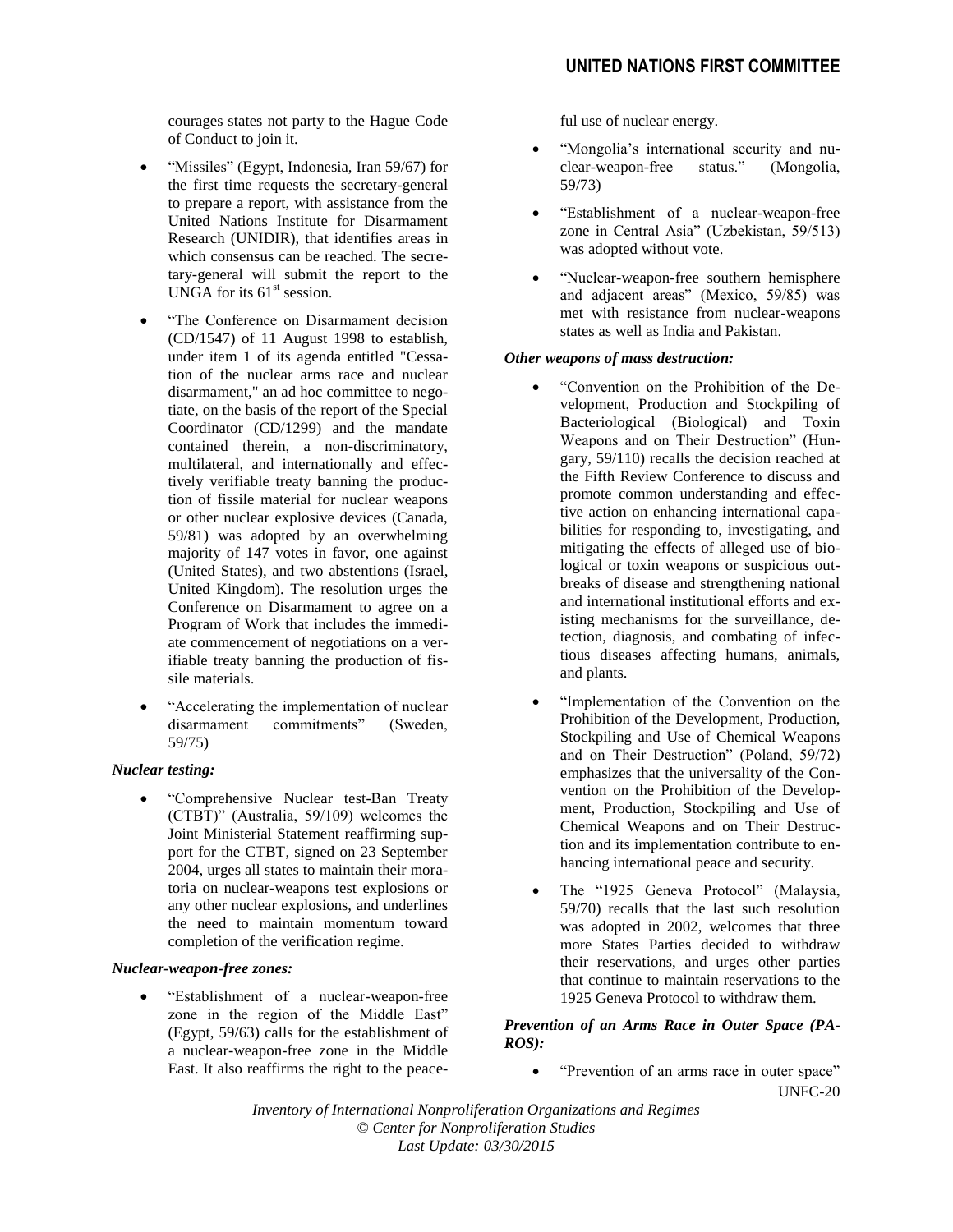(Egypt, 59/65) calls on all states to contribute actively to the objective of the peaceful use of outer space and to refrain from actions contrary to that objective. The CD is invited to establish an ad hoc committee on this issue as early as possible.

#### *Conventional weapons:*

- Several resolutions were adopted without vote: "Prevention of the illicit transfer and unauthorized access to and use of manportable air defense systems" (Australia, 59/90), "The illicit trade in small arms and light weapons in all its aspects" (Colombia, Japan, and South Africa, 59/86), "Problems arising from the accumulation of conventional ammunition stockpiles in surplus" (Bulgaria, 59/515), "Information on confidence-building measures in the field of conventional arms" (Argentina, 59/92), "Convention on Prohibitions or Restrictions on the Use of Certain Conventional Weapons Which May Be Deemed to Be Excessively Injurious or to Have Indiscriminate Effects" (Sweden, 59/107), "Assistance to States for Curbing the Illicit Traffic in Small Arms and Collecting Them" (Mali, 59/74), "Consolidation of peace through practical disarmament measures" (Germany, 59/82).
- "Conventional Arms Control at the Regional and Subregional Levels" (Pakistan, 59/88) was the only conventional weapons resolution that did not enjoy consensus. It was adopted with 165 votes in favor, one against (India), and one abstention (Bhutan).

# *Confidence-building measures:*

 "Confidence-building measures in the regional and subregional context" (Pakistan, 59/87) emphasizes that the objective of confidence-building measures should be to help strengthen international peace and security and be consistent with the principle of undiminished security at the lowest level of armament.

# *Other disarmament issues:*

 "Measures to prevent terrorists from acquiring weapons of mass destruction" (India, 59/80) urges all member states to undertake and strengthen international and national measures to prevent terrorists from acquiring WMD and related materials and requests the secretary-general to compile a report to present at the 60th UNGA session on measures for tackling the global threat posed by terrorists acquiring WMD.

**2003:** During its  $2003$   $(58<sup>th</sup>)$  session, the UNGA adopted 52 texts recommended by the First Committee. Two of these were new resolutions, "Enhancing the contribution of the First Committee to the maintenance of international peace and security" (58/41) and "Promotion at a regional level in the Organization for Security and Cooperation in Europe of the United Nations programme of action on the illicit trade in small arms and light weapons in all its aspects" (58/55). The resolutions were divided into the following issues: nuclear disarmament and nonproliferation; nuclear testing; nuclear-weapon-free zones (NWFZ); disarmament machinery; other weapons of mass destruction; outer space (disarmament aspects); conventional weapons; confidence-building measures, including transparency in armaments; and other disarmament matters. Two resolutions were withdrawn: "Conference of States parties and signatories to treaties by which nuclear-weapon-free zones have been established" (Mexico, L19), which would have decided to hold such a conference before the 2005 NPT Review Conference and "Convening of the fourth special session of the General Assembly devoted to disarmament" (Malaysia, L.25).

The clusters for action on draft resolutions and decisions were the following: nuclear weapons; other weapons of mass destruction; outer space (disarmament aspects); conventional weapons; regional disarmament and security; confidence-building measures, including transparency in armaments; and other disarmament matters.

# *Nuclear weapons:*

UNFC-21 "Towards a nuclear-weapon-free world: a new agenda" (New Agenda, 58/51) expresses deep concern at the limited progress on the implementation of the 13 practical steps towards disarmament agreed to in the NPT Review Conference Final Document in 2000. The resolution reaffirms and updates the 13 steps: called upon states to refrain from action that could lead to a new nuclear arms race; expresses urgency for early entry into force of the CTBT, and in the meantime to maintain the moratorium on nuclear test explosions; acknowledges that while the SORT Treaty is a positive step, its lack of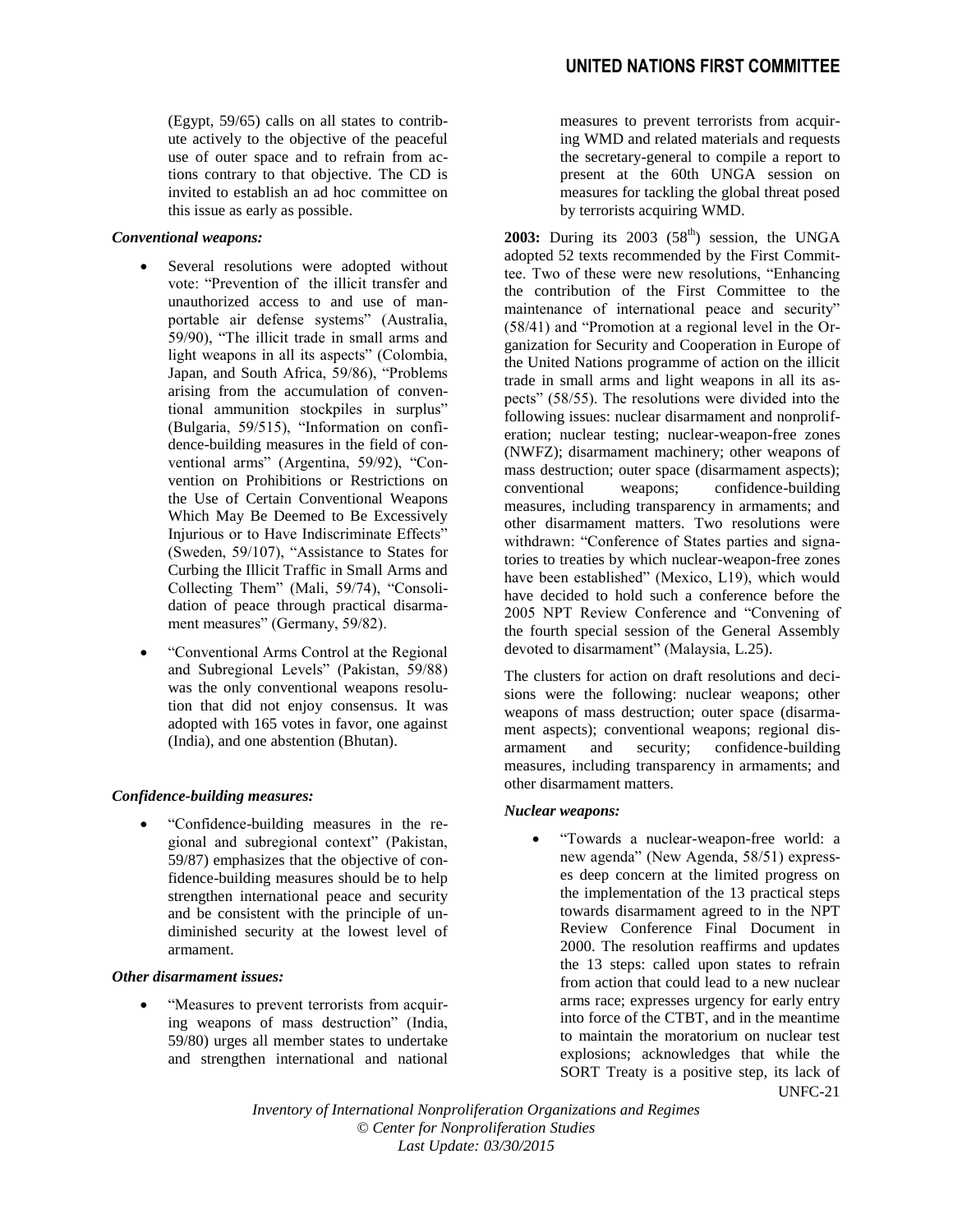verifiability and irreversibility disqualifies the treaty as a disarmament measure; agrees that the reduction of non-strategic nuclear weapons is a high priority and should be carried out comprehensively; calls upon the CD to resume negotiations on a treaty banning the production of fissile material for nuclear weapons; agrees that the CD should establish ad hoc committees on nuclear disarmament and on the prevention of an arms race in outer space; calls upon NWS to integrate their nuclear disarmament efforts; notes the importance of regular reporting to the NPT; calls upon NWS to respect their commitments to security assurances until multilaterally negotiated, legally binding security assurances are concluded; reaffirms the importance of NWFZs; calls on states to conclude full-scope safeguards agreements, additional protocols with the IAEA; calls on the DPRK to comply with the NPT and supports diplomatic efforts for a peaceful resolution on the Korean peninsula; stresses the important role of the IAEA as the body to verify compliance with the NPT; calls on Russia and the United States to approach the IAEA to implement the Plutonium Management and Disposition Agreement; and calls upon NWS to dispose fissile material no longer required for military purposes under the IAEA's verification; and reinforces the importance of multilateralism in these efforts.

- "Reduction of non-strategic nuclear weapons" (New Agenda, 58/50) elaborates the comprehensive manner in which these reductions of high priority should be carried out. Reductions should be based on unilateral initiatives; undertaken in a transparent, verifiable, and irreversible way. The resolution calls on the United States and Russia to formalize their presidential nuclear initiatives into legally binding instruments; to enhance security surrounding these weapons; to adopt further confidence-building and transparency measures; not to rationalize the use of these weapons; to take concrete agreed measures. It also calls for the prohibition of non-strategic nuclear weapons that have been removed from NWS arsenals.
- "A path to the total elimination of nuclear weapons" (Japan, 58/59) reiterates the 13 practical steps unanimously agreed to in the

NPT 2000 Review Conference Final Document, including universality of the NPT, immediate commencement of fissile material cut-off negotiations in the CD; and calls for efforts to prevent the proliferation of weapons of mass destruction (WMD) by confirming and strengthening export control.

- "Various resolutions on nuclear disarmament were sponsored by various combinations of Non-Aligned Movement (NAM) countries: "Reducing nuclear danger" (58/47), "Nuclear disarmament" (58/56), "Follow-up to the advisory opinion of the International Court of Justice on the Legality of the Threat or Use of Nuclear Weapons" (58/46), "Conclusion of effective international arrangements to assure non-nuclear weapon States against the use or threat of use of nuclear weapons" (58/35), and "Convention on the Prohibition of the Use of Nuclear Weapons" (58/64).
- "The Conference on Disarmament decision (CD/1547) of 11 August 1998 to establish, under item 1 of its agenda entitled 'Cessation of the nuclear arms race and nuclear disarmament', an ad hoc committee to negotiate, on the basis of the report of the Special Coordinator" (CD/1299) and the mandate contained therein, a non-discriminatory, multilateral, internationally and effectively verifiable treaty banning the production of fissile material for nuclear weapons or other nuclear explosive devices" (Japan, 58/57) urge the CD to agree on a program of work, including the immediate commencement of negotiations on an ban on fissile material.
- "Missiles" (Iran, 58/37) establishes a Panel of Governmental Experts in 2004 to explore further the issue of missiles in all its aspects, and to submit a report to the  $59<sup>th</sup>$  session of the GA.

# *Nuclear testing:*

 "Comprehensive Nuclear Test-Ban Treaty (CTBT)" (Australia, 58/71) stresses the importance of signature, ratification, and achievement of the earliest entry into force of the CTBT and urged States to maintain moratoria on nuclear testing.

#### *Nuclear-weapons-free zones:*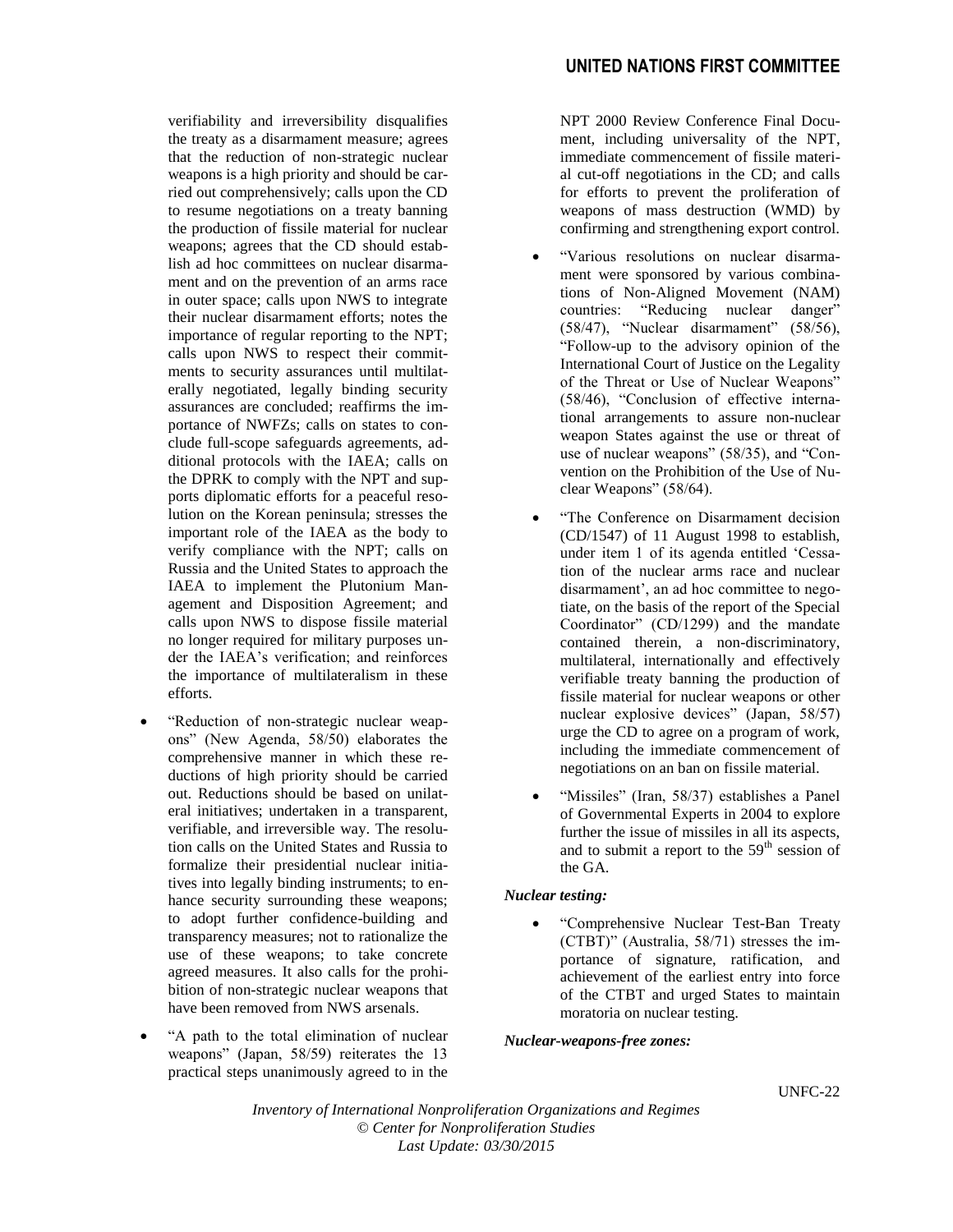- Resolutions calling for the strengthening of NWFZs: "Consolidation of the regime established by the Treaty for the Prohibition of Nuclear Weapons in Latin America and the Caribbean (Treaty of Tlatelolco)" (Brazil, 58/31) and "African Nuclear-Weapon-Free Zone Treaty (Treaty of Pelindaba)" (Nigeria, 58/30).
- Resolutions calling for the controversial establishment of NWFZs included: "Establishment of a nuclear-weapon-free zone in the region of the Middle East" (Egypt, 58/34) and "Nuclear-weapon-free southern hemisphere and adjacent areas" (Brazil, 58/49). "Establishment of a nuclear-weaponfree zone in Central Asia" (Uzbekistan, 58/518) was a draft decision to include this item on next year's agenda, rather than a resolution as in the previous year's session.

#### *Other weapons of mass destruction:*

- "Convention on the Prohibition of the Development, Production and Stockpiling of Bacteriological (Biological) and Toxin Weapons and on Their Destruction" (Hungary, 58/72) recalls the decision reached at the Fifth Review Conference of the States Parties to the BTWC in November 2002, and calls for State Parties to implement the decision.
- "Implementation of the Convention on the Prohibition of the Development, Production, Stockpiling and Use of Chemical Weapons and on Their Destruction" (Poland, 58/52) notes the First Special Session of the Conference of the States Parties to Review the Operation of the Convention in The Hague from 28 April to 9 May 2003, and the Political Declaration, in which the States Parties reaffirmed their commitment to the object and purpose of the CWC.

Prevention of an Arms Race in Outer Space (PA-ROS):

 "Prevention of an arms race in outer space" (Sri Lanka, 58/36) calls on all States to contribute actively to the objective of the peaceful use of outer space and to refrain from actions contrary to that objective. The CD is invited to establish an ad hoc committee on this issue as early as possible.

#### *Conventional weapons:*

- "The illicit trade in small arms and light weapons in all its aspects" (Colombia, Japan, and South Africa) was put to a vote, with one country, the United States, voting against the resolution due to the funding requirements. The resolution decides to convene a conference no later than 2006 to review the progress made in the implementation of the Program of Action, as well as a second biennial meeting of states in 2005 (the first was held in July 2003). In addition, it calls for the development of an international instrument to trace SALW, and to establish an open-ended working group to pursue this matter, beginning with a meeting on 3-4 February 2004.
- A new resolution, "Promotion at the regional level in the Organization for Security and Cooperation in Europe (OSCE) of the United Nations programme of action on the illicit trade in small arms and light weapons in all its aspects," (Several co-sponsors, 58/55) emphasizes the need for regional and subregional measures to combat SALW and highlights the OSCE's "best practices" guide.
- "National legislation on transfer of arms, military equipment and dual use goods and technology" (Netherlands, 58/42) invites Member States to enact or improve national legislation, regulations, and procedures to exercise effective control over the transfer of arms, military equipment, and dual-use goods and technology, while ensuring that these are consistent with States Parties' obligations under international treaties. Member States are encouraged to provide, on a voluntary basis, information on the above to the UN secretary-general who will make it available to other Member States.
- "Convention on Prohibitions or Restrictions on the Use of Certain Conventional Weapons Which May Be Deemed to Be Excessively Injurious or to Have Indiscriminate Effects" (Several co-sponsors, 58/69) calls on all countries to join the Convention on Conventional Weapons (CCW) and its Protocols; notes the decision of the Meeting of the States Parties to the CCW held on 12 and 13 December 2002 that the Working Group on Explosive Remnants of War (ERW) would continue its work in 2003 with the mandate to negotiate an instrument

UNFC-23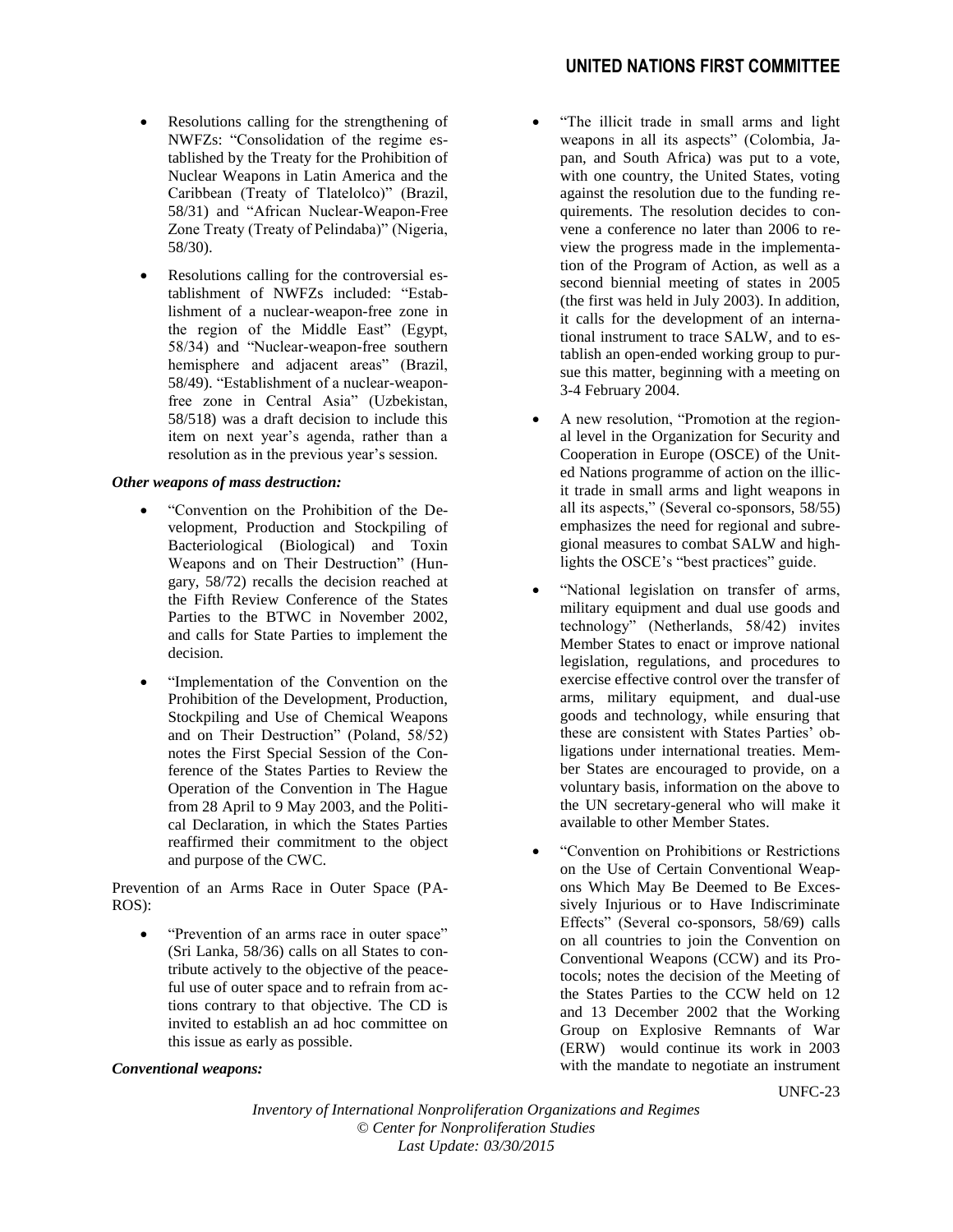on post-conflict remedial measures to reduce the risks of ERW as well as to continue to consider the implementation of relevant existing principles of international humanitarian law. It also notes the decision of the Meeting of the States Parties to the Convention that the Working Group on Mines other than Anti-Personnel Mines would continue its work in 2003 with the mandate to consider the possibility of concluding a negotiating mandate for a new instrument and other appropriate measures; and encourages the Group to submit a possible proposal for an instrument on ERW to States Parties for consideration at their meeting on 27 and 28 November 2003.

 "Implementation of the Convention on the Prohibition of the Use, Stockpiling, Production and Transfer of Anti-personnel Mines and on Their Destruction" (Thailand, 58/53) invites States to join and comply with the Anti-personnel Landmine Ban Convention; calls for rehabilitation and reintegration of mine victims, mine risk education programs and the removal of anti-personnel mines; and requests the Secretary-General to convene the Convention's First Review Conference in Nairobi from 29 November to 3 December 2004.

# *Confidence-building measures (CBM), including transparency in armaments:*

- "Transparency in armaments" (Co-sponsors, 58/54) endorses the report of the Secretary-General on the continuing operation of the Register and its further development and the recommendations from the consensus report of the 2003 group of governmental experts; decides to modify the scope of the Register according to the recommendations of the 2003 group of governmental experts; and calls upon Member States to provide the Secretary-General annually with requested data for the Register, and to provide additional information on procurement from national production and military holdings.
- "Confidence-building measures in the regional and subregional context" (Pakistan, 58/43) calls on Member States to refrain from the use or threat of use of force in the settlement of disputes, such as promoting bilateral and regional confidence-building measures.

# *Other disarmament matters:*

- "Improving the effectiveness of the methods of work of the First Committee" (United States, 58/41) requests the Secretary-General to seek the views of Member States on the issue of improving the effectiveness of the methods of work of the First Committee, and to prepare a report compiling these views to be submitted at the  $59<sup>th</sup>$  session of the GA.
- "Measures to prevent terrorists from acquiring weapons of mass destruction" (India, 58/48) urges all Member States to undertake and strengthen international and national measures to prevent terrorists from acquiring WMD and related materials; and requests the Secretary-General to compile a report to present at the  $59<sup>th</sup>$  session of the GA on measures for tackling the global threat posed by terrorists acquiring WMD.
- "Promotion of multilateralism in the area of disarmament and non-proliferation" (South Africa on behalf the Non-Aligned Movement, 57/63) reaffirms multilateralism as the core principle in negotiations in the area of disarmament and nonproliferation; requests that States cooperate in resolving their concerns with regard to cases of noncompliance, and refrain from resorting or threatening to resort to unilateral actions or directing unverified non-compliance accusations against one another.

**2002:** During its  $2002$   $(57<sup>th</sup>)$  session, the UNGA adopted 50 resolutions and two decisions recommended by the First Committee. Four of these were new resolutions. The resolutions were divided into the following issues: nuclear disarmament and nonproliferation; nuclear testing; nuclear-weapon-free zones (NWFZ); other weapons of mass destruction; outer space (disarmament aspects); conventional weapons; confidence-building measures, including transparency in armaments; and other disarmament matters. Two resolutions were not adopted. Due to disagreement on the text, the resolution introduced by the Chairman, "Multilateral cooperation in disarmament and non-proliferation," was not further pursued. The resolution introduced by Iraq on "Effects of the use of depleted uranium in armaments," as in the  $56<sup>th</sup>$ session, was not adopted. The following is a summary of the major resolutions in each issue area from the  $57<sup>th</sup>$  session (the lead sponsor is indicated by parentheses).

UNFC-24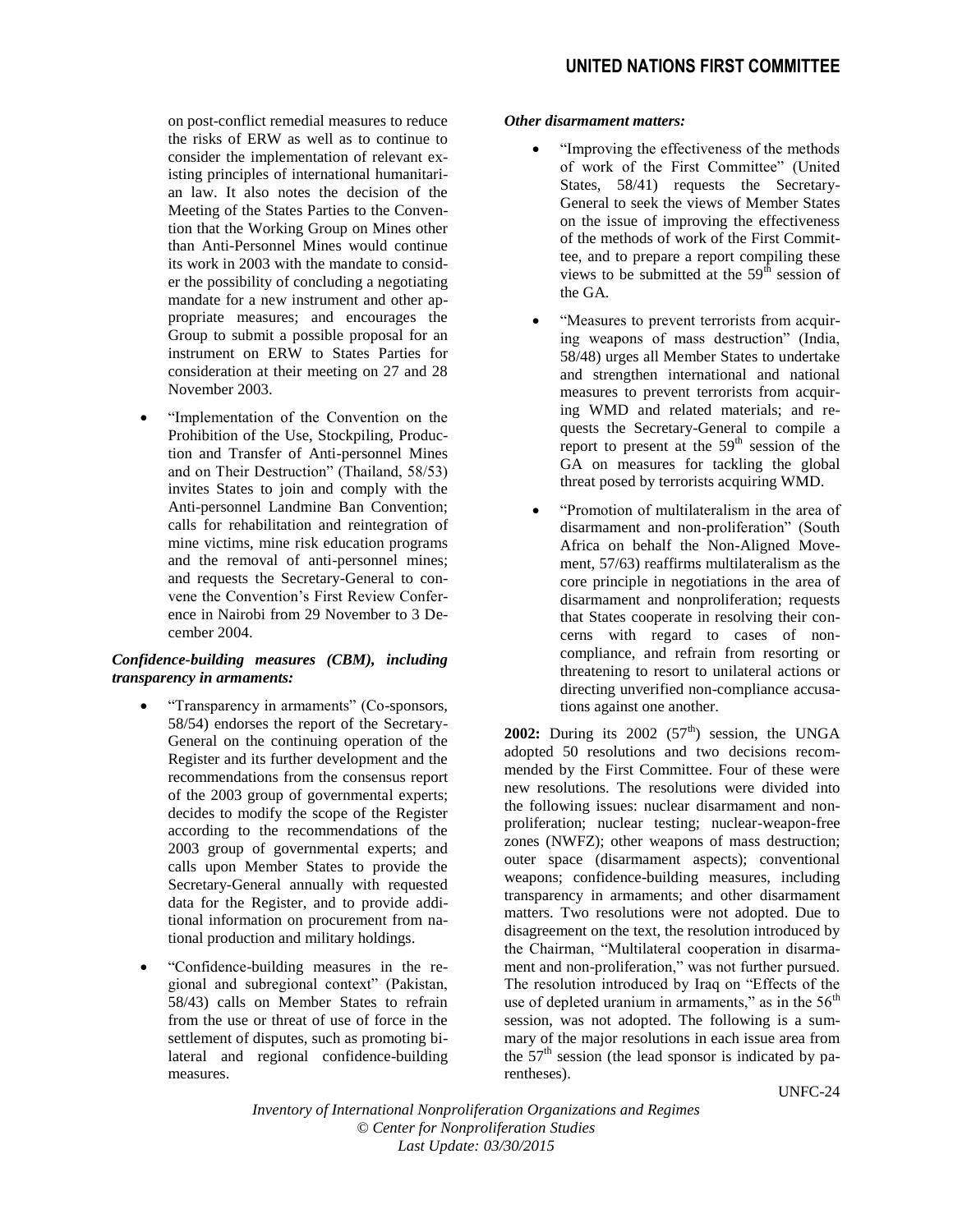#### *Nuclear disarmament and nonproliferation:*

- "Reductions of non-strategic nuclear weapons" (New Agenda Coalition, 57/58) agreed that further reduction of non-strategic nuclear weapons should be carried out as an essential component in the disarmament process; and for the development of further confidence-building measures and a reduction in their operational status (newly introduced).
- "Towards a nuclear-weapon-free world: the need for a new agenda" (New Agenda Coalition, 57/59) expressed concern for the lack of progress on the 13 practical steps towards disarmament agreed to in the NPT Review Conference Final Document in 2000. The 13 steps were reaffirmed and updated: called upon the Conference on Disarmament (CD) to establish an ad hoc committee to deal specifically with nuclear disarmament; wished to see the CTBT enter into force as soon as possible with confirmation of the moratorium on all test explosions; expressed deep concern about the continued retention of the nuclear weapons option by the three States that have not yet acceded to the NPT and called on them to do so and bring into force full-scope IAEA safeguards; called for the resumption of negotiations on a Fissile Material Cutoff Treaty (FMCT); called for the prevention of an arms race in outer space (PAROS), and called on the CD to reestablish an ad hoc committee to deal with this issue; called on the nuclear-weapon States (NWS) to respect fully their existing commitments with regard to security assurances and for recommendations on this issue to be made to the 2005 NPT Review Conference.
- "Bilateral strategic nuclear arms reductions and the new strategic framework" (Russian Federation and United States, 57/68) welcomed the commitment of the United States and the Russian Federation to strategic nuclear warhead reductions in the Treaty on Strategic Offensive Reductions (Moscow Treaty), signed on 24 May 2002, and recognized the importance of the Group of Eight Global Partnership Against the Spread of Weapons and Materials of Mass Destruction, launched by leaders at the Kananaskis

Summit, held at Kananaskis, Canada, on 26 and 27 June 2002 (newly introduced).

 "A path to the total elimination of nuclear weapons" (Japan, 57/78) reaffirmed several aspects of the 13 practical steps unanimously agreed to in the NPT 2000 Review Conference Final Document, including universality of the NPT, immediate commencement of fissile material cut-off negotiations in the CD; and called for efforts to prevent the proliferation of weapons of mass destruction (WMD) by confirming and strengthening export control.

# *Nuclear testing:*

 "Comprehensive Nuclear Test-Ban Treaty (CTBT)" (Mexico, 57/100) stressed the importance of signature and ratification and achievement of the earliest entry into force of the CTBT and urged States to maintain moratorium on nuclear testing.

#### *Nuclear-weapon-free zones (NWFZ):*

- "Establishment of a nuclear-weapon-free zone in Central Asia" (Kazakhstan, Kyrgyzstan, Tajikistan, Turkmenistan, Uzbekistan, 57/69) noted the elaboration by experts of all five Central Asian States at the Samarkand meeting from 25-27 September 2002 of a draft treaty and its protocol for the establishment of a NWFZ in Central Asia and affirms consultations on the protocol, which the NWS are invited to ratify.
- "Nuclear-weapon-free southern hemisphere and adjacent areas" (Brazil, 57/73); "Mongolia's international security and nuclearweapon-free status" (Mongolia, 57/67); "Establishment of a nuclear-weapon-free zone in the region of the Middle East" (Egypt, 57/55).

# *Other weapons of mass destruction:*

- "Prohibition of the development and manufacture of new types of weapons of mass destruction and new systems of such weapons" (Belarus, 57/50) reaffirmed the need to prevent new types of weapons that are just as destructive as WMD. The CD was the suggested venue to deal with this issue.
- UNFC-25 "Convention on the Prohibition of the Development, Production and Stockpiling of Bacteriological (Biological) and Toxin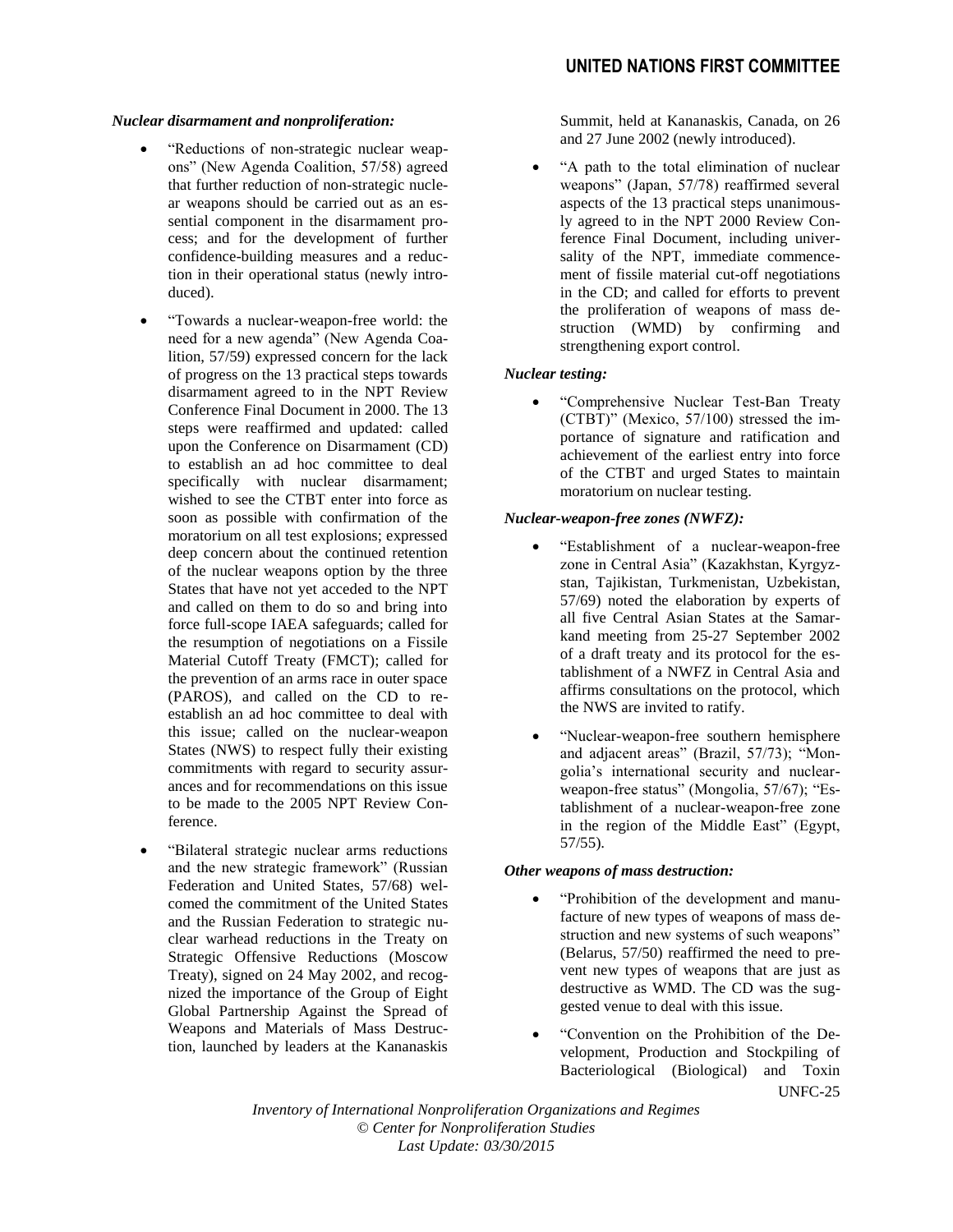Weapons and on Their Destruction" (Hungary, Dec. 57/516) requested the Secretary-General to render assistance for the Fifth Review Conference of the States Parties to the BTWC, which reconvened in Geneva from 11- 22 November 2002.

 "Implementation of the Convention on the Prohibition of the Development, Production, Stockpiling and Use of Chemical Weapons and on Their Destruction" (Canada, Poland, 57/82).

# *Prevention of an Arms Race in Outer Space (PA-ROS):*

 "Prevention of an arms race in outer space" (Egypt, 57/57) called on all States to contribute actively to the objective of the peaceful use of outer space and to refrain from actions contrary to that objective. The CD was invited to establish an ad hoc committee on this issue as early as possible.

# *Conventional weapons:*

- "National legislation on transfer of arms, military equipment and dual use goods and technology" (Netherlands, 57/66) invited Member States to enact or improve national legislation, regulations, and procedures to exercise effective control over the transfer of arms, military equipment, and dual-use goods and technology, while ensuring that these are consistent with States Parties' obligations under international treaties. Member States were called on to provide on a voluntary basis information on the above to the UN Secretary-General who will make it available to other Member States (newly introduced).
- "The illicit trade in small arms and light weapons in all its aspects" (Japan, 57/72) decided to convene the first of the biennial meetings of States as stipulated in the Program of Action 2001 to consider national, regional, and global implementation of the Program of Action in New York in July 2003. Welcomed the convening of the Group of Governmental Experts established to assist the Secretary-General to study the feasibility of developing an international instrument to enable States to identify and trace illicit small arms and light weapons

and to submit the study to the GA at its  $58<sup>th</sup>$ session.

- "Convention on Prohibitions or Restrictions on the Use of Certain Conventional Weapons Which May Be Deemed to Be Excessively Injurious or to Have Indiscriminate Effects" (Sweden, 57/98) urged all countries to join the Convention on Conventional Weapons (CCW) and its Protocols; and noted the mandate of the Second Review Conference for the establishment of a group of governmental experts with two separate coordinators to discuss ways and means to address the issue of explosive remnants of war and to further explore the issue of mines other than anti-personnel mines respectively.
- "Implementation of the Convention on the Prohibition of the Use, Stockpiling, Production and Transfer of Anti-personnel Mines and on Their Destruction" (Belgium, 57/74) called on States to join and comply with the Anti-personnel Landmine Ban Convention; requested the Secretary-General to convene the Fifth Meeting of States Parties to the Convention at Bangkok from 15-19 September 2003.

# *Confidence-building measures (CBM), including transparency in armaments:*

- "Transparency in armaments" (Netherlands, 57/75) called upon Member States to report data to the UN Register of Conventional Arms; recalled its request to Member States to provide the Secretary-General with their views on the continuing operation of the Register and its further development and on transparency measures related to WMD; reminded them of the request to convene of a group of governmental experts in 2003 to report on the Register of Conventional Arms; called upon the CD to consider this issue; and requested Member States to cooperate at the regional and subregional level on this issue.
- "Compliance with arms limitation and disarmament and non-proliferation agreements" (United States, 57/86) urged all States Parties to arms limitation and disarmament and nonproliferation agreements to implement and comply with the entirety of all provisions of such agreements, in light of the threat of international terrorism.

UNFC-26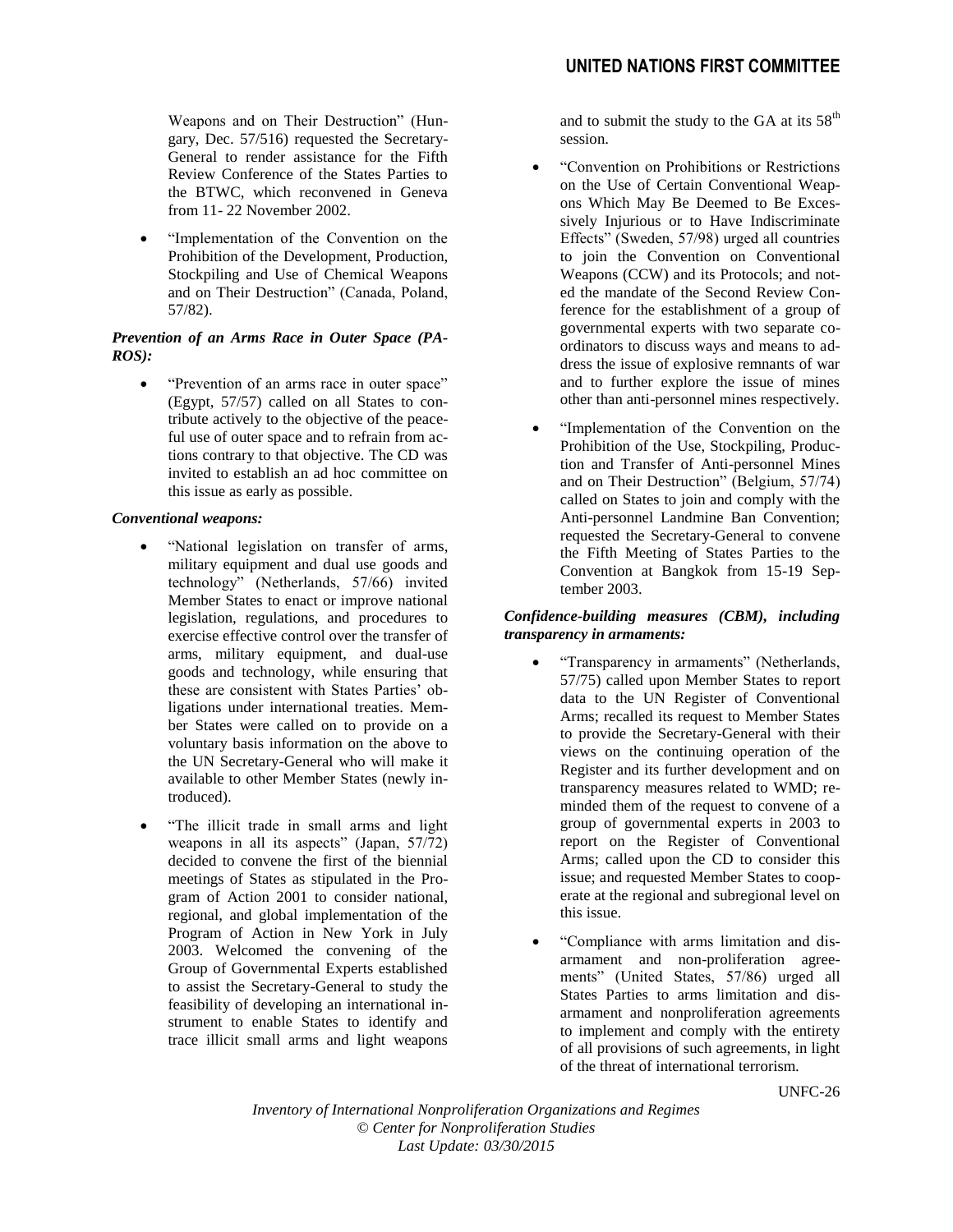#### *Other disarmament matters:*

- "Missiles" (Iran, 57/71) welcomed the report of the Secretary-General on the issue of missiles in all its aspects; and requested the Secretary-General with the assistance of a panel of governmental experts, to further explore the issue of missiles in all its aspects and prepare a report for the General Assembly's  $59<sup>th</sup>$  session (57/71).
- "United Nations study on disarmament and non-proliferation" (Mexico, 57/60) took note of the United Nations study on disarmament and nonproliferation education, which contains a series of recommendations for immediate and long-term implementation by Member States, the United Nations and other international organizations, civil society, non-governmental organizations, and the media.
- "Relationship between disarmament and development" (South Africa, on behalf of the Non-Aligned Movement, 57/65) requested the Secretary-General to establish a group of governmental experts in 2003 to present a report to the  $59<sup>th</sup>$  session of the GA with recommendations for a reappraisal of the relationship between disarmament and development in the current international context, as well as the future role of the organization in this connection.
- "Measures to prevent terrorists from acquiring weapons of mass destruction" (Intro by India, 57/83) urged all Member States to undertake and strengthen international and national measures to prevent terrorists from acquiring WMD and related materials; and requested the Secretary-General to compile a report to present at the  $58<sup>th</sup>$  session of the GA on measures for tackling the global threat posed by terrorists acquiring WMD.
- "Promotion of multilateralism in the area of disarmament and non-proliferation" (South Africa on behalf the Non-Aligned Movement, 57/63) reaffirmed multilateralism as the core principle in negotiations in the area of disarmament and nonproliferation; requested that States cooperate in resolving their concerns with regard to cases of noncompliance, and refrain from resorting or threatening to resort to unilateral actions or directing unverified non-compliance accusa-

tions against one another, to resolve their concerns.

 "Developments in the field of information and telecommunications in the context of international security" (Russian Federation, 57/53) called for a group of governmental experts to be established in 2004, to prepare a study on this issue for the  $60<sup>th</sup>$  General Assembly session (57/53).

**2001:** During its  $2001$   $(56<sup>th</sup>)$  session, the UNGA adopted 45 resolutions and 6 decisions recommended by the First Committee. Those resolutions and decisions covered nuclear disarmament and nonproliferation; nuclear testing; NWFZ; other weapons of mass destruction; PAROS and the Anti-Ballistic Missile (ABM) Treaty; conventional weapons; CBMs, including transparency in armaments; and other disarmament matters. The following is a summary of the major resolutions in each issue area:

#### *Nuclear disarmament and nonproliferation:*

- "Treaty on the Non-Proliferation of Nuclear Weapons: 2005 Review Conference of the Parties to the Treaty on the Non-Proliferation of Nuclear Weapons and its Preparatory Committee" (Algeria, 56/24O) took note of the decision of the Parties to the NPT to hold the first meeting of the Preparatory Committee in New York from 8-19 April 2002, leading up to the 2005 Review Conference of the NPT.
- "A path to the total elimination of nuclear weapons" (Japan, 56/24N) reaffirmed several aspects of the 13 practical steps agreed to in the NPT 2000 Review Conference Final Document, including universality of the NPT, immediate commencement of fissile material cut-off negotiations in the CD; and called for efforts to prevent the proliferation of WMD by confirming and strengthening export control.

#### *Nuclear testing:*

 "Comprehensive Nuclear-Test-Ban Treaty" (New Zealand, 56/415) noted the forthcoming Conference on Facilitating the Entry into Force of the CTBT which was held in New York from 11 to 13 November 2001.

# *NWFZs:*

 "Nuclear-weapon-free southern hemisphere and adjacent areas" (Brazil, 56/24G) wel-

UNFC-27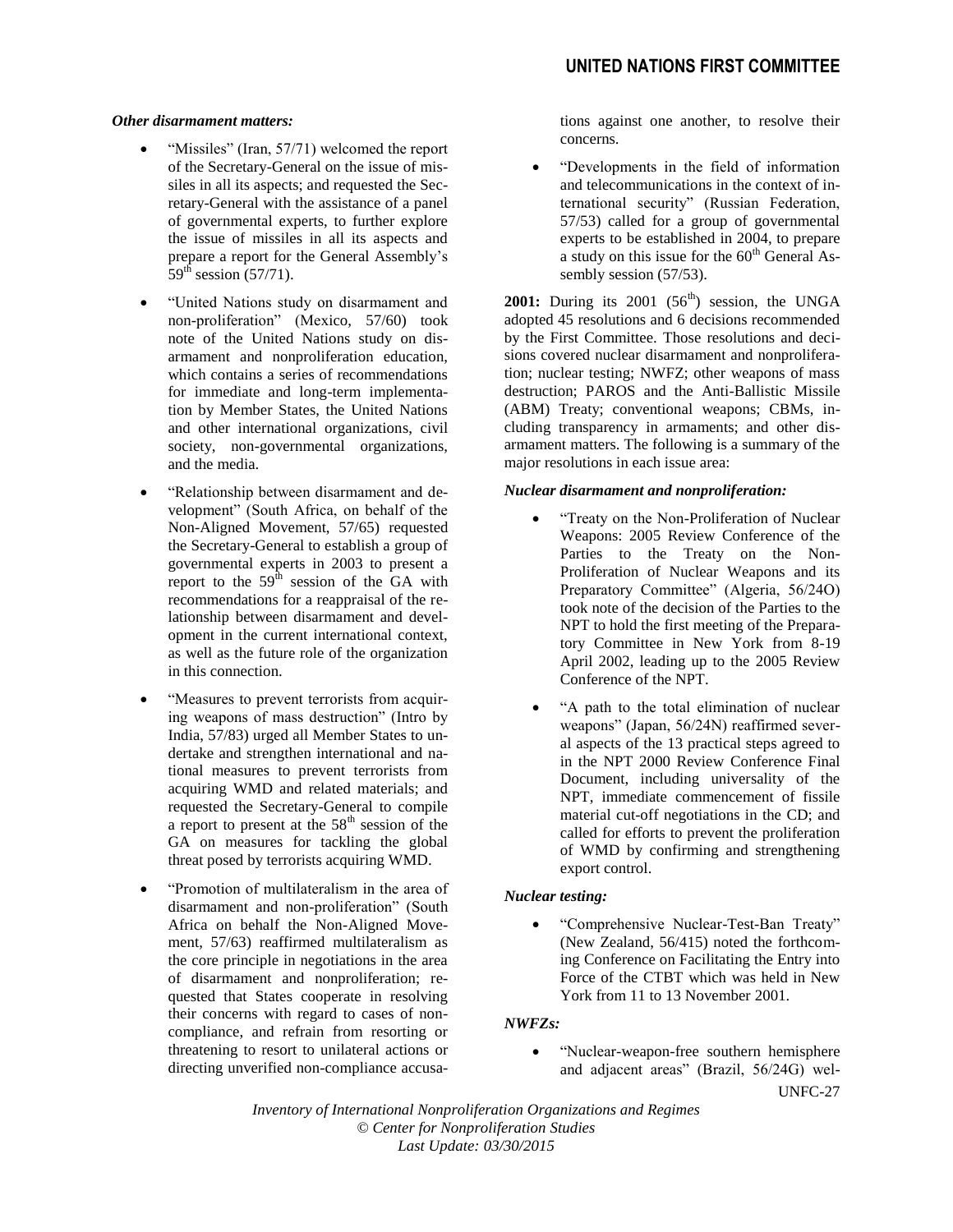comed the steps taken to conclude further NWFZ treaties; called upon all States to consider relevant proposals to establish a NWFZ in the Middle East and South Asia; and called upon the States Parties and signatories of the treaties of Tlatelolco, Rarotonga, Bangkok, and Pelindaba to promote the nuclear-weapon-free status of the southern hemisphere and adjacent areas.

- "Establishment of a nuclear-weapon-free zone in the region of the Middle East" (Egypt, 56/21); "Consolidation of the regime established by the Treaty for the Prohibition of Nuclear Weapons in Latin America and the Caribbean (Treaty of Tlatelolco)" (Mexico, 56/30).
- **"**African Nuclear-Weapon-Free Zone Treaty" (Sudan, on behalf of the Group of African States, 56/17) called upon African States to sign and ratify the African Nuclear-Weapon-Free Zone Treaty (Treaty of Pelindaba) so that it may enter into force.

# *PAROS and the ABM Treaty:*

- "Prevention of an arms race in outer space" (Sri Lanka, 56/23) called upon all States to contribute actively to the objectives of the peaceful use of outer space (PAROS) and the prevention of an arms race in outer space and to refrain from actions contrary to those objectives, and invited the CD to establish an ad hoc committee on PAROS as early as possible.
- "Preservation of and compliance with the Treaty on the Limitation of Anti-Ballistic Missile Systems" (Russian Federation, 56/24A) called on each of the States Parties to preserve and strengthen the ABM Treaty through full and strict compliance so that it remains the cornerstone in maintaining global strategic stability and world peace and in promoting further strategic nuclear arms reductions.

# *Biological, toxic, and chemical weapons:*

 "Implementation of the Convention on the Prohibition of the Development, Production, Stockpiling and Use of Chemical Weapons and on Their Destruction" (Canada, 56/24K) urged all States Parties to the CWC to meet in full and on time their obligations under

the Convention and to support the OPCW in its implementation activities.

- "Convention on the Prohibition of the Development, Production and Stockpiling of Bacteriological (Biological) and Toxin Weapons and on Their Destruction" (Hungary, 56/414) decided to request the Secretary-General to provide services as may be required for the Fifth Review Conference which was held at Geneva from 19 November-7 December 2001.
- "Prohibition of the dumping of radioactive wastes" (Sudan, on behalf of the Group of African States, 56/24L) expressed concern about radiological warfare and the dumping of nuclear or radiological wastes; welcomed the entry into force in 2001 of the Joint Convention on the Safety of Radioactive Waste Management, and called on States to join the Convention; called on the CD to include, as part of the negotiations of a convention on the prohibition of radiological weapons, the dumping of radioactive wastes.

#### *Conventional weapons and transparency in armaments:*

- "The illicit trade in small arms and light weapons in all its aspects" (Columbia, 56/24V) endorsed the Program of Action adopted at the 2001 UN Conference on Small Arms and Light Weapons in All Its Aspects and welcomed the progress achieved so far in adopting the program; encouraged cooperation among States, international organizations, and civil society in combating illicit traffic in small arms and supporting the process of collecting and destroying such arms. Also called for a UN study on the feasibility of developing an international instrument to trace small arms and light weapons.
- "Convention on Prohibitions or Restrictions on the Use of Certain Conventional Weapons Which May Be Deemed to Be Excessively Injurious or to Have Indiscriminate Effects" (Sweden, 56/28) urged all countries to join and comply with the CCW and its Protocols; welcomed the convening, on 10 December 2001, of the Third Annual Conference of States Parties to Amended Protocol II, in accordance with article 13 thereof, and called upon all States parties to amend-

UNFC-28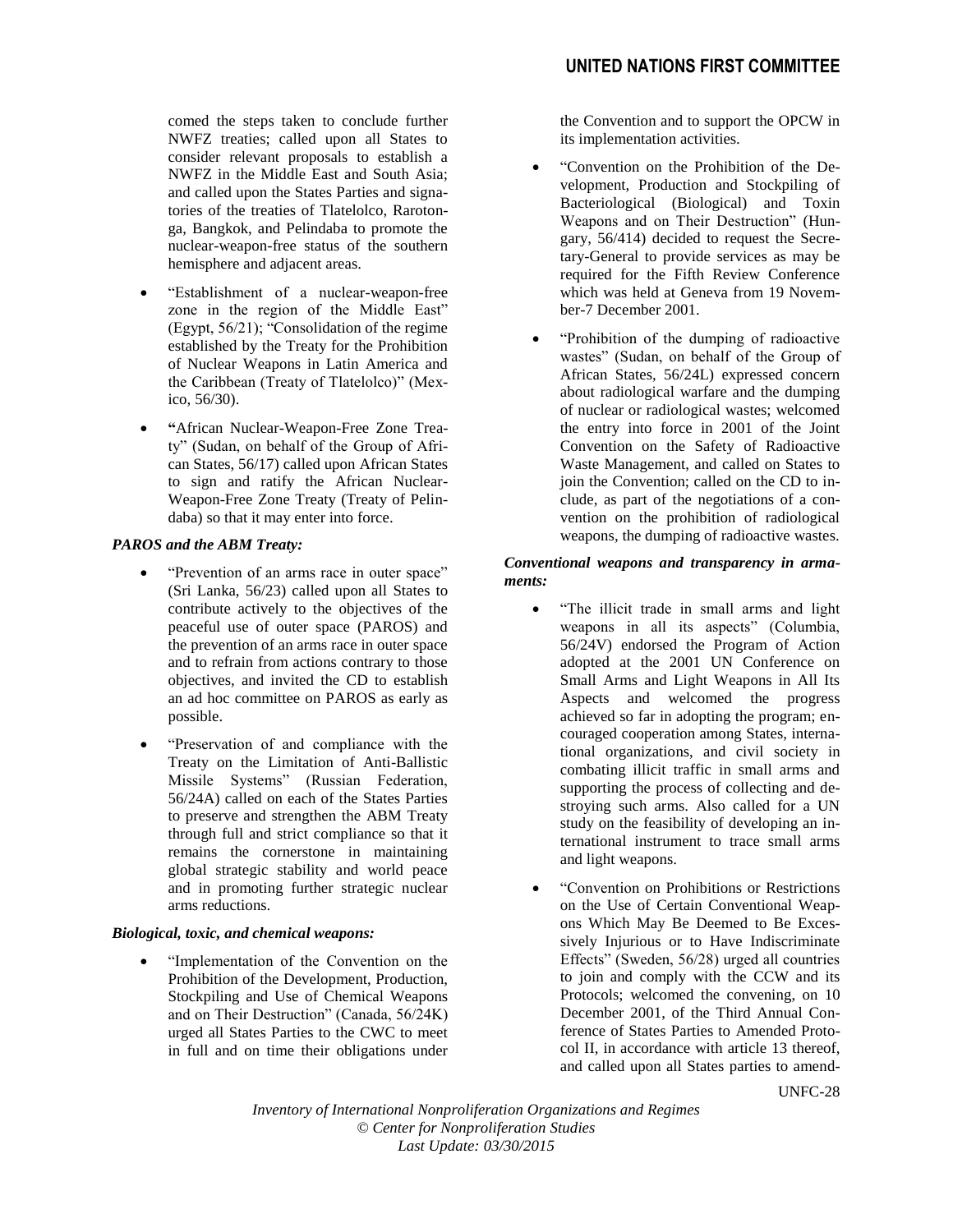# **UNITED NATIONS FIRST COMMITTEE**

ed Protocol II to address at that meeting the question of holding the fourth annual conference in 2002.

- "Implementation of the Convention on the Prohibition of the Use, Stockpiling, Production and Transfer of Anti-personnel Mines and on Their Destruction" (Nicaragua, 56/24M) called on States to join and comply with the Convention; requested the Secretary-General to convene the Fourth Meeting of States Parties to the Convention at Geneva from 16-20 September 2002.
- "Transparency in armaments" (Netherlands, 56/24Q) called upon Member States to provide the Secretary-General with the requested data and information for the UN Register of Conventional Arms; recalled its request to Member States to provide the Secretary-General with their views on the continuing operation of the Register and its further development and on transparency measures related to WMD; and invited the CD to consider continuing its work in the field of transparency in armaments.

#### *Other disarmament matters:*

- "Multilateral cooperation in the area of disarmament and non-proliferation and global efforts against terrorism" (Chairman, 56/24 T) emphasized that progress is urgently needed in the area of disarmament and nonproliferation in order to help maintain international peace and security and to contribute to global efforts against terrorism; called upon all Member States to renew and fulfill their individual and collective commitments to multilateral cooperation as an important means of pursuing and achieving their common objectives in the area of disarmament and nonproliferation (newly introduced).
- "Missiles" (Iran, 56/24B) welcomed the establishment of the Panel of Governmental Experts on "the issue of missiles in all its aspects" and requested the Secretary-General to continue seeking views on the issue from Member States to report at the 57<sup>th</sup> session of the GA.
- "Developments in the field of information and telecommunications in the context of international security" (Russian Federation,

56/19) requested the Secretary-General to establish a group of governmental experts in 2004 to conduct a study on the issue.

**2000:** At its  $2000$  ( $55<sup>th</sup>$ ) session, the UNGA adopted 50 resolutions dealing with disarmament, arms control, and nonproliferation recommended by the First Committee. The resolutions dealt with nuclear disarmament and nonproliferation; nuclear testing; NWFZs; PAROS and the ABM Treaty; biological, toxic, and chemical weapons; conventional weapons, including transparency in armaments; and other disarmament matters. The following is a summary of the major resolutions in each issue area:

#### *Nuclear disarmament and nonproliferation:*

- **"**Towards a nuclear-weapon-free world: the need for a new agenda" (New Agenda Coalition, 55/33C) took into consideration the unequivocal undertaking by the nuclearweapon States, in the Final Document of the 2000 Review Conference of the NPT, to accomplish the total elimination of their nuclear arsenals leading to nuclear disarmament. All States Parties to the Treaty are committed under article VI of the Treaty to nuclear disarmament. States must take practical steps for systematic and progressive efforts to implement article VI of the NPT and paragraphs 3 and 4 (c) of the "Decision on principles and objectives for nuclear nonproliferation and disarmament" of the 1995 Review and Extension Conference of the Parties to the Treaty.
- "2000 Review Conference of the Parties to the Treaty on the Non-Proliferation of Nuclear Weapons" (Algeria, 55/33D) welcomed the adoption by consensus on 19 May 2000 of the Final Document of the 2000 Review Conference of the NPT, including in particular the documents entitled "Review of the operation of the Treaty, taking into account the decisions and the resolution adopted by the 1995 Review and Extension Conference" and "Improving the effectiveness of the strengthened review process for the Treaty."
- "A path to the total elimination of nuclear weapons" (Japan, 55/33R) reaffirmed several aspects of the 13 practical steps agreed to in the NPT 2000 Review Conference Final Document, including universality of the NPT, immediate commencement of fissile

UNFC-29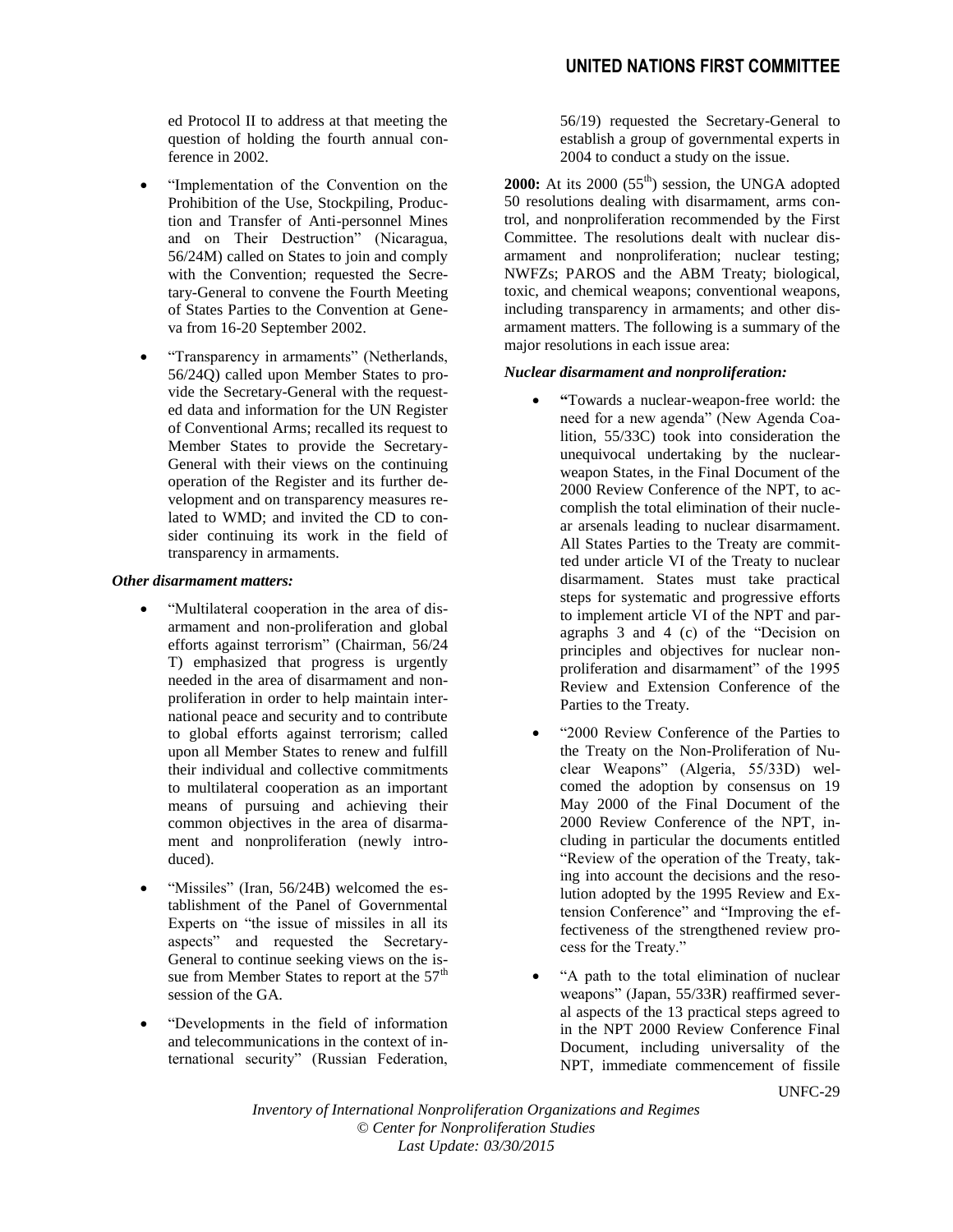material cut-off negotiations in the CD; and called for efforts to prevent the proliferation of WMD by confirming and strengthening export control.

#### *Recurring GA texts on nuclear nonproliferation:*

 "The risk of nuclear proliferation in the Middle East" (Egypt, on behalf of the League of Arab States, 55/36, 56/27, 57/97); "Conclusion of effective international arrangements to assure non-nuclear-weapon States against the use or threat of use of nuclear weapons" (Intro by Pakistan, 55/31, 56/22, 57/56); "The Conference on Disarmament decision (CD/1547) of 11 August 1998 to establish, under item 1 of its agenda entitled 'Cessation of the nuclear arms race and nuclear disarmament,' an ad hoc committee to negotiate, on the basis of the report of the Special Coordinator (CD/1299) and the mandate contained therein, a nondiscriminatory, multilateral, and internationally and effectively verifiable treaty banning the production of fissile material for nuclear weapons or other nuclear explosive devices" (Canada, 55/33Y, 56/24J, 57/80); "Convention on the Prohibition of the Use of Nuclear Weapons" (Intro by India, 55/34G, 56/28, 57/98); "Reducing nuclear danger" (Intro by India, 55/34G, 56/24C, 57/84); "Nuclear Disarmament" (Intro by Myanmar, 55/33T, 56/24R, 57/79).

# *Nuclear testing:*

 "Comprehensive Nuclear Test-Ban Treaty" (Australia, 55/41) stressed the importance and urgency of signature and ratification to achieve the early entry into force of the CTBT; and urged States to maintain their moratoria on nuclear weapons test explosions or any other nuclear explosions, pending the entry into force of the Treaty.

# *NWFZs:*

 "Nuclear-weapon-free southern hemisphere and adjacent areas" (55/33I, Brazil) welcomed the steps taken to conclude further NWFZ treaties, called upon all States to consider relevant proposals to establish a NWFZ in South Asia, and called upon the States Parties and signatories of the treaties of Tlatelolco, Rarotonga, Bangkok, and Pelindaba to promote the nuclear-weaponfree status of the southern hemisphere and adjacent areas.

 "Consolidation of the regime established by the Treaty for the Prohibition of Nuclear Weapons in Latin America and the Caribbean" (Mexico, 55/39); "Establishment of a nuclear-weapon-free zone in the region of the Middle East" (Egypt, 55/30); and "Establishment of a nuclear-weapon-free zone in Central Asia" (Kazakhstan, Kyrgyzstan, Tajikistan, Turkmenistan, Uzbekistan, 55/33W).

# *PAROS and the ABM Treaty:*

- "Preservation of and compliance with the Treaty on the Limitation of Anti-Ballistic Missile Systems" (Russian Federation, 55/33B) called on each of the States Parties to preserve and strengthen the ABM Treaty through full and strict compliance.
- "Prevention of an arms race in outer space" (Egypt, 55/32) called upon all States to contribute actively to the objective of the peaceful use of outer space and of the prevention of an arms race in outer space and to refrain from actions contrary to that objective, and invited the CD to establish an ad hoc committee on PAROS as early as possible during the 2001 session.

# *Biological, toxic and chemical weapons:*

- "Implementation of the Convention on the Prohibition of the Development, Production, Stockpiling and Use of Chemical Weapons and on Their Destruction" (Poland, 55/33H) urged all States Parties to the CWC to meet in full and on time their obligations under the Convention and to support the Organization for the Prohibition of Chemical Weapons (OPCW) in its implementation activities.
- UNFC-30 "Convention on the Prohibition of the Development, Production and Stockpiling of Bacteriological (Biological) and Toxin Weapons and on Their Destruction" (Hungary, 55/40) welcomed the progress so far in negotiating a protocol to strengthen the BTWC and called upon all States Parties to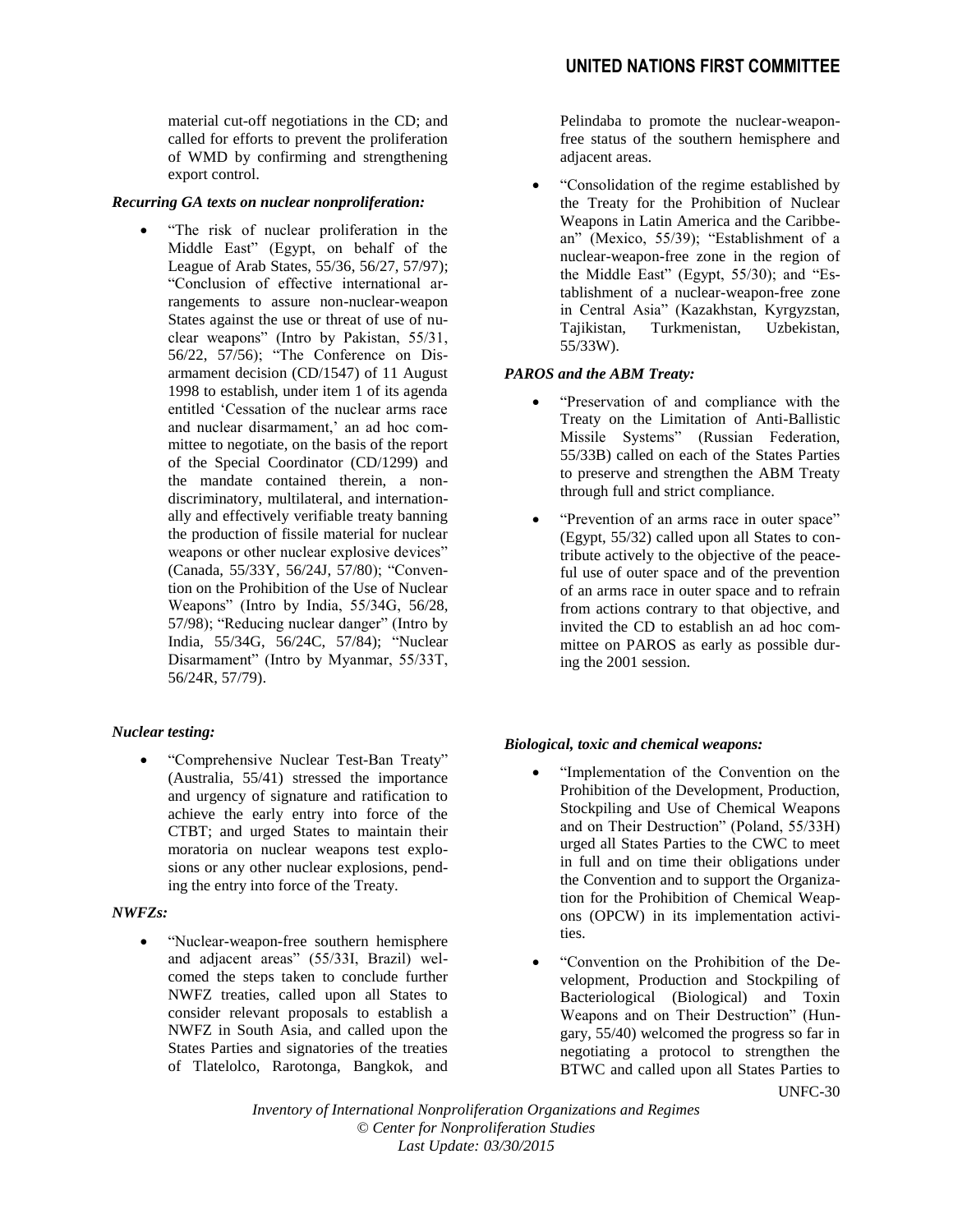redouble their efforts in order to complete the protocol; and noted that the Fifth Review Conference of the Parties to the Convention will be held at Geneva from 19 November-7 December 2001, and that, after appropriate consultation, a Preparatory Committee for that Conference, open to all States Parties to the Convention, was established and will meet at Geneva from 25-27 April 2001.

# *Conventional weapons, including transparency in armaments:*

- "Illicit traffic in small arms and light weapons" (South Africa, 55/33Q) decided to convene the United Nations Conference on the Illicit Trade in Small Arms and Light Weapons in All Its Aspects in July-August 2001, and to convene the Third Session of the Preparatory Committee for the Conference from 19-30 March 2001 in New York.
- "Transparency in armaments" (Netherlands, 55/33U) called upon Member States, with a view to achieving universal participation, to provide the Secretary-General by 31 May annually the requested data and information for the UN Register of Conventional Arms; recalled its request to Member States to provide the Secretary-General with their views on the continuing operation of the Register and its further development and on transparency measures related to WMD; requested the Secretary-General, with the assistance of a group of governmental experts, to convene a meeting in 2003 to prepare a report on the continuing operation of the Register and its further development, taking into account the work of the CD; and invited the CD to consider continuing its work in the field of transparency in armaments .
- "Implementation of the Convention on the Prohibition of the Use, Stockpiling, Production and Transfer of Anti-personnel mines and on Their Destruction" (Norway, 55/33V) urged all countries to sign and ratify the Convention to do so without delay and requested the Secretary-General to convene the Third Meeting of States Parties to the Convention at Managua, from 18-21 September 2001.
- "Convention on Prohibitions or Restrictions on the Use of Certain Conventional Weapons Which May Be Deemed to Be Exces-

sively Injurious or to Have Indiscriminate Effects" (Sweden, 55/37) urged all countries to join and comply with the CCW and its Protocols; decided to convene the second session from 2-6 April 2001 and the third session from 24-28 September 2001.

# *Other disarmament matters:*

- "Missiles" (Iran, 55/33A) requested the Secretary-General, with the assistance of a panel of governmental experts to be established in 2001 to prepare a report for the GA at its 57th session on the issue of missiles in all its aspects.
- "United Nations study on disarmament and non-proliferation education" (Mexico, 55/33E) requested the Secretary-General to prepare, with the assistance of a group of qualified governmental experts, a study on disarmament and nonproliferation, inviting representatives of organizations of the United Nations system, university educators, disarmament and peace-related institutes, and non-governmental organizations.

**1997-1999:** The 54<sup>th</sup> session (1999) of the UNGA adopted 48 draft resolutions and four draft decisions submitted by the First Committee. The  $53<sup>rd</sup>$  session (1998) of the UNGA adopted 48 draft resolutions and one draft decision. In the  $52<sup>nd</sup>$  session (1997), the First Committee submitted 43 draft resolutions and two draft decisions. The resolutions covered the issue areas of nuclear disarmament and nonproliferation, nuclear testing, NWFZs, biological and chemical weapons, conventional weapons, and other issues. The following is a summary of the major resolutions in each issue area:

# *Nuclear disarmament and nonproliferation:*

- "The risk of nuclear proliferation in the Middle East" (Egypt, on behalf of the League of Arab States, 54/57, 53/80, 52/41) called on Israel to accede to the NPT, not to acquire nuclear weapons, to renounce their possession, and, as a confidence-building measure, to place its nuclear facilities under full-scope IAEA safeguards.
- "Towards a nuclear-weapon-free world: the need for a new agenda" (New Zealand, 54/54G; Ireland, 53/77Y) called for a new agenda for a nuclear-weapon-free world.

UNFC-31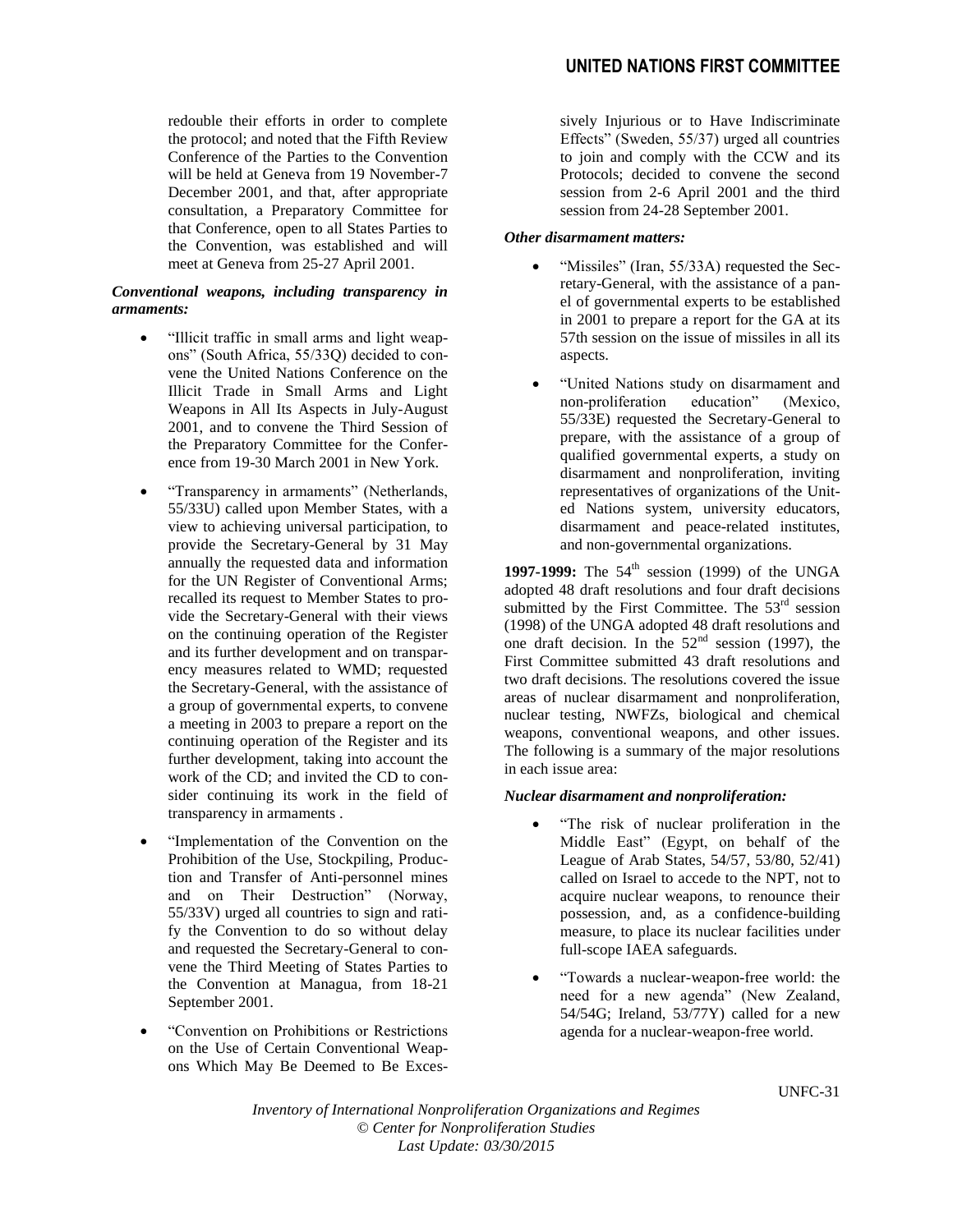- "Nuclear disarmament" (Myanmar, 54/54P, 53/77X, 52/38L) called for a step-by-step program of deep nuclear weapon reductions within a time-bound framework and a halt in the qualitative improvement, development, production, and stockpiling of nuclear warheads and delivery systems, as well as the establishment of an ad hoc committee on nuclear disarmament in the CD.
- "Conclusion of effective international arrangements to assure non-nuclear-weapon States against the use or threat of use of nuclear weapons" (Pakistan, 54/52, 53/75, 52/36) called for the creation of a negative security assurance instrument.
- "Convention on the Prohibition of the Use of Nuclear Weapons" (India, 54/55D, 53/78D), 52/39C) requested the CD to begin negotiations to reach agreement on an international convention to prohibit the use or threat of use of nuclear weapons.
- "Follow-up to the advisory opinion of the International Court of Justice on the Legality of the Threat or Use of Nuclear Weapons" (Malaysia, 54/54Q, 53/77W, 52/38O) called again on NWS to fulfill their obligation to pursue and bring to a conclusion nuclear disarmament negotiations under the advisory opinion of the International Court of Justice on the legality of the threat or use of nuclear weapons.
- "Bilateral nuclear arms negotiations and nuclear disarmament" (United States and Russian Federation, 53/77Z, 52/38M) urged the Russian Federation and the United States to begin START III negotiations immediately after the ratification of START II by the Russian Federation.
- "Nuclear disarmament with a view to the ultimate elimination of nuclear weapons" (Japan, 54/54D, 53/77U, 52/38K) called for nuclear disarmament with a view to the ultimate elimination of nuclear weapons, including several specific steps; underlined the vital importance of the 2000 Review Conference of the NPT for the preservation and strengthening of the regime, and called upon NWS to intensify their efforts with a view to reaching an agreement on updated objectives for nuclear non-proliferation and dis-

armament, based on the review of the achievements since 1995.

#### *Nuclear testing:*

- "Comprehensive Nuclear Test-Ban Treaty" (Mexico, 54/63) endorsed the Final Declaration of the Conference on Facilitating the Entry into Force of the CTBT, called on States to sign and/or ratify the CTBT, and to cease nuclear testing until its entry into force.
- In the 53rd session, a draft resolution on the CTBT calling for signatures and ratifications as well as the establishment of a verification regime by the CTBTO, was withdrawn and replaced by a Decision to include the item in the next session of the GA. The same decision was adopted in the 52nd session.
- "Nuclear testing" (Canada, 53/77G) condemned the nuclear tests by India and Pakistan and called on States to sign and/or ratify the CTBT.

# *NWFZs:*

 "Consolidation of the regime established by the Treaty for the Prohibition of Nuclear Weapons in Latin America and the Caribbean (Treaty of Tlatelolco)" (Mexico, 54/60, 53/83, 52/45); "Nuclear-weapon-free southern hemisphere and adjacent areas" (Brazil, 54/54L, 53/77Q, 52/38N); "The African Nuclear-Weapon-Free Zone Treaty (Treaty of Pelindaba)" (Group of African States, 54/48, 52/46); and "Establishment of a nuclearweapon-free zone in the region of the Middle East" (Egypt, 54/51, 53/74, 52/34); "Establishment of a nuclear-weapon-free zone in Central Asia" (Uzbekistan, 54/417, 53/77A, 52/38S); "Mongolia's international security and nuclear-weapon-free status" (Mongolia, 53/77D); and "Establishment of a nuclear-weapon-free zone in South Asia" (Pakistan and Bangladesh, 52/35).

# *Chemical and biological weapons:*

 "Implementation of the Convention on the Prohibition of the Development, Production, Stockpiling and Use of Chemical Weapons and on Their Destruction" (Canada and Poland, 54/54E, 53/77R, 52/38T) stressed the importance of universality, full implementation and compliance with the CWC.

UNFC-32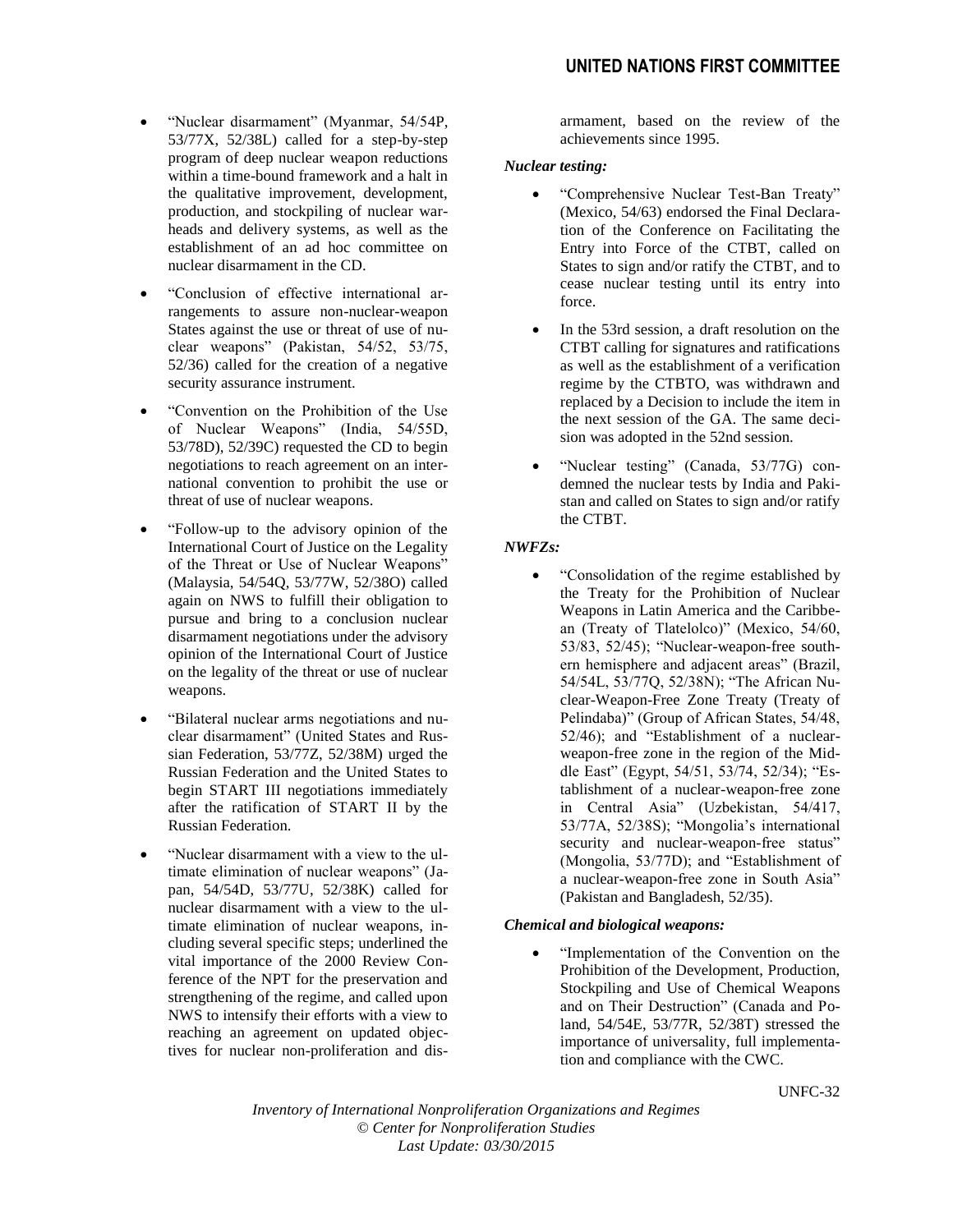"Convention on the Prohibition of the Development, Production and Stockpiling of Bacteriological (Biological) and Toxin Weapons and on Their Destruction" (Hungary, 54/61, 53/84, 52/47) called on all States to sign and/or ratify the BTWC, and on the States Parties to accelerate and conclude the Ad Hoc Committee negotiations on a protocol to strengthen the regime.

# *Conventional weapons:*

- "Implementation of the Convention on the Prohibition of the Use, Stockpiling, Production and Transfer of Anti-personnel Mines and on Their Destruction" (Mozambique, 54/54B; Canada, 53/77N; 52/38A) invited non-parties to sign or, upon entry into force, accede to the Anti-personnel Mine Ban Convention. "Contributions towards banning anti-personnel landmines" (52/38 H) called on the CD to engage in intensified efforts to address the landmines issue.
- "Small Arms" called for the convening of the UN Conference on the Illicit Trade in Small Arms and Light Weapons in All Its Aspects, to be held in June of 2001  $(54/54V)$ , called for a study on small arms and light weapons reduction and control (Japan, 53/77E), and endorsed the recommendations of the Panel of Government Experts on Small Arms and called on States to implement them in cooperation with regional and international organizations, the police, intelligence services, customs, and border control (Japan, 52/38J).
- "Assistance to States for curbing the illicit traffic in small arms and collecting them" (Mali, 54/54J, 52/38C) encouraged cooperation among States, international organizations and civil society in combating illicit traffic in small arms and supporting the process of collecting such arms.
- "Illicit traffic in small arms" (South Africa, 54/54R, 53/77T) requested the Secretary-General to submit information on the measures to combat illicit trafficking in small arms and light weapons, and the role of the United Nations in collecting, collating, sharing, and disseminating information on illicit trafficking in small arms and light weapons; and invited Member States to implement necessary measures related to this

class of weapons, bilaterally, regionally and through multilateral channels, such as the UN.

- "Transparency in armaments" (Egypt, 54/54I, 53/77S, 52/38B) requested the Secretary-General, with the assistance of the group of governmental experts to be convened in the year 2000 to report to the UN-GA at its 55th session on the inclusion of weapons of mass destruction in the UN Register on Conventional Arms to promote greater transparency and invited the CD to consider continuing its work undertaken in the field of transparency in armaments.
- "Transparency in armaments" (Netherlands, 54/54O, 53/77V, 52/38R) requested the Secretary-General, with the assistance of a group of governmental experts to be convened in 2000, to prepare a report on the continuing operation of the Register and its further development and invited the CD to consider continuing its work undertaken in the field of transparency in armaments.

# *Other disarmament matters:*

- "Convening of the fourth special session of the General Assembly devoted to disarmament" (South Africa, on behalf of the Non-Aligned Movement, 54/54U, 53/77AA, 52/38F) decided to convene the Fourth Special Session of the General Assembly devoted to disarmament (SSOD IV), provided there emerges a consensus on the objective and agenda for the session.
- "Prevention of an arms race in outer space" (Sri Lanka, 54/53; Egypt, 53/76; Sri Lanka, 52/37) called for the prevention of an arms race in outer space and the establishment of an ad hoc committee on this subject in the CD.
- "The Conference on Disarmament decision to establish, under item 1 of its agenda entitled 'Cessation of the nuclear arms race and nuclear disarmament' an ad hoc committee to negotiate, on the basis of the report of the Special Coordinator (CD/1299) and the mandate contained therein, a nondiscriminatory, multilateral and internationally and effectively verifiable treaty banning the production of fissile material for nuclear weapons or other nuclear explosive devices"

UNFC-33